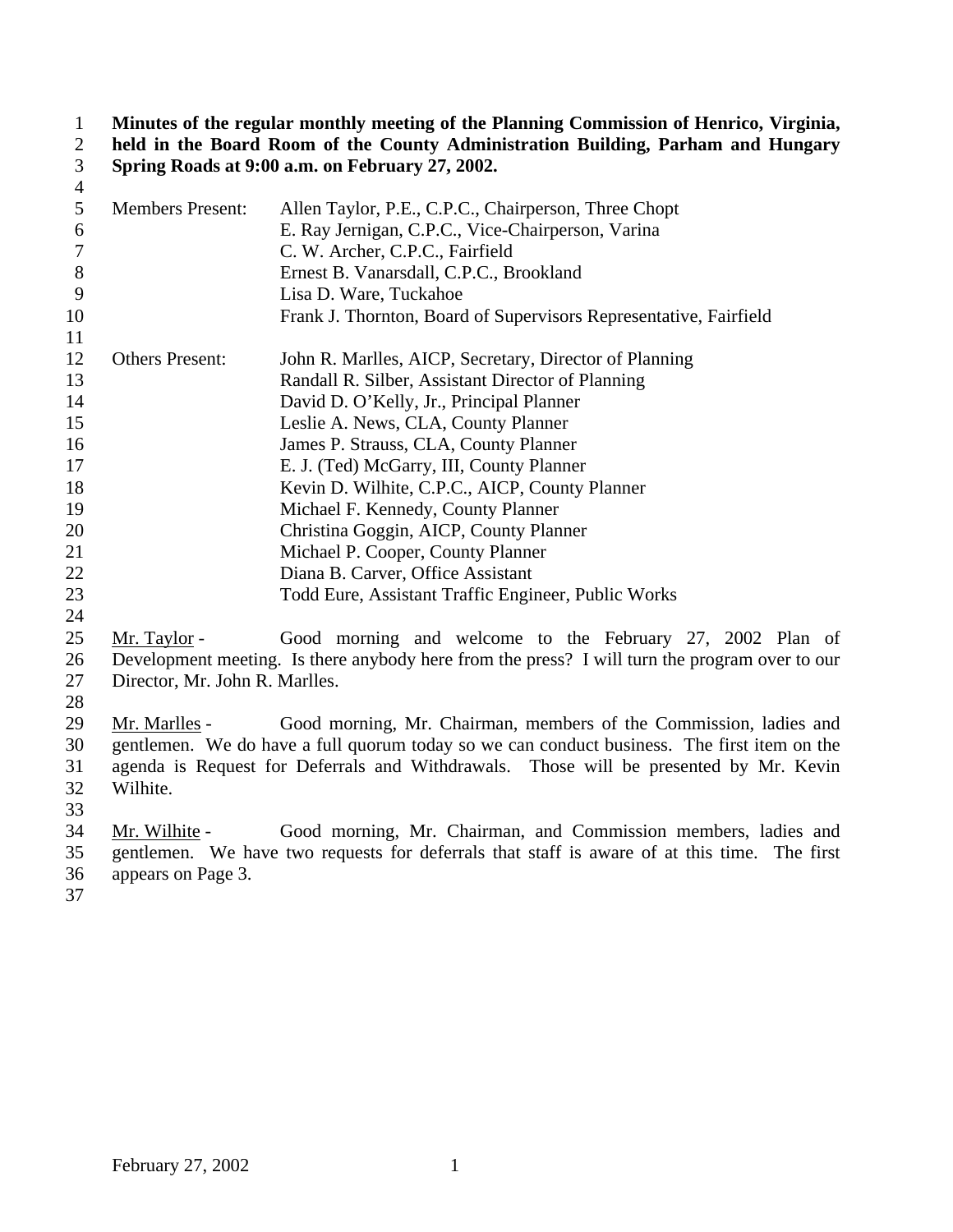#### 37 **PLAN OF DEVELOPMENT (Deferred from the September 26, 2001, Meeting)**  $\frac{37}{38}$

| JO.                  | POD-95-00                                                                 | Harry Pradhan for Superstar, Inc.: Request for approval of a                                                                                                                                                                                                                                                                                                                                                                                                                             |
|----------------------|---------------------------------------------------------------------------|------------------------------------------------------------------------------------------------------------------------------------------------------------------------------------------------------------------------------------------------------------------------------------------------------------------------------------------------------------------------------------------------------------------------------------------------------------------------------------------|
|                      | Superstar, Inc. Service<br>Center - 9999 Brook Road<br>(POD-3-96 Revised) | revised plan of development as required by Chapter 24, Section<br>24-106 of the Henrico County Code to construct a one-story,<br>three service bay addition to an existing convenience store with<br>fuel pumps. The 1.316-acre site is located at 9999 Brook Road<br>at the southeast corner of Brook Road (U.S. Route 1) and J.E.B.<br>Stuart Parkway on parcel 783-769-9052 (33-A-3C). The zoning<br>is B-3C, Business District (Conditional). County water and<br>sewer. (Fairfield) |
| 39<br>40<br>41       | Mr. Wilhite -                                                             | The applicant is requesting a deferral to April 24, 2002.                                                                                                                                                                                                                                                                                                                                                                                                                                |
| 42<br>43             | Mr. Taylor -                                                              | Mr. Director, is there a motion for this?                                                                                                                                                                                                                                                                                                                                                                                                                                                |
| 44<br>45<br>46<br>47 | Mr. Archer -<br>the applicant's request.                                  | Is there any opposition to the deferral of POD-95-00?<br>Then I<br>move deferral of POD-95-00, Superstar, Inc. Service Center, to the April 24, 2002 meeting, at                                                                                                                                                                                                                                                                                                                         |
| 48<br>49             | Mr. Vanarsdall -                                                          | Second.                                                                                                                                                                                                                                                                                                                                                                                                                                                                                  |
| 50<br>51<br>52<br>53 | Mr. Taylor -<br>carried.                                                  | Motion made by Mr. Archer and seconded by Mr. Vanarsdall to<br>defer POD-95-00 to April 24, 2002. All in favor say aye. All opposed say no. The motion is                                                                                                                                                                                                                                                                                                                                |
| 54<br>55             |                                                                           | At the applicant's request, the Planning Commission deferred POD-95-00, Superstar, Inc.<br>Service Center – 9999 Brook Road, to its meeting on April 24, 2002.                                                                                                                                                                                                                                                                                                                           |
| 56<br>57<br>58<br>59 | (Deferred from the January 23, 2002, Meeting)                             | <b>SUBDIVISION ALTERNATIVE FENCE HEIGHT PLAN</b>                                                                                                                                                                                                                                                                                                                                                                                                                                         |
| 60                   | 2501 Cedar Cone Drive<br>(Section C, Block C, Lot 3<br>Cedar Chase)       | <b>Robert Parsons:</b> Request for approval of an alternative fence<br>height plan, as required by Chapter 24, Section $24-95(1)(7)$ b of<br>the Henrico County Code. The site is located at the northeast<br>corner of Cedar Cone Drive and Cedar Knoll Lane on parcel<br>746-754-2295 (57-9-C-3). The zoning is R-3, One-Family<br>Residence District. (Three Chopt)                                                                                                                   |
| 61<br>62             | Mr. Wilhite -<br>27, 2002.                                                | The applicant is requesting a deferral to your meeting on March                                                                                                                                                                                                                                                                                                                                                                                                                          |
| 63<br>64<br>65<br>66 | Mr. Taylor -<br>opposition. We will just move that to the regular agenda. | Is there any opposition to deferral of this project? OK. There is                                                                                                                                                                                                                                                                                                                                                                                                                        |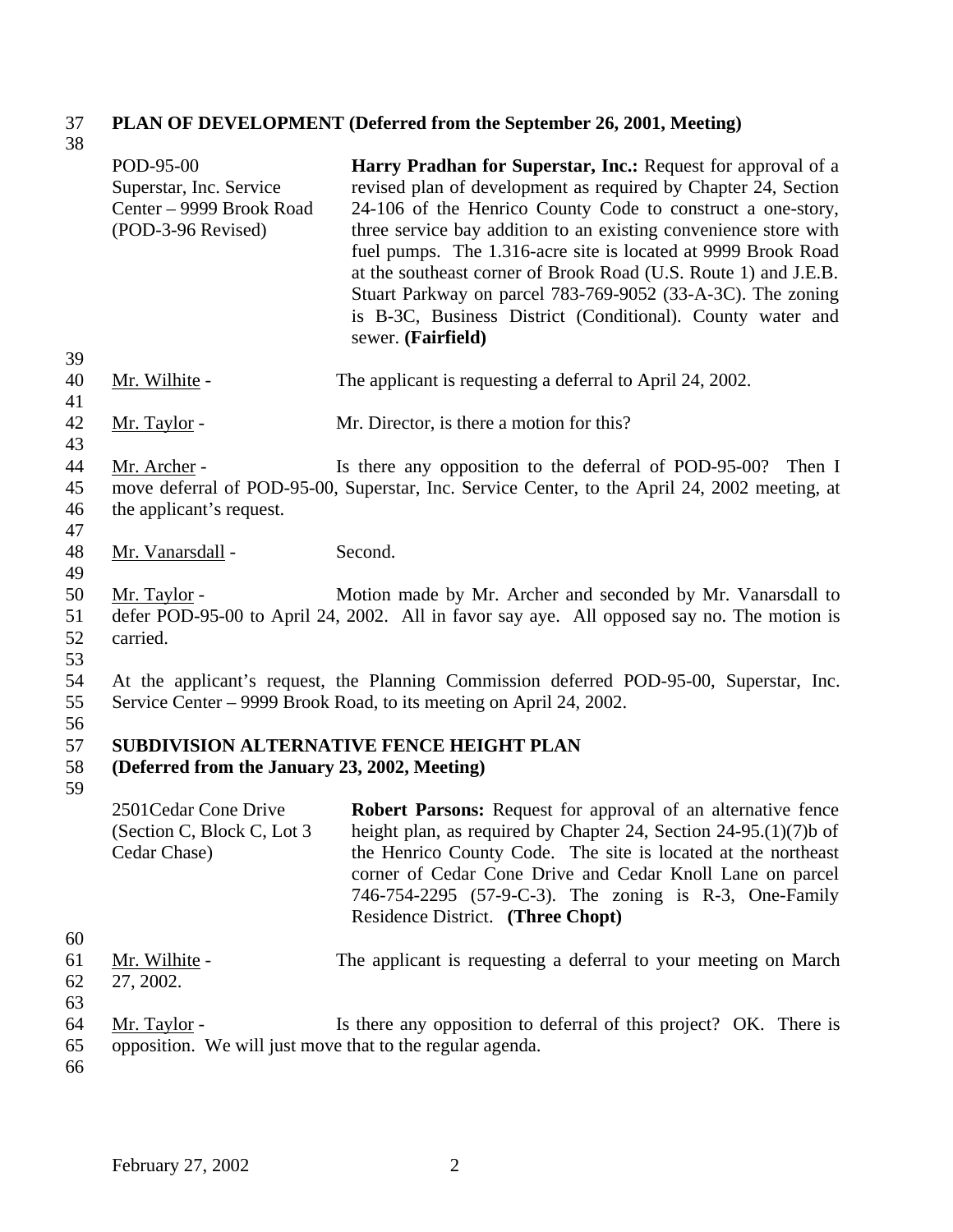Mr. Vanarsdall- They are opposing the deferral, not to the case. You might want to ask them why they are deferring the case and why they are opposing the deferment. 70 Mr. Taylor - Please come down to the microphone and identify yourself. Mr. Otto DaCosta - Good morning, Mr. Chairman. My name is Otto DaCosta and I am a resident of Cedar Chase, and I represent those the neighbors this morning, and we are in opposition of the deferment of this transition for the simple reason that this fence poses a clear and present danger at this corner. 77 Mr. Vanarsdall - You understand that this is a request from the applicant to defer the case for 30 days and then we hear the case one way or the other. 80 Mr. DaCosta - That is correct. 82 Mr. Vanarsdall - This is not anything other than a deferment. 84 Mr. DaCosta - For the record, we are in opposition to that deferral, because it will defer this decision another 30 days, and that fence has been up for five months now and it has created a heck of a lot of uproar, for safety reasons primarily, so I will request this Commission to take that into account. I have children that go around that corner and it is not a safe corner. 89 Mr. Taylor- OK. Thank you, Mr. DaCosta. We appreciate that. Is the applicant here? Would the applicant like to speak? Mrs. Kim Parsons - I am Kim Parsons. The reason we are asking for the deferral is we had decided last meeting to meet with the neighbors. We had a meeting scheduled for February 19 and it was then cancelled by the County and we had to reschedule, and the next available date we could get was March 4, which has, obviously, not come up. So the whole purpose of deferring it the first time was to be able to meet with the neighbors and discuss the issue, which we have not done yet. That is why we are asking for the deferral again so that we can meet with the neighbors and discuss the issue. Mr. Vanarsdall - When you say that it was cancelled by the County, do you mean County officials were not able to attend? Ms. Parsons - We had it scheduled and then we were informed that we needed to reschedule because that date couldn't happen. We were informed by the County. Mr. Vanarsdall - Do you know anything about that, Mr. Marlles? Mr. Marlles - No, I don't. I can ask the staff member. Ms. Goggins - Good morning. Originally, there was a miscommunication between the County and the applicant as to who was going to send out adjacent neighbor notice letters for the meeting. It is the County's policy for staff not to send out letters for meetings between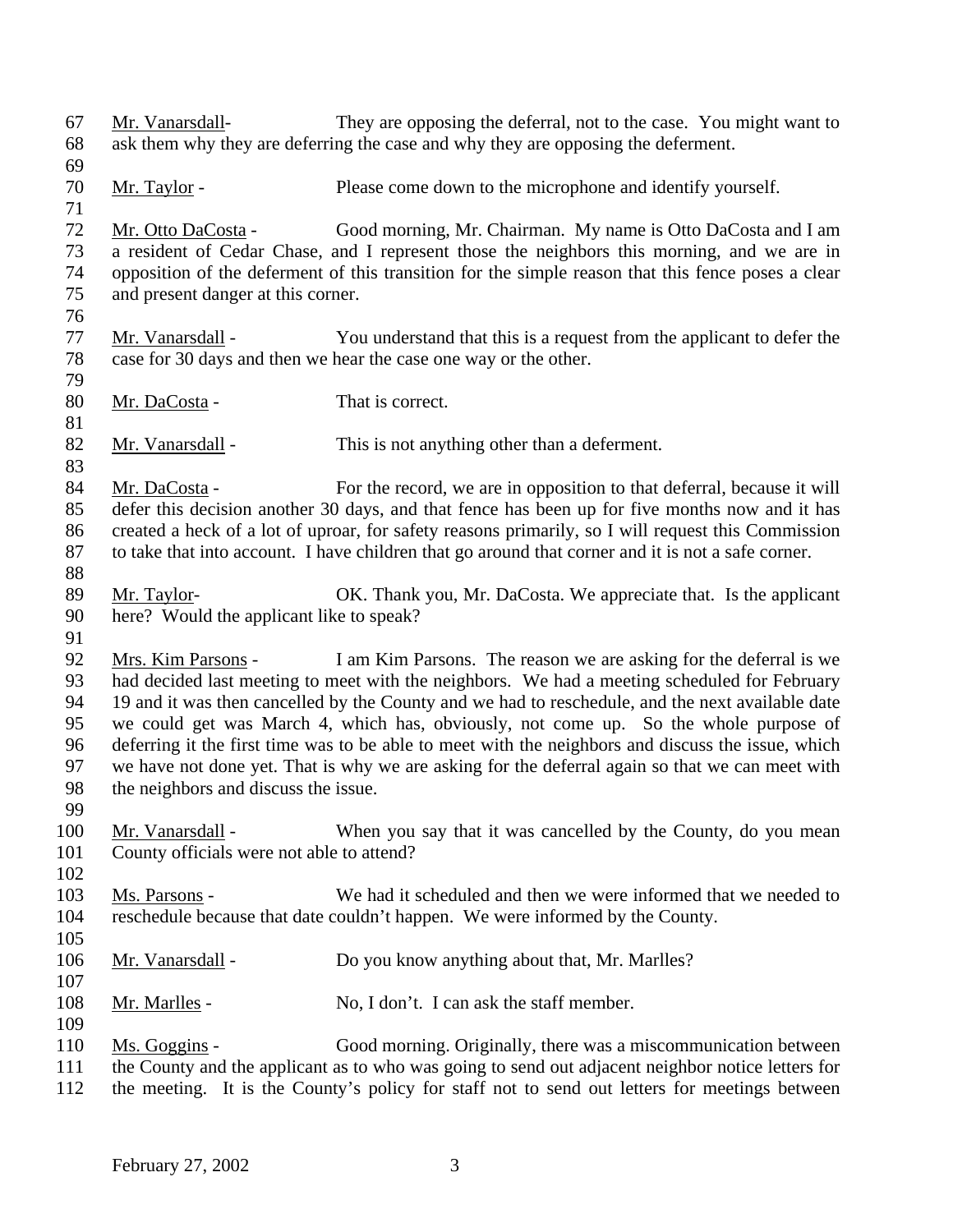private citizens and by the time we got that issue straightened out, we had run out of meeting time before the Planning Commission, with our already packed schedule. Mr. Vanarsdall - Mr. Chairman, it seems like we have a miscommunication and they want to defer it simply to be able to have a community meeting, which we have always looked favorably upon, to let the neighbors know what you are doing. But it is up to you. Mr. Taylor- Thank you, Mr. Vanarsdall. Thank you very much, Mrs. Parsons. I recognize the sensitivity of this particular project and the emotion that has been generated, and I think that it is important that we hear it quickly. On the other hand, it is very sensitive, and I think we need to really ponder exactly what we are going to do. So, what I think perhaps the best approach would be is to have this meeting but grant two weeks to allow the applicant to work together with the staff and another two weeks for the neighborhood to work together with the staff, so that we can make a compromise that is both fair and correct. So, with that, I will move to defer this case, at my request, the request of the Commissioner, to March 14, 2002, zoning meeting at 7:00 p.m. 130 Mr. Jernigan - The applicant wanted to defer it. 132 Mr. Vanarsdall - I second your motion. Mr. Taylor - Motion made by Mr. Taylor, seconded by Mr. Vanarsdall, to defer the meeting to March 14, 2002 at 7:00 p.m. 137 Mr. DaCosta - Is that 7 or 7:30 p.m. 139 Mr. Taylor - That is at 7:00 p.m. 141 Mr. DaCosta - Is this for the neighbors? Mr. Taylor - No. This will be a full meeting just like this, and will give us two weeks to work with both the community, the neighbors and the Parsons, and try to work out a compromise that is acceptable to everybody. Ms. Goggins - The meeting on the fourth of March would be the neighborhood meeting between Mr. and Mrs. Parsons and the neighbors, and we did schedule that for the Board Room, since it would be in a neutral location. Mr. Taylor - Thank you very much, Christina. Now, we have a motion on the floor, seconded by Mr. Vanarsdall. All in favor say aye. All opposed say no. The motion carries. The Planning Commission deferred Subdivision Alternative Fence Height Plan for 2501 Cedar Cone Drive (Section C, Block C, Lot 3, Cedar Chase), to its meeting on March 14, 2002, at 7:00 p.m.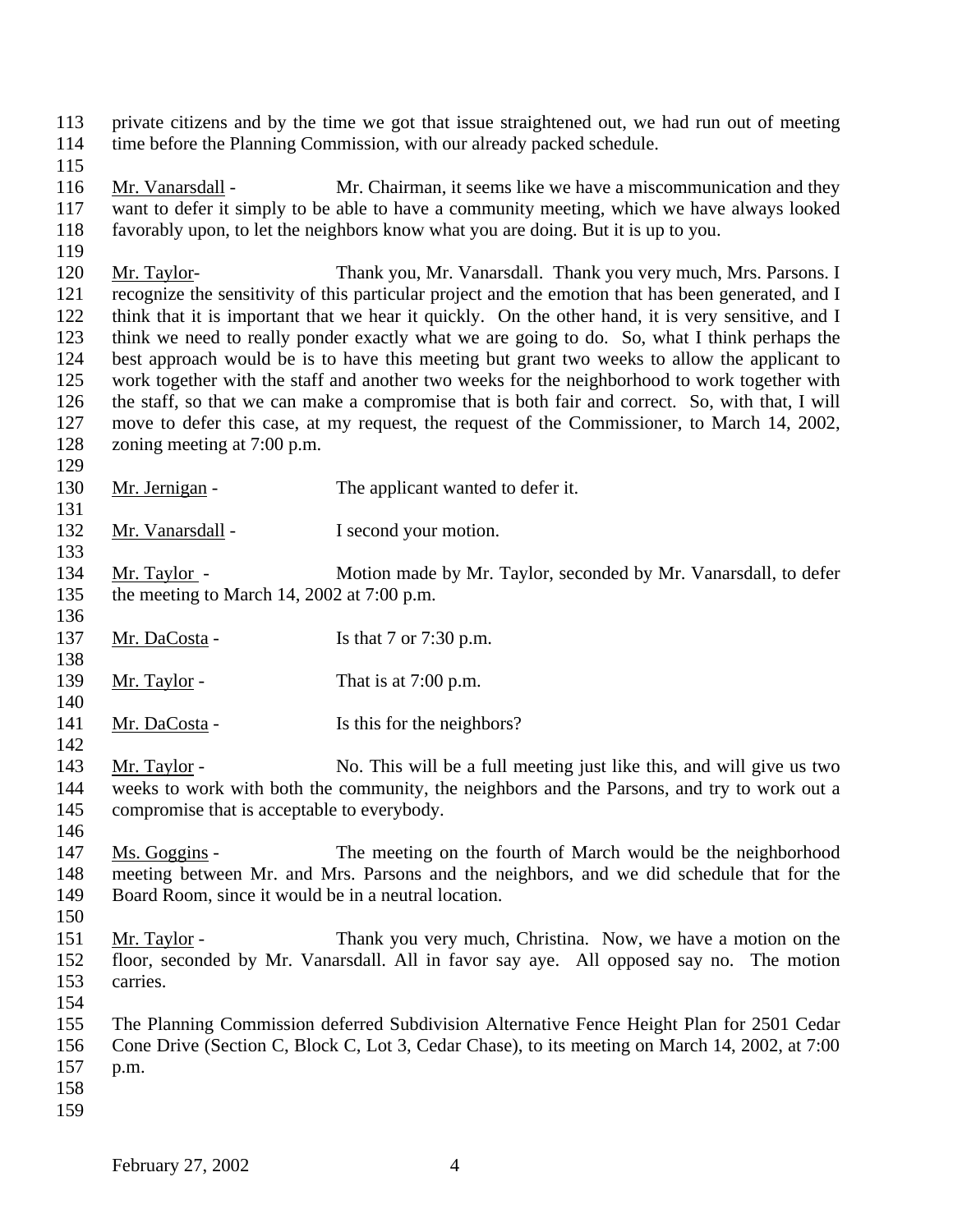#### 159 **LANDSCAPE PLAN** 160

|                                 | $LP/POD-26-00$<br>New Bridge Baptist Church-<br>Elko Road (State Route156) | Gayle McNeil, A.S.L.A. for New Bridge Baptist Church:<br>Request for approval of a landscape plan, as required by Chapter<br>24, Sections 24-106 and 24-106.2 of the Henrico County Code.<br>The 51.466-acre site is located at the southeast corner of the<br>intersection of Elko Road (State Route 156) and Old<br>Williamsburg Road on parcel 848-710-9248 (177-A-40B). The<br>zoning is A-1, Agricultural District. (Varina) |
|---------------------------------|----------------------------------------------------------------------------|-----------------------------------------------------------------------------------------------------------------------------------------------------------------------------------------------------------------------------------------------------------------------------------------------------------------------------------------------------------------------------------------------------------------------------------|
| 161<br>162<br>163               | Mr. Jernigan -                                                             | Mr. Chairman, Mr. Wilhite, we are going to have to pull this off of<br>the Expedited Agenda, and catch it in order. We've got a problem.                                                                                                                                                                                                                                                                                          |
| 164<br>165                      | Mr. Wilhite -                                                              | Are you referring to the first item?                                                                                                                                                                                                                                                                                                                                                                                              |
| 166<br>167                      | Mr. Jernigan -                                                             | Yes. So I would like to remove that from the Expedited Agenda.                                                                                                                                                                                                                                                                                                                                                                    |
| 168<br>169<br>170               | Mr. Taylor -                                                               | Should we wait and let Kevin get further along?                                                                                                                                                                                                                                                                                                                                                                                   |
| 171<br>172                      | Mr. Wilhite-                                                               | Landscape Plan POD-26-00, Newbridge Baptist Church in Varina.                                                                                                                                                                                                                                                                                                                                                                     |
| 173<br>174<br>175               | Mr. Taylor -<br>Agenda?                                                    | Is there anybody opposed to withdrawing this from the Expedited                                                                                                                                                                                                                                                                                                                                                                   |
| 176<br>177                      | Mr. Vanarsdall -                                                           | Who would be opposed to that?                                                                                                                                                                                                                                                                                                                                                                                                     |
| 178<br>179<br>180               | <u>Mr. Taylor</u> -                                                        | I don't know. I just wanted to ask the question. All in favor of<br>removing this from the Expedited Agenda, say aye. All opposed say no. The Landscape Plan<br>LP/POD-26-00, New Bridge Baptist Church-Elko Road, is removed from the Expedited Agenda.                                                                                                                                                                          |
| 181<br>182                      | <b>SUBDIVISION</b>                                                         |                                                                                                                                                                                                                                                                                                                                                                                                                                   |
| 183                             | <b>Millers Terrace</b><br>(February 2002 Plan)                             | Koontz-Bryant for Hank Wilton: The 4.85 acre site is located<br>north of the intersection of Altair Road and Denison Road on<br>part of parcel 813-716-0660 (162-A-10A). The zoning is R-4,<br>One-Family Residence District and ASO (Airport Safety<br>Overlay) District. County water and sewer. (Varina) 14 Lots                                                                                                               |
| 184<br>185                      | <u>Mr. Wilhite</u> -                                                       | Staff recommends approval.                                                                                                                                                                                                                                                                                                                                                                                                        |
| 186<br>187                      | Mr. Taylor-                                                                | Anybody opposed to approving this one? All right. Mr. Jernigan.                                                                                                                                                                                                                                                                                                                                                                   |
| 188<br>189<br>190<br>191<br>192 | Mr. Jernigan -                                                             | Mr. Chairman, I make a motion to approve Millers Terrace<br>(February 2002 Plan), subject to the annotations on the plans, the standard conditions for<br>subdivisions served by public utilities, and added Condition No. 12.                                                                                                                                                                                                    |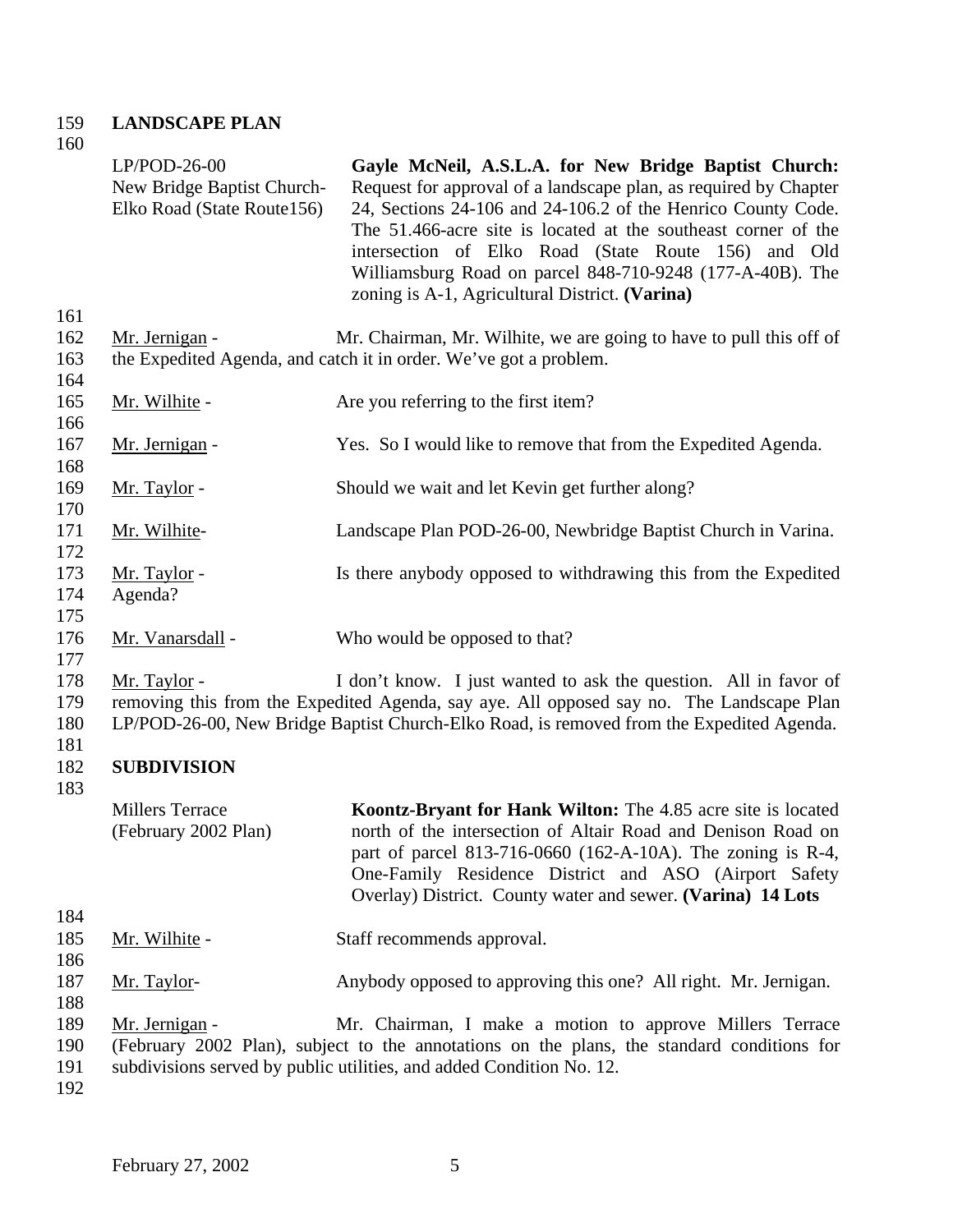193 Mr. Vanarsdall - Second.

 Mr. Taylor - Motion made by Mr. Jernigan and seconded by Mr. Vanarsdall to approve Subdivision Millers Terrace (February 2002 Plan). All in favor say aye. All opposed say no. The motion carries.

 The Planning Commission granted conditional approval to subdivision Millers Terrace (February 2002 Plan), subject to the annotations on the plans, the standard conditions for subdivisions served by public utilities, and the following additional condition:

- 
- 12. The detailed plant list and specifications for the landscaping to be provided within the 25- foot-wide planting strip easement along Gay Avenue shall be submitted to the Planning Office for review and approval prior to recordation of the plat.

#### **SUBDIVISION**

Sadler Glen (February 2002 Plan) **Youngblood, Tyler & Associates, P.C. for Sadler Grove, LLC, Webb L. Tyler, G. Edmond Massie, IV and Sadler Green, LLC:** The 15.22 acre site is located at the western terminus of Sadler Green Lane, and adjacent to I-295 on part of parcels 746-767-1609, 746-766-4052, 746-766-5582, 746-766- 0613, 746-765-0853, 745-765-7271 (27-A-29, 31, 32, 34 35 and 37-A-14). The zoning is R-3C, One-Family Residence District (Conditional) and R-3AC, One-Family Residence District (Conditional). County water and sewer. **(Three Chopt) 36 Lots**

- Mr. Wilhite I'd like to point out the need for a correction to Condition No. 16, the fifth word in that sentence should read "signage" and not "signature." Staff recommends approval.
- 
- Mr. Taylor- I move approval of Sadler Glen (February 2002 Plan) subject to the annotations on the plans, the standard conditions for subdivisions served by public utilities, and Conditions Nos. 12 through 17.
- 

- 218 Mr. Vanarsdall Second.
- Mr. Taylor Motion is made by Mr. Taylor, seconded by Mr. Vanarsdall. All in favor say aye. All opposed say no. The ayes have it. The motion carries.
- The Planning Commission granted conditional approval to subdivision Sadler Glen (February 2002 Plan), subject to the annotations on the plans, the standard conditions for subdivisions served by public utilities, and the following additional conditions:
- 
- 12. The detailed plant list and specifications for the landscaping to be provided within the 20- foot-wide common area along Sadler Grove Road and the 25-foot wide planting strip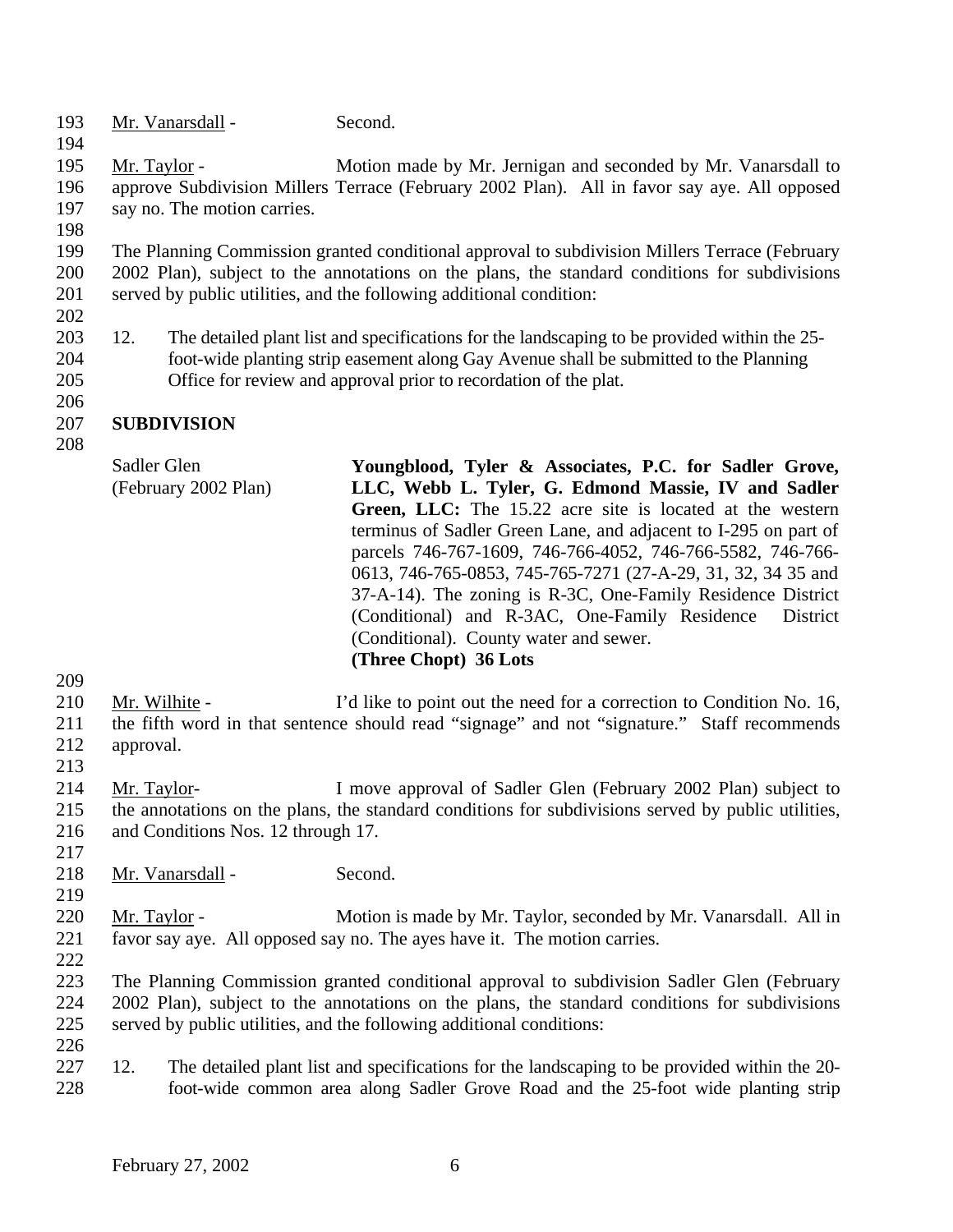easement along Interstate 295 shall be submitted to the Planning Office for review and approval prior to recordation of the plat.

- 13. A sidewalk shall be constructed along the north side of Sadler Grove Road.
- 14. The proffers approved as part of zoning cases C-78C-99 and C-2C-01 shall be incorporated in this approval.
- 15. Prior to requesting the final approval, a draft of the covenants and deed restrictions for the maintenance of the common area by a homeowners association shall be submitted to the Planning Office for review. Such covenants and restrictions shall be in form and substance satisfactory to the County Attorney and shall be recorded prior to recordation of the subdivision plat.
- 16. The developer shall provide signage, the wording and location as deemed appropriate by the Director of Public Works, which addresses the possible future extensions of the stub streets.
- 17. The existing excess right-of-way shall be vacated prior to the recordation of any impacted lots.
- 

## **SUBDIVISION**

| Youngblood, Tyler & Associates, P.C. for Jeanne B. DuPree     |
|---------------------------------------------------------------|
| and Youngblood Properties, LLC: The 6.164 acre site is        |
| located on the west line of Pump Road, approximately 670 feet |
| north of Sancrest Road on parcel 741-747-0660 (78-A-25). The  |
| zoning is R-2AC, One-Family Residence District (Conditional). |
| County water and sewer. (Tuckahoe) 11 Lots                    |
|                                                               |

- Mr. Taylor Is there any discussion on this project? Is there any opposition to this project? No opposition? Ms. Ware.
- 

 Ms. Ware - Then I recommend approval of the Falcon Rest Subdivision (February 2002 Plan), subject to the annotations on the plans, the standard conditions for subdivisions served by public utilities, and additional conditions Nos. 12 through 14.

Mr. Vanarsdall - Second.

257 Mr. Taylor - Motion made by Ms. Ware and seconded by Mr. Vanarsdall. All in favor say aye. All opposed say no. The motion carries.

 The Planning Commission granted conditional approval to subdivision Falcon Rest (February 2002 Plan) 1822 Pump Road, subject to the annotations on the plans, the standard conditions for subdivisions served by public utilities, and the following additional conditions: 

- 12. The detailed plant list and specifications for the landscaping to be provided within the 25- foot-wide planting strip easement along Pump Road shall be submitted to the Planning Office for review and approval prior to recordation of the plat.
- 13. Any necessary offsite drainage easements must be obtained prior to approval of the construction plan by the Department of Public Works.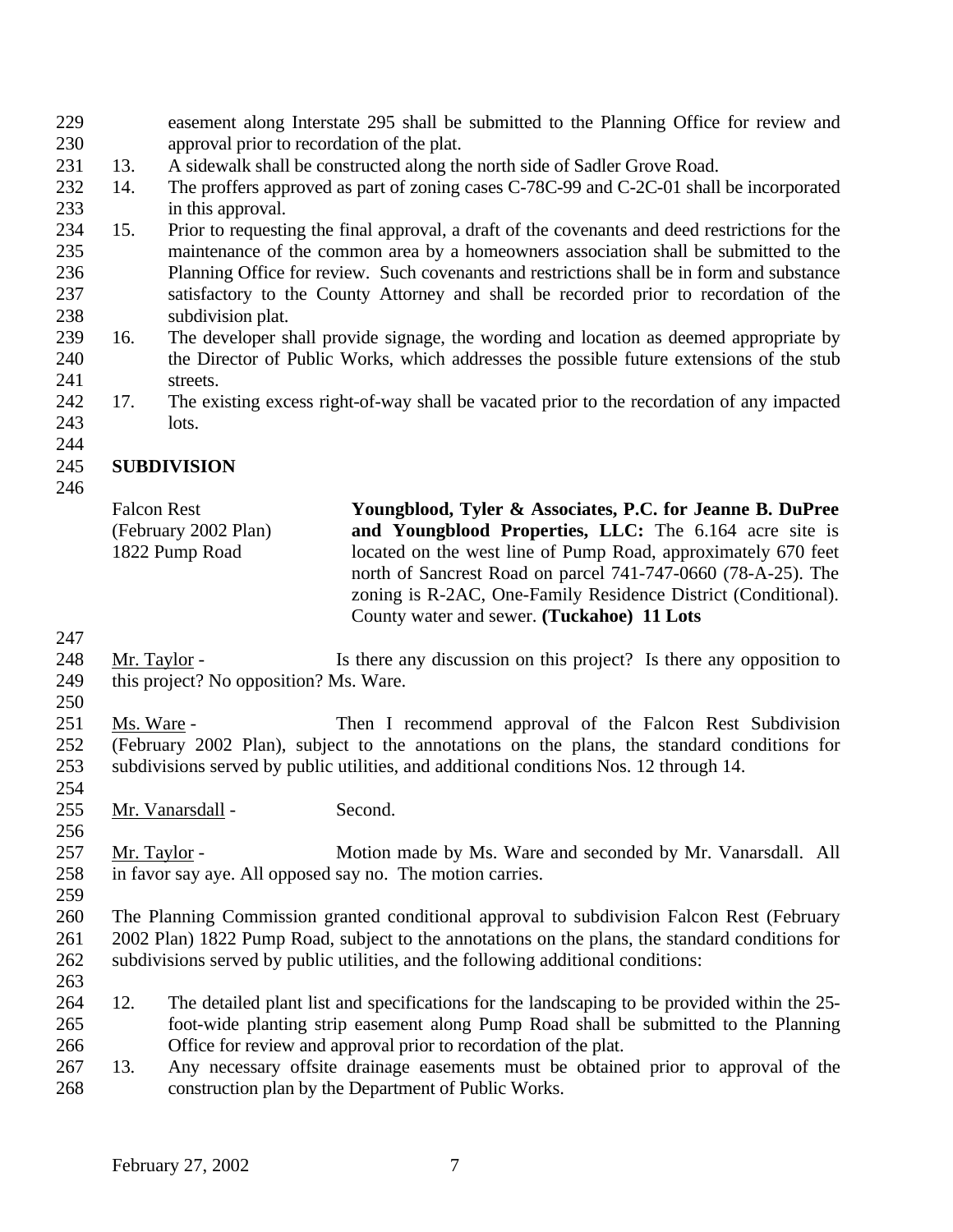269 14. The proffers approved as part of zoning case C-73C-01 shall be incorporated in this 270 approval.

 Mr. Marlles - Mr. Chairman, the next item on the agenda is subdivision extensions of conditional approval. This information is being presented to the Commission for informational purposes only, so no action is necessary. Those requests will be presented again by Mr. Wilhite.

276

271

- 277 Mr. Taylor Mr. Wilhite.
- 278

## 279 **(FOR INFORMATIONAL PURPOSE ONLY)**

280

| <b>Subdivision</b>                                 | <b>Magisterial</b><br><b>District</b> | <b>Original No. Remaining</b><br>of Lots | Lots | <b>Previous</b><br><b>Extensions</b> | Year(s)<br><b>Extended</b> |
|----------------------------------------------------|---------------------------------------|------------------------------------------|------|--------------------------------------|----------------------------|
| <b>Estates of Hampshire</b><br>(January 2001 Plan) | <b>Three Chopt</b>                    | 18                                       | 18   | $\bullet$                            |                            |

281

 Mr. Wilhite - We only had one item, one subdivision appear for extension. This was to be handled administratively. I can inform you that the last remaining issue was worked out yesterday afternoon and we are in a position to grant final approval. There will be no need to extend this conditional approval.

286

## 287 **SUBDIVISION**

288

289

291

293

|                                 | Rock Spring Estates and A<br>Resubdivision of Lot 1,<br>Block A, Section 3 Rock<br><b>Spring Estates</b><br>(February 2002 Plan) | Foster & Miller, P.C. for WWJ, LC and Hunton Estates<br><b>Development, Inc.:</b> The 8.348 acre site is located on both sides<br>of Long Meadow Drive at its intersection with Mill Road on<br>parcels 766-774-2778 (13-A-24), 766-774-8941 (13-2-A-1) and<br>part of 765-774-0652 (13-A-23). The zoning is R-1AC, One-<br>Family Residence District (Conditional). County water and<br>sewer. (Brookland) 10 Lots |
|---------------------------------|----------------------------------------------------------------------------------------------------------------------------------|---------------------------------------------------------------------------------------------------------------------------------------------------------------------------------------------------------------------------------------------------------------------------------------------------------------------------------------------------------------------------------------------------------------------|
| 289<br>290<br>291<br>292<br>293 | Mr. Marlles -<br>Mr. Taylor -                                                                                                    | The staff report will be given by Mr. McGarry.<br>Good morning, Mr. McGarry.                                                                                                                                                                                                                                                                                                                                        |

 Mr. McGarry - Good morning, Mr. Chairman and members of the Commission. The Department of Public Works and the applicant are now in agreement regarding the extent of the improvements to the two abutting roads, so staff can now recommend approval, subject to standard conditions for subdivisions served by public utilities and additional conditions Nos. 12 through 14. I'd be happy to answer any questions.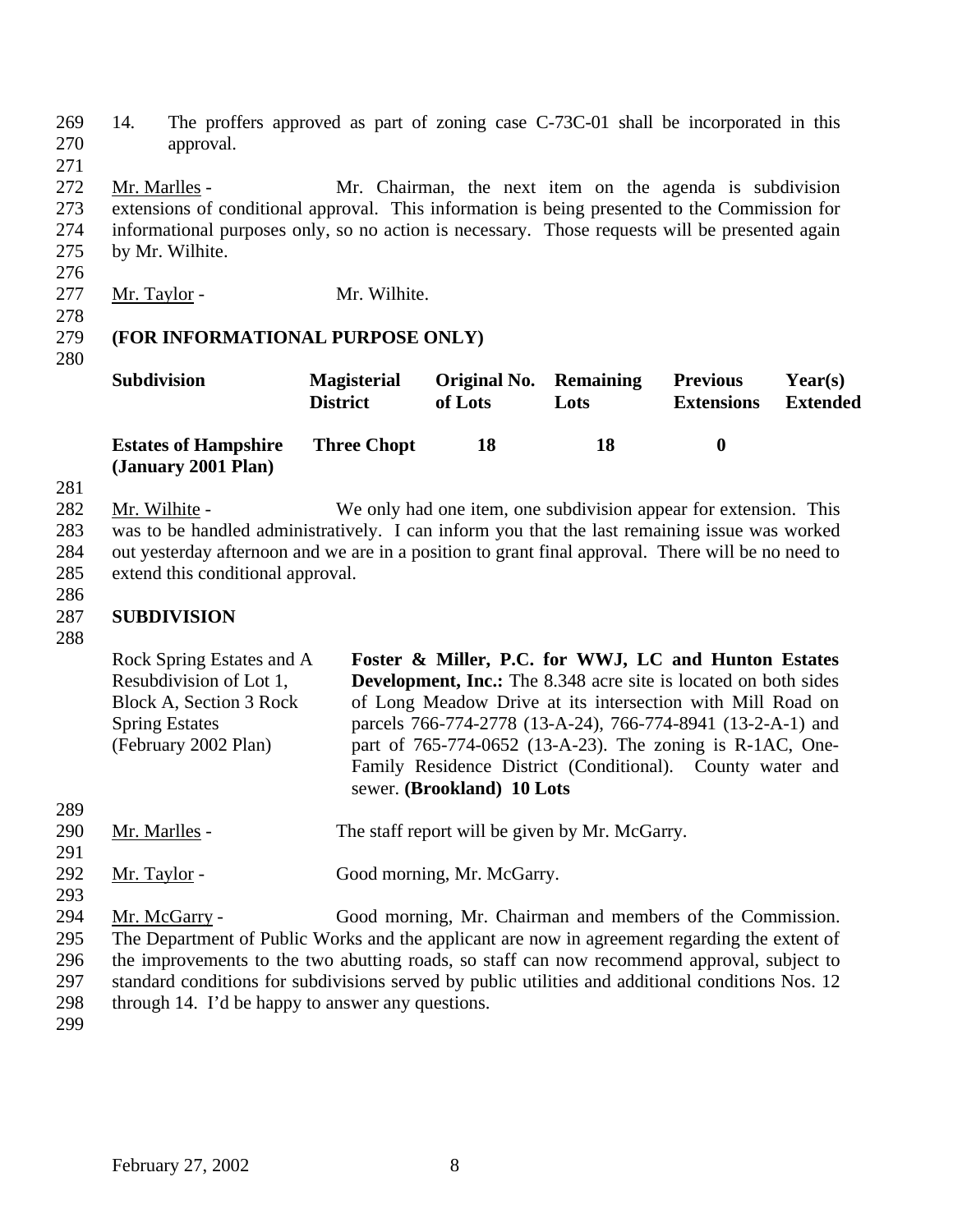Mr. Vanarsdall - Mr. McGarry, I have a question. You have 10 lots, but it looks like it should be nine lots. Is that right? On the agenda it says 10 lots. It says one of the conditions of the zoning, C-68C-01, says that there will be no more than three lots and under the other proffers on the other zoning case, it says six lots, so that would be nine lots.

- Mr. McGarry - They include Lot 1; Block A, Section 3, an existing lot in with this approval. Mr. Vanarsdall - OK. Thank you. I don't have any more questions, Mr. Chairman. Mr. Taylor - Are there any other questions from members of the Commission? Mr. Vanarsdall- All right. I move Rock Spring Estates and A Resubdivision of Lot
- 1, Block A, Section 3, Rock Spring Estates (February 2002 Plan), be approved with the annotations on the plan, the standard conditions for subdivisions served by public utilities and Conditions 12, 13 and 14.
- Mr. Jernigan Second.

 Mr. Taylor - We have a motion made by Mr. Vanarsdall, seconded by Mr. Jernigan. All in favor say aye. All opposed say no. The motion carries.

- The Planning Commission granted conditional approval to subdivision Rock Spring Estates and A Resubdivision of Lot 1, Block A, Section 3 Rock Spring Estates (February 2002 Plan), subject to the standard conditions for subdivisions served by public utilities and the following additional conditions:
- 

- 12. The proffers approved as part of zoning cases C-48C-01 and C-68C-01 shall be incorporated in this approval.
- 13. The detailed plant list and specifications for the landscaping to be provided within the 35- foot-wide planting strip easement along Mill Road shall be submitted to the Planning Office for review and approval prior to recordation of the plat.
- 14. Prior to requesting the final approval, a draft of the covenants and deed restrictions for the maintenance of the common area by a homeowners association shall be submitted to the Planning Office for review. Such covenants and restrictions shall be in form and substance satisfactory to the County Attorney and shall be recorded prior to recordation of the subdivision plat.
- 
-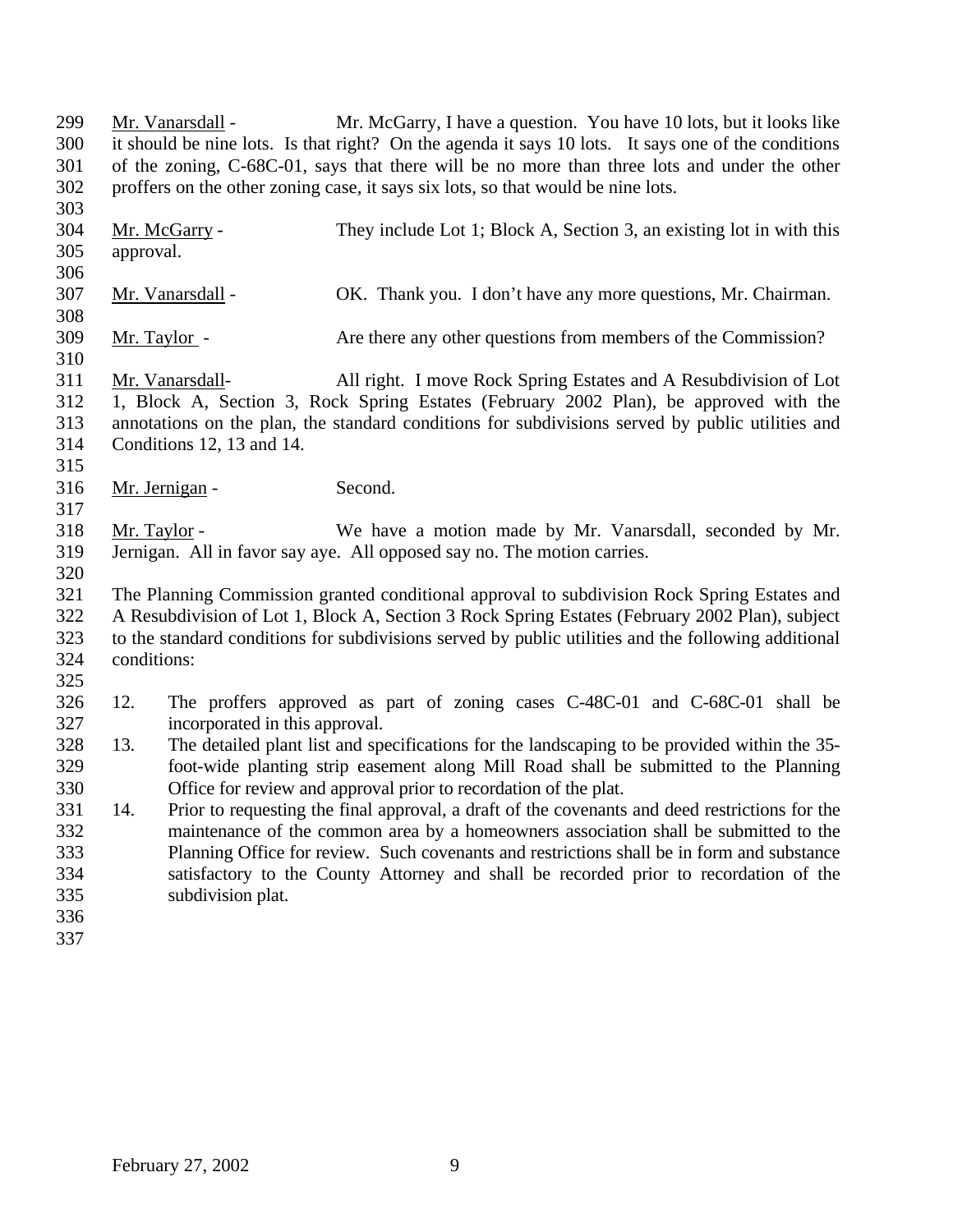#### **PLAN OF DEVELOPMENT & TRANSITIONAL BUFFER DEVIATION**

| 338 |                          |                                                                    |
|-----|--------------------------|--------------------------------------------------------------------|
|     | POD-73-01                | <b>TIMMONS for Ridgeview, Inc.:</b> Request for approval of a plan |
|     | Gayton Business Center,  | of development and transitional buffer deviation as required by    |
|     | Phases VI and VII        | Chapter 24, Sections $24-106$ and $24-106.2$ (3) a of the Henrico  |
|     | (Gayton Shopping Center) | County Code to construct two office/retail buildings totaling      |
|     |                          | 13,534 square feet. The 1.42-acre site is located on the           |
|     |                          | northwest corner of the intersection of Gayton Centre Drive and    |
|     |                          | Gayton Road on part of parcel 731-751-7537 (65-A-7N), part of      |
|     |                          | 731-751-0561 (65-A-7D) and 731-751-0321 (65-A-7P). The             |
|     |                          | zoning is B-3, Business District and B-3C, Business District       |
|     |                          | (Conditional). County water and sewer. (Tuckahoe)                  |
| 339 |                          |                                                                    |
| 340 | Mr. Marlles -            | The staff report will be presented by Mr. Michael Kennedy.         |
| 341 |                          |                                                                    |

- Mr. Taylor- Good morning, Mr. Kennedy.
- 

 Mr. Kennedy - Good morning, ladies and gentlemen. The reason why we are making a presentation this morning is because this is a transitional buffer deviation requested by the applicant. The subject property is located at the intersection of Gayton Centre Drive and Gayton Road. Right across the street from that is the Tascon property, POD-69-01. That property was rezoned recently by the Board of Supervisors. A portion of that was rezoned to R-5 to permit the construction of that condominium project. As part of when they rezoned that, there was an agreement between the owners and Tascon, because they were rezoning the property and creating a transitional buffer requirement on this property, they agreed to provide the buffer on their property. In addition, the applicant has agreed to provide a 10-foot transitional buffer along the road. Basically, it would be the equivalent of what you would see in a Broad Street streetscape, so they would have landscaping along the edge. This entrance drive would serve both, if you look at their location plan, in front of you on the screen, this Gayton Centre Drive provides access both to Gayton Business Center and to Tascon, and so they would have a landscaped entrance as they are coming in, but they asked for a deviation of a 35-foot transitional buffer to a 10-foot transitional buffer. So, it does require separate approval for that deviation. Staff feels that it is consistent with the requirements for a deviation and the applicant is here, Mr. Hank Wilton, to make any representations that you need.

 On the addendum there is an additional condition, which we would like you to take a look at. That has to do with the finishes on the buildings, so that any visible portion of the building would be finished with brick as opposed to painted block, and Mr. Wilton has agreed that any portion of the building visible from Gayton Centre Drive or Gayton Road be finished with brick. If you have any further questions, I would be happy to answer them.

- 
- Mr. Taylor Thank you, Mr. Kennedy. Are there any further questions of Mr. Kennedy? Mr. Kennedy, do we have a color rendering from Mr. Wilton on this project?
- 371 Mr. Kennedy No. We don't, sir.
-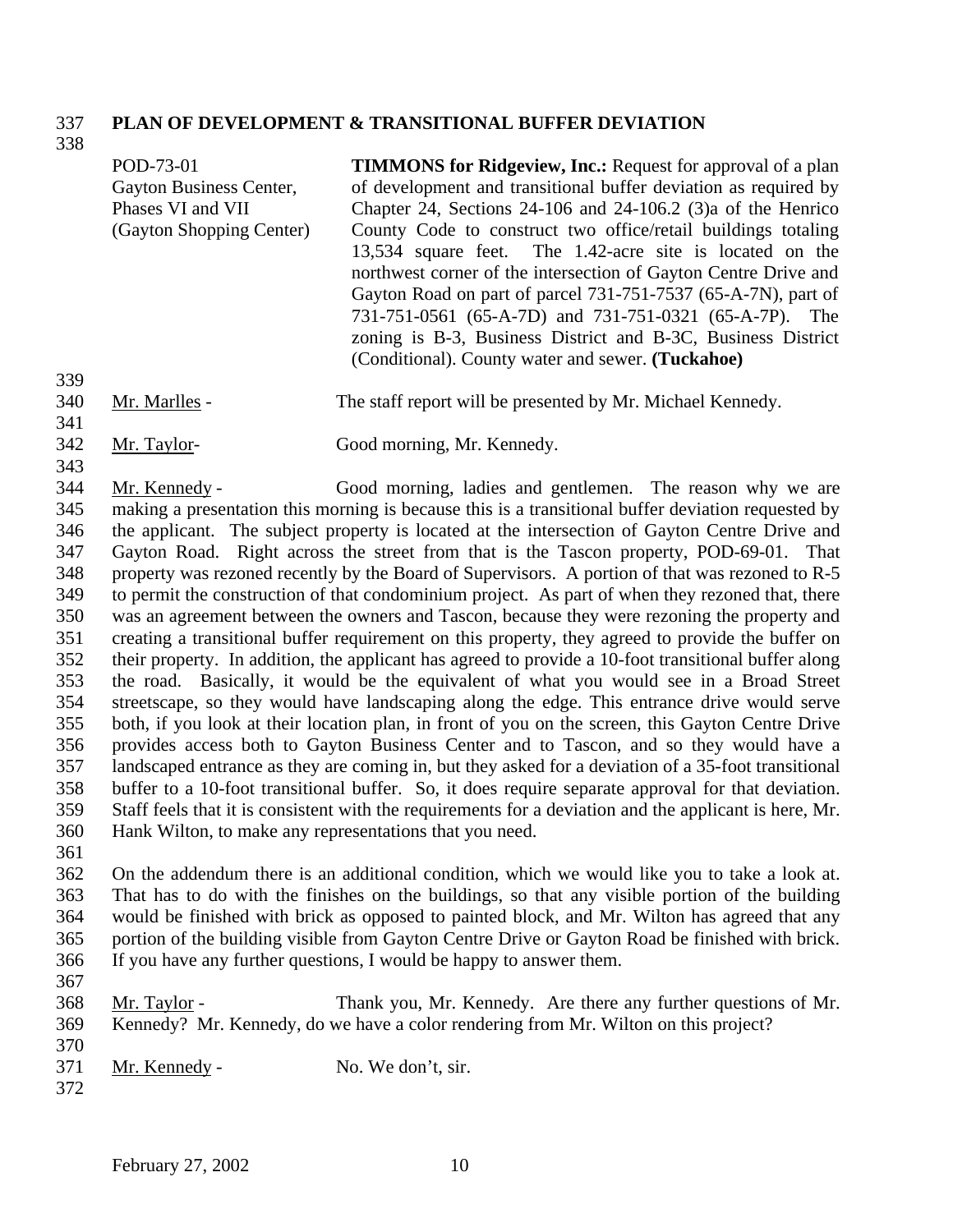| 373 | Mr. Taylor -        |                                                | I don't know that we need one. Standard red brick, I guess, is just                          |
|-----|---------------------|------------------------------------------------|----------------------------------------------------------------------------------------------|
| 374 | red brick.          |                                                |                                                                                              |
| 375 |                     |                                                |                                                                                              |
| 376 | Mr. Wilton -        |                                                | In keeping with the other buildings, we are going to use the same                            |
| 377 |                     | red brick to continue that same color pattern. |                                                                                              |
| 378 |                     |                                                |                                                                                              |
| 379 | <u>Mr. Taylor</u> - |                                                | Mr. Wilton, are there any Wilton flares on this one?                                         |
| 380 |                     |                                                |                                                                                              |
| 381 | Mr. Wilton -        |                                                | I don't believe so, sir.                                                                     |
| 382 |                     |                                                |                                                                                              |
| 383 | Mr. Taylor -        |                                                | All right, then, if there are no further questions, Ms. Ware.                                |
| 384 |                     |                                                |                                                                                              |
| 385 | Ms. Ware -          |                                                | First, I need to approve the transitional buffer deviation. I make a                         |
| 386 |                     |                                                | motion that the transitional buffer deviation be approved.                                   |
| 387 |                     |                                                |                                                                                              |
| 388 | Mr. Archer -        |                                                | Second.                                                                                      |
| 389 |                     |                                                |                                                                                              |
| 390 |                     |                                                | Motion made by Ms. Ware and seconded by Mr. Archer to approve                                |
|     | Mr. Taylor-         |                                                |                                                                                              |
| 391 |                     |                                                | the transitional buffer deviation for POD-73-01, Gayton Business Center, Phases VI and VII   |
| 392 |                     |                                                | (Gayton Shopping Center). All in favor say aye. All opposed say no. The motion passes.       |
| 393 |                     |                                                |                                                                                              |
| 394 |                     |                                                | The Planning Commission approved the transitional buffer deviation for POD-73-01, Gayton     |
| 395 |                     |                                                | Business Center, Phases VI and VII (Gayton Shopping Center).                                 |
| 396 |                     |                                                |                                                                                              |
| 397 | Ms. Ware -          |                                                | I recommend approval of POD-73-01, Gayton Business Center,                                   |
| 398 |                     |                                                | Phase VI and VII (Gayton Shopping Center), subject to the annotations on the plans, standard |
| 399 |                     |                                                | conditions for developments of this type, and additional conditions Nos. 23 through 32.      |
| 400 |                     |                                                |                                                                                              |
| 401 | Mr. Archer -        |                                                | Second.                                                                                      |
| 402 |                     |                                                |                                                                                              |
| 403 | Mr. Taylor -        |                                                | Motion made by Ms. Ware and seconded by Mr. Archer. All in                                   |
| 404 |                     |                                                | favor say aye. All opposed say no. The motion passes.                                        |
| 405 |                     |                                                |                                                                                              |
| 406 |                     |                                                | The Planning Commission approved Plan of Development POD-73-01, Gayton Business Center,      |
| 407 |                     |                                                | Phases VI and VII (Gayton Shopping Center), subject to the standard conditions for           |
| 408 |                     |                                                | developments of this type, and the following additional conditions:                          |
| 409 |                     |                                                |                                                                                              |
| 410 | 23.                 |                                                | The easements for drainage and utilities as shown on approved plans shall be granted to      |
| 411 |                     |                                                | the County in a form acceptable to the County Attorney prior to any occupancy permits        |
| 412 |                     |                                                | being issued. The easement plats and any other required information shall be submitted       |
| 413 |                     |                                                | to the County Real Property Agent at least sixty (60) days prior to requesting occupancy     |
| 414 |                     | permits.                                       |                                                                                              |
| 415 | 24.                 |                                                | The developer shall provide fire hydrants as required by the Department of Public            |
| 416 |                     | Utilities and Division of Fire.                |                                                                                              |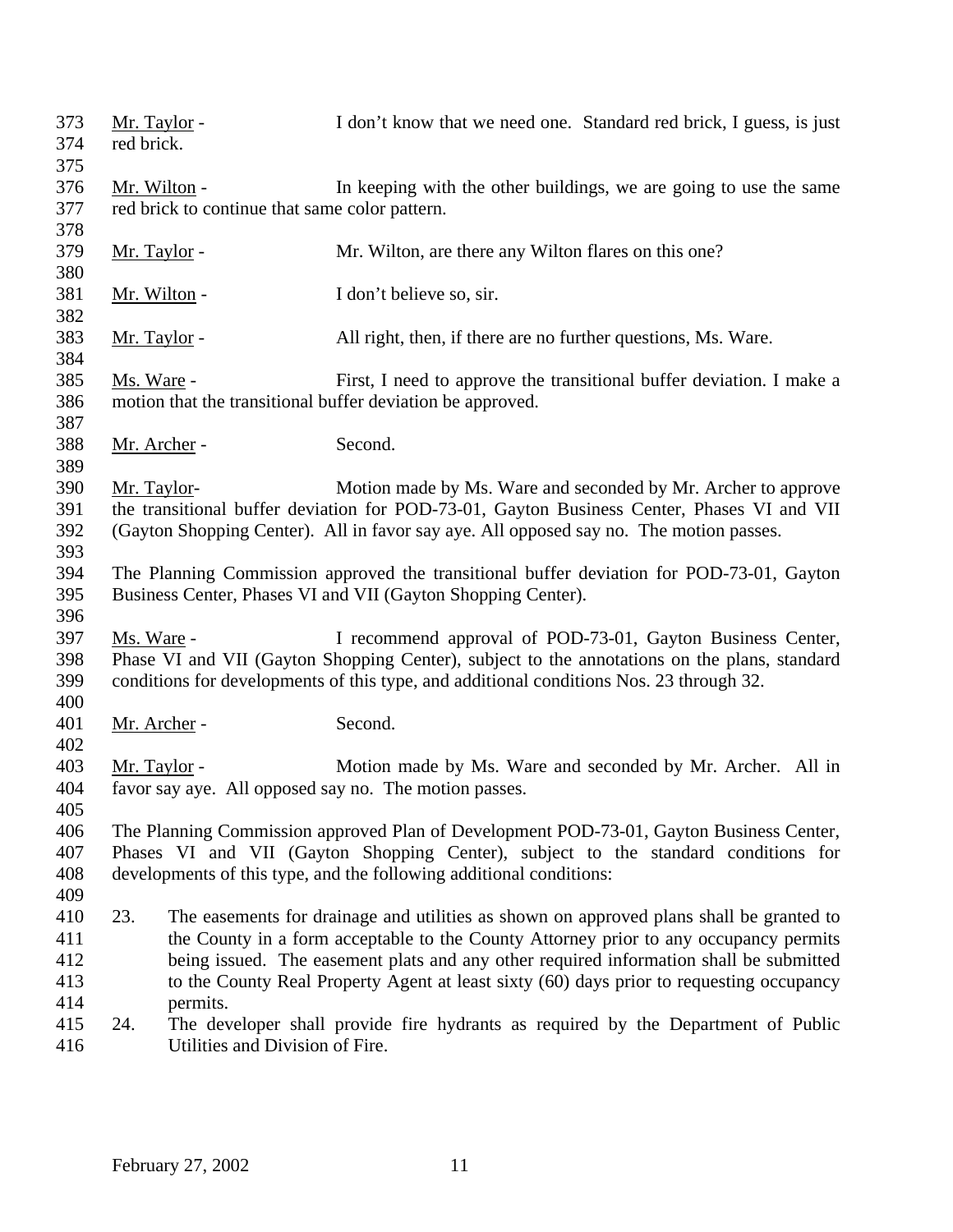- 25. Prior to issuance of a building permit, the developer must furnish a letter from Dominion Virginia Power stating that this proposed development does not conflict with their facilities.
- 26. Deviations from County standards for pavement, curb or curb and gutter design shall be approved by the County Engineer prior to final approval of the construction plans by the Department of Public Works.
- 27. The loading areas shall be subject to the requirements of Chapter 24, Section 24-97(b) of the Henrico County Code.
- 28. Insurance Services Office (ISO) calculations must be included with the plans and 426 contracts and must be approved by the Department of Public Utilities prior to the 427 sisuance of a building permit. issuance of a building permit.
- 29. Approval of the construction plans by the Department of Public Works does not establish the curb and gutter elevations along the Henrico County maintained right-of-way. The elevations will be set by Henrico County.
- 30. Evidence of a joint ingress/egress and maintenance agreement must be submitted to the Planning Office and approved prior to issuance of a certificate of occupancy for this development.
- 31. The location of all existing and proposed utility and mechanical equipment (including HVAC units, electric meters, junction and accessory boxes, transformers, and generators) 436 shall be identified on the landscape plans. All equipment shall be screened by such measures as determined appropriate by the Director of Planning or the Planning Commission at the time of plan approval.
- 32. The portions of building elevations visible from public streets shall be finished with brick to match the front building elevation, all other portions of the building elevations shall be finished with a decorative finished block (i.e., split-faced block).

#### 

## **LANDSCAPE PLAN**

| $LP/POD-26-00$             | Gayle McNeil, A.S.L.A. for New Bridge Baptist Church:            |
|----------------------------|------------------------------------------------------------------|
| New Bridge Baptist Church- | Request for approval of a landscape plan, as required by Chapter |
| Elko Road (State Route156) | 24, Sections 24-106 and 24-106.2 of the Henrico County Code.     |
|                            | The 51.466-acre site is located at the southeast corner of the   |
|                            | intersection of Elko Road (State Route 156) and Old              |
|                            | Williamsburg Road on parcel 848-710-9248 (177-A-40B). The        |
|                            | zoning is A-1, Agricultural District. (Varina)                   |

- 446 Mr. Marlles The staff report will be given by Mr. Kennedy. 448 Mr. Taylor - Good morning, again, Mr. Kennedy.
- Mr. Kennedy Good morning, again, ladies and gentlemen. We have some neighbors in the audience and we have worked out some details, and we would like to make a presentation on this so you will understand the details of what has been worked out between the applicant and the neighbors. As you can see from the location plan (referring to rendering), it is a significantly large site, 51 acres. The church is located actually on a hilltop within the middle of the property. The closest property and most affected properties are actually located in the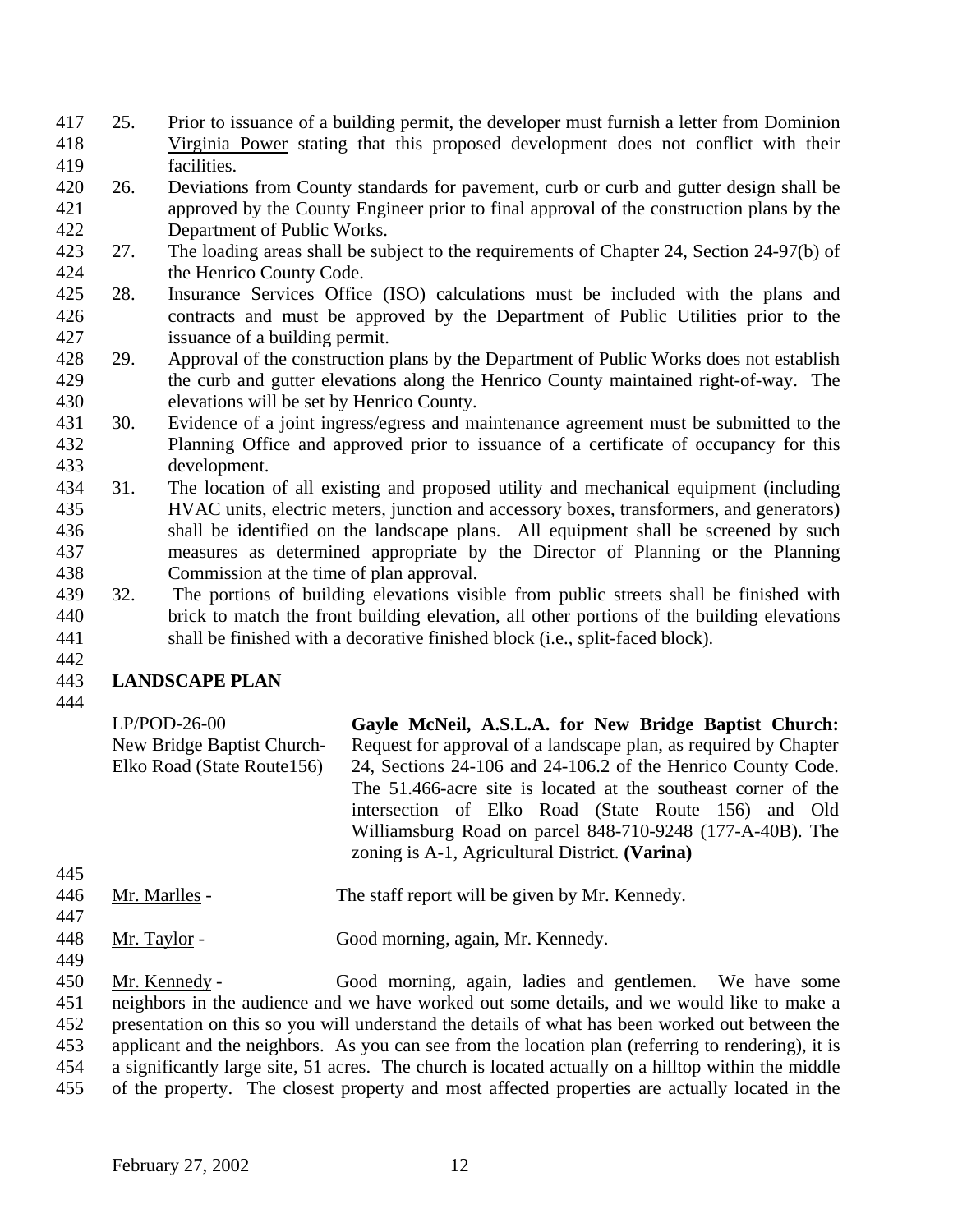Robin Dale Subdivision, which is located to the east, northeast from the site. You can see a couple of the houses on the location plan. Actually, in this location right here (referring to rendering), and although the church meets all the current landscape requirements of the Code, there is no transitional buffering requirements in churches. They are permitted residential uses. So, they are only required to have two trees every 100 feet along a parking area. The church has agreed to provide additional landscaping and provide Leyland Cyprus or similar hedge along the property line to block headlights from their parking lot to the adjoining properties, and, otherwise, on the site, significant numbers of trees and large trees including 48 inch caliper trees have been saved on the site, and the church has done a very good job, particularly along Elko Road of maintaining a buffer around the property. If you have any further questions, I would be happy to answer them.

Mr. Taylor - Thank you, Mr. Kennedy. Mr. Carlton, good morning.

 Mr. Carlton - Good morning. I am Wayne Carlton from Newbridge Baptist Church, representing the church. You mentioned a hedge along the property line. We were thinking about a hedge along the parking lot and we are not really aware of the concern that these people have of why we need to do this, and so maybe, if we could get someone to explain to us a little bit why and what their concern is, and what actually is required, as far as they are concerned, to satisfy them, because we don't know. We are kind of shooting in the dark here. 

- Mr. Jernigan We are going to give them a chance to speak now. Mr. Carlton - OK. Mr. Taylor - If you would, ma'am, please identify yourself for the record.
- 

 Ms. Laura Bell - I am Laura Bell and I live at 213 Robinwood Lane. Thank you for this opportunity. It is very short. This is Elsie Atkins, at 215 Robinwood Lane, and we are the two most affected people right now until additional buildings are built. One of our main concerns is we appreciate the 20-foot barrier that they put up, which I understand, I was told in the beginning that it was, that they had to do it, but then I found out later from Mike that they did not have to do it, and we really appreciate the barrier that they put up. Maybe it is not a barrier, but the footage. But we are concerned when church meetings are over, for example, at 9:00 p.m. at night, or 10:00 p.m., or whatever, lights coming in the house. The church is up here and we are down here (referring to rendering) and the church is literally in our backyard, both of ours, and we are concerned about that. The other concerns we have really don't concern the landscaping, except for – we need names of people and phone numbers that we can contact. We are concerned about the supervision of the parking lot during non-church programs, and we just need some phone numbers. It is not anything that deals with you all, I know right now, but we do need those phone numbers and names that we can. Children are already starting to come, and teenagers, and in the summer and spring, fall, they are going to be there, and if it is not supervised, lots of things will happen. There are at least 16 widows in that particular area. There are not but 21 or 22 houses, and 16 of the people are living alone, pretty much alone, and it can be a very serious problem when there is no supervision. And maybe there will be supervision. I don't know.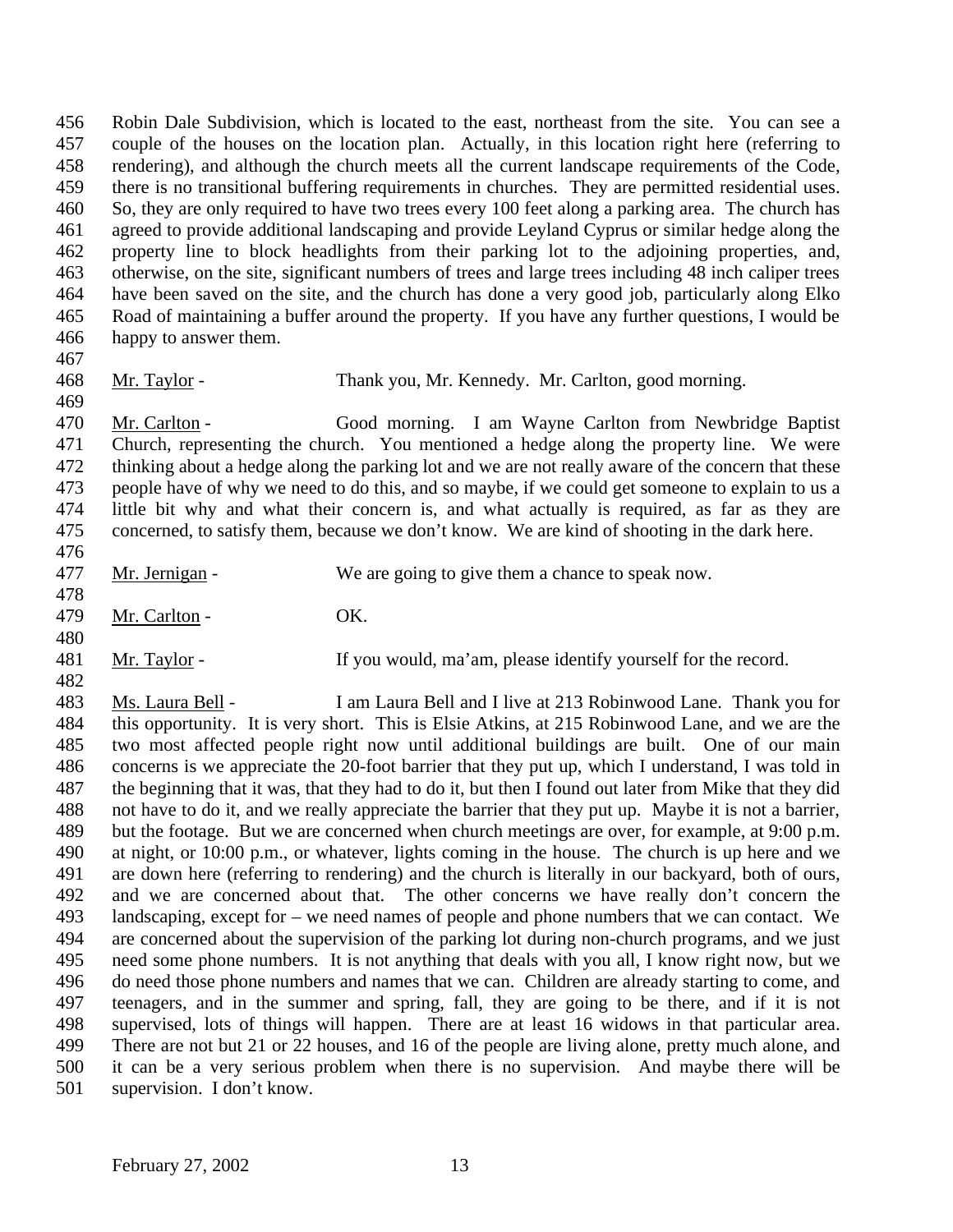503 Mr. Taylor - So Ms. Bell what you are asking for there is some kind of a church contact in the event that there is some kind of situation that you would like to just have somebody to contact. Ms. Bell- Yes. And we would not do anything unless we felt like it was absolutely necessary. I only had to call the minister one time because there was a flash light way back in the woods before all the trees were taken down, and the flash light had legs and started walking, and we don't like that. Strange things can happen, and we don't need that. Mr. Taylor - I understand. Mr. Jernigan- Ms. Bell, getting back to the landscaping part, you told me earlier that you would like to have some shrubs next to the parking lot. Ms. Bell - Maybe something like those Leyland Cyprus or something that grows sort of fast, just to keep the lights out at night when, not the lights from the parking lot. They were done well. The lights from the cars zooming in there, and leaving and that type of thing. And maybe they will be parked away from us. Some of the things we don't know. We don't know all the factors involved. Mr. Vanarsdall- You are more concerned about the lights than anything else, aren't you? 526 Ms. Bell - Yes, and also, I have pictures, which are not really directed to the landscaping scheme, but affects our landscaping, during the construction, during that bad storm last summer. There was flooding in my yard and in Ms. Atkins' yard, and the water swerved around and stood under her shed, and that may be corrected now, because that was during construction, and a lot of things have been added now, and so we won't know until we have another bad storm to see how the drainage goes, but it was really bad last summer, which sort of affects the landscaping in an indirect way. Mr. Jernigan - We will check on the drainage. We will have to see what it is doing. The parking lot, are you right off of Robinwood, right around where it curves? Ms. Bell- Yes. Right on the curve. 539 Mr. Jernigan - Mr. Kennedy, do we have 20 feet of buffering in there? Mr. Kennedy - There is a 20-foot setback between the parking lot and the rear property line, so it is not buffering. It is just open space. 544 Mr. Jernigan - It is open? Mr. Kennedy- It is open. As far as the grading is concerned and the drainage problem, there were sediment basins in there while they were constructing the parking lot. They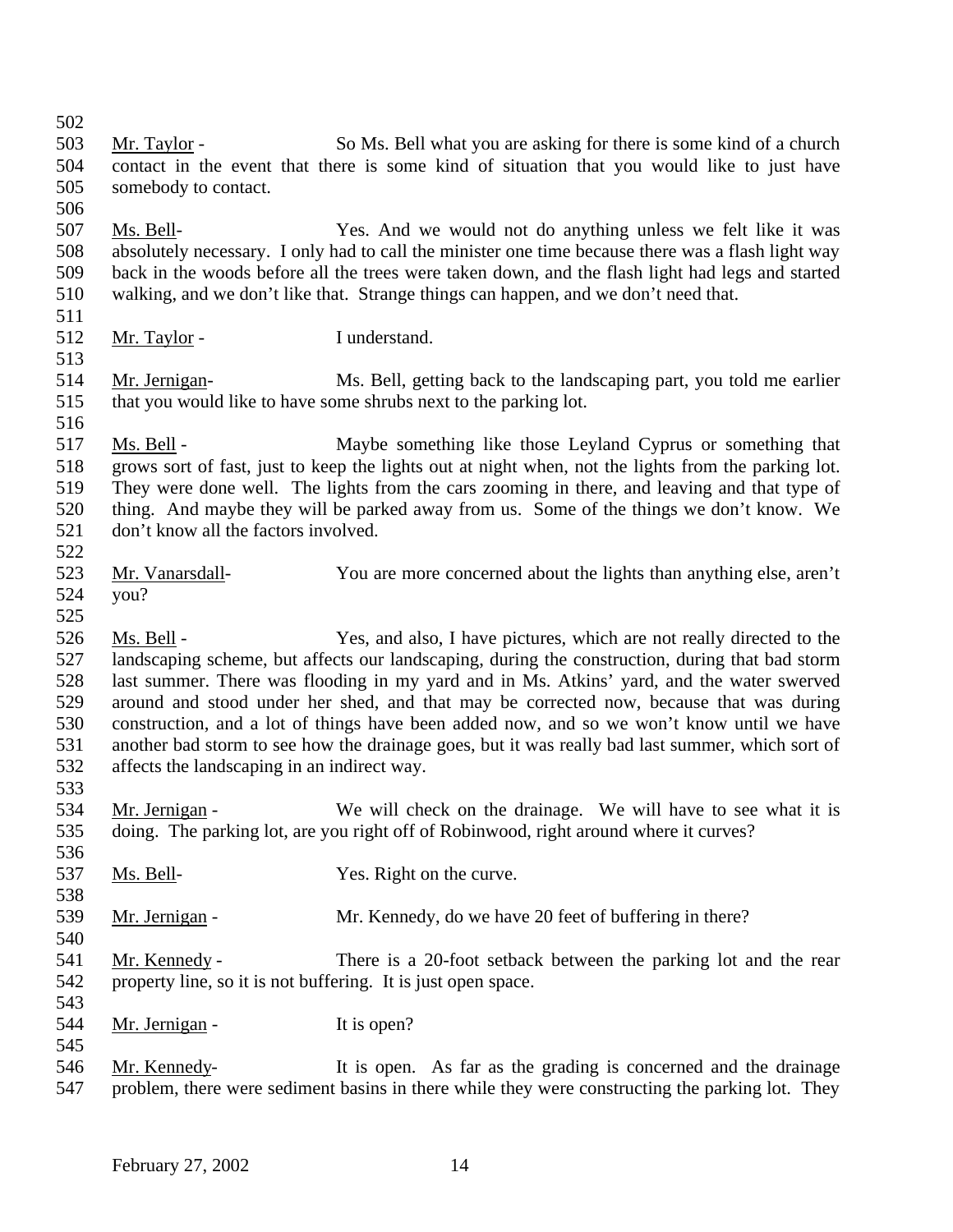are now drop inlets within the parking lot, taking the drainage away from the property line, so that problem should have been resolved by now. 551 Mr. Vanarsdall - Mr. Jernigan, this is just a suggestion. You might want to put No. 9 and 11 on here and bring it back. 554 Mr. Kennedy - This is the landscape plan, sir. Mr. Vanarsdall - I am sorry. Mr. Jernigan - Are you speaking for the church, Mr. Carlton? Mr. Kennedy - I think Mr. Carlton can speak for the church and direct an answer to their request. I don't think there is any opposition. Mr. Jernigan - I mean, would it be all right if we put some shrubs or something along there to knock off those headlights? Mr. Carlton - Yes, sir, but I would like to for Gayle McNeil, who did the landscape drawing for us, she is very competent. She can tell us what we need to do. Mr. Taylor - Good morning, Ms. McNeil. Ms. McNeil - Good morning. As you know, I am the landscape architect for this plan. I believe that putting something like a Leyland Cyprus down on the property line would not accomplish what they would like, because the grade drops down from the parking to the property line. If we put Leylands down there and they would be shaded, they probably would not grow to the acceptable height that they need. I feel a more proper solution might be to place some sort of broad leaf evergreen shrub right along the parking lot where they would grow to the height that would hit them directly, be right at grade, and that would accomplish what they wanted, and it would also be a lot easier for the church to place as well as for the plants to prosper and thrive in that position. Mr. Jernigan - I think that is what they were looking for. Right on the other side of the curb end. Would that be OK? Is there any other problem? 584 Ms. Atkins - May I ask this gentleman a question? When do you all expect to be in? 587 Mr. Carlton - We plan on moving in May. Ms. Atkins - Right now we are having a really bad problem with trash blowing from the site of the church down into our yard. We get lunch boxes, we get plastic bags, we get Hardee's wrappers, we get anything you want to name and it comes down. I have been over and talked to the foreman. He was very nice and very cooperative. The day that I went was a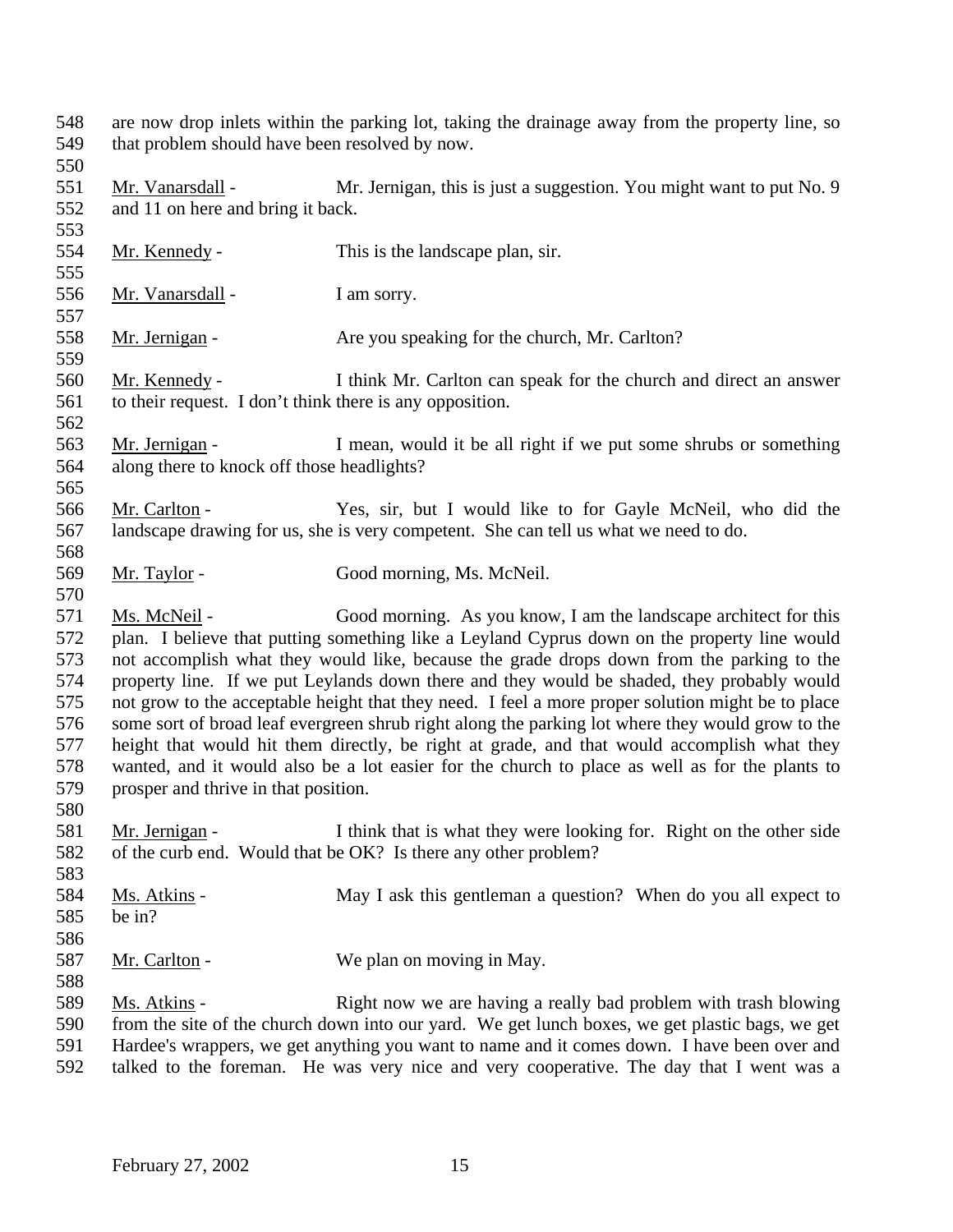particularly bad day. He came down with two of his men and cleaned it up, but that is the last time, and that has been over a month ago. 596 Mr. Carlton - Are you still getting it? Ms. Atkins - We are still - when I stand at my kitchen window like I am facing you, I am facing the church. And there are plastic bags in the trees this morning. Mr. Carlton- Well, ma'am, I think we can take care of that problem. Ms. Atkins - Yes, they come out of the dumpster. Mr. Taylor - Excuse me. What I would like to do is just ask one person to talk and if you would, we will just leave this and ask you and Mr. Carlton to work with the two ladies separately. Mr. Vanarsdall - Ma'am. I will give you a phone number. Write this phone number down. 612 Ms. Atkins - OK. Mr. Vanarsdall - It is 501-4937 and ask for John Short, and tell him your problem, and he will take care of it. Ms. Atkins - I might suggest one other thing. The dumpster does not have a top, and that is increasing the problem, so if it could have a top on it. That might alleviate the whole thing. 621 Mr. Vanarsdall - Tell Mr. Short when you call him to bring a top. Ms. Atkins - I will be glad to do that. Mr. Jernigan - I think, Ms. Atkins, once the construction is finished we won't have that problem, and you know, there is a lot of wind down there, and when you've got people there they just, it happens, but it the dumpster does not have a top on it, we do need to address that. But, I think Ms. McNeil says that she will take care of your problem with the shrubs. Ms. Atkins - Thank you. Mr. Taylor - Is there any further discussion on LP/POD-26-00? No further discussion. Mr. Jernigan. Mr. Jernigan - Mr. Chairman, I would like to make a motion to approve Landscape Plan LP/POD-26-00, New Bridge Baptist Church-Elko Road (State Route 156), subject to the annotations on the plans and the standard conditions for landscape and lighting

plans and added conditions Nos. 7 and 8.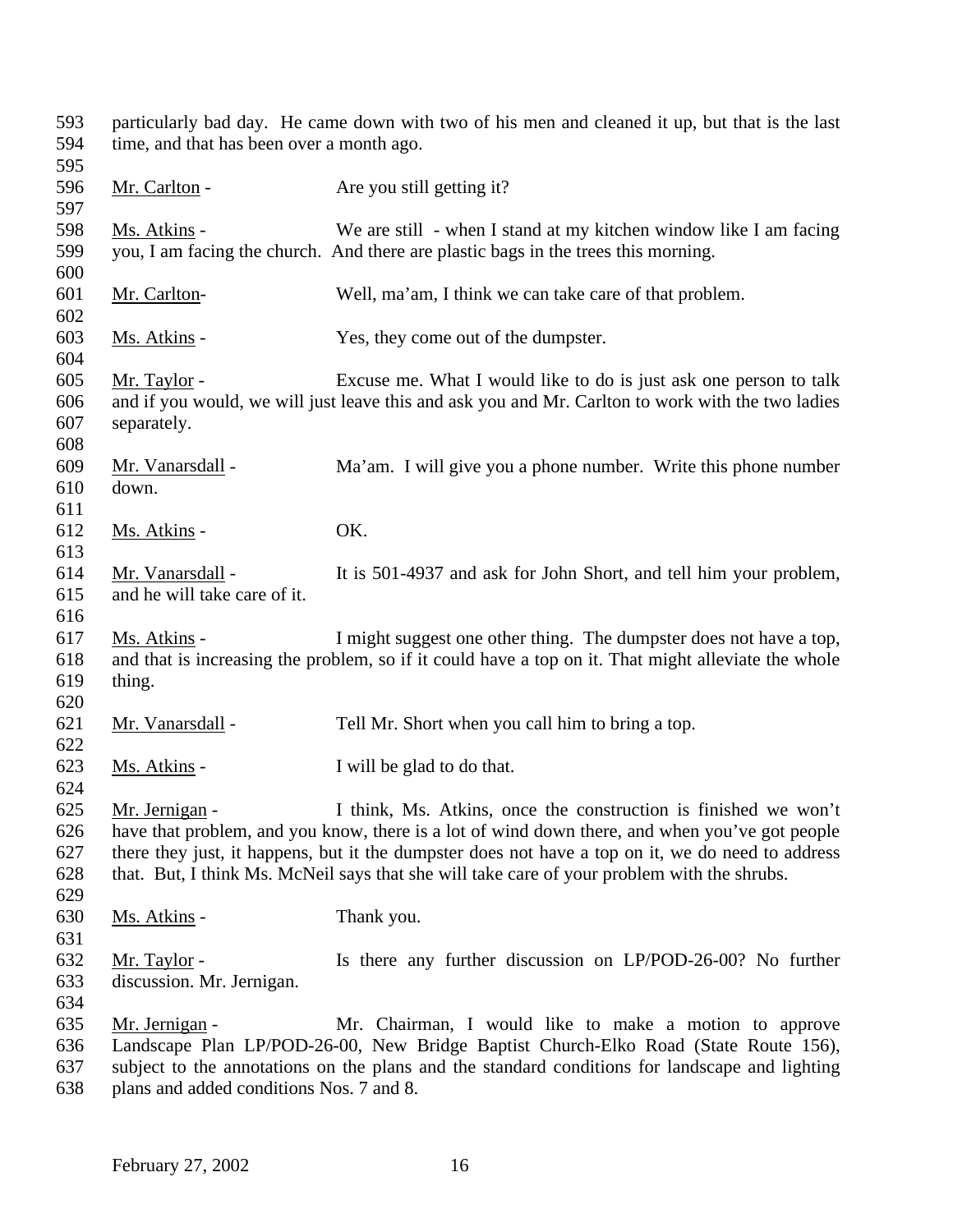| 639 |                     | Mr. Vanarsdall -             | Second.                                                                                            |
|-----|---------------------|------------------------------|----------------------------------------------------------------------------------------------------|
| 640 |                     |                              |                                                                                                    |
| 641 | Mr. Taylor -        |                              | Motion by Mr. Jernigan and seconded by Mr. Vanarsdall. All in                                      |
| 642 |                     |                              | favor say aye. All opposed say no. The motion passes.                                              |
| 643 |                     |                              |                                                                                                    |
| 644 |                     |                              | The Planning Commission approved Landscape and Lighting Plan for LP/POD-26-00, New                 |
| 645 |                     |                              | Bridge Baptist Church-Elko Road (State Route 156), subject to the annotations on the plans and     |
| 646 |                     |                              | the standard conditions for landscape and lighting plans, and the following additional conditions: |
| 647 |                     |                              |                                                                                                    |
| 648 | 7.                  |                              | A revised detailed lighting plan shall be submitted to the planning office for review and          |
| 649 |                     |                              | approval prior to the issuance of a certificate of occupancy.                                      |
| 650 | 8.                  |                              | The light poles located within the two landscape islands nearest to Robin Dale Farms               |
| 651 |                     |                              | Subdivision shall be a maximum of 20-feet in height and the lighting fixtures on those             |
| 652 |                     |                              | poles shall be routed away from the adjoining residential property.                                |
| 653 |                     |                              |                                                                                                    |
| 654 |                     | Mr. Vanarsdall -             | Mr. Chairman, we have a distinguished guest in the audience this                                   |
| 655 |                     |                              | morning from the Board of Zoning Appeals, Mr. James Nunnally. He may want to speak, but he         |
| 656 |                     |                              | usually does not. Nice to have you with us this morning.                                           |
| 657 |                     |                              |                                                                                                    |
| 658 | <u>Mr. Taylor</u> - |                              | Nice to have you, sir.                                                                             |
| 659 |                     |                              |                                                                                                    |
| 660 |                     | Mr. Vanarsdall -             | Maybe you could pick up some pointers on how you all can do                                        |
| 661 |                     | things on BZA, Mr. Nunnally. |                                                                                                    |
| 662 |                     |                              |                                                                                                    |
| 663 |                     |                              | RECONSIDERATION OF A PLAN OF DEVELOPMENT & SPECIAL EXCEPTION                                       |
| 664 |                     | AND A LANDSCAPE PLAN         |                                                                                                    |

665

| $POD-5-00$<br>S. B. Cox Route 5<br>Phase 1 Drainage and<br><b>Grading Plan</b> | <b>Engineering Design for S. B. Cox, Inc.: Request for</b><br>reconsideration of a plan of development and special exception<br>to authorize the operation of a landfill and approval of a<br>landscape plan as required by Chapter 24, Sections 24-2, 24-71b,<br>24-106 and 106.2 of the Henrico County Code to construct a<br>109,000 square foot contractor's storage yard. The 15.97 acre<br>site is located on the west line of Old Osborne Turnpike (Route<br>5), approximately 200 feet north of the intersection of<br>Bickerstaff Road on parcels 797-712-3825 (170-A-4) and 797-<br>711-6071 (170-A-604). The zoning is M-2, General Industrial |
|--------------------------------------------------------------------------------|-----------------------------------------------------------------------------------------------------------------------------------------------------------------------------------------------------------------------------------------------------------------------------------------------------------------------------------------------------------------------------------------------------------------------------------------------------------------------------------------------------------------------------------------------------------------------------------------------------------------------------------------------------------|
|                                                                                | District. County water and sewer. (Varina)                                                                                                                                                                                                                                                                                                                                                                                                                                                                                                                                                                                                                |
|                                                                                |                                                                                                                                                                                                                                                                                                                                                                                                                                                                                                                                                                                                                                                           |

- 667 Mr. Marlles- The staff report will be given by Mr. Michael Kennedy.
- 668

666

 Mr. Kennedy - Ladies and gentlemen of the Commission, this POD is for a fill site along the river. As a result of being a fill site, it needs a Special Exception as well as POD approval. The original POD and Special Exception were approved with significant conditions 672 two years ago. At that time, there was an expectation that the project would take approximately<br>673 two years to accomplish. The applicant has been working diligently to get the plans approved

two years to accomplish. The applicant has been working diligently to get the plans approved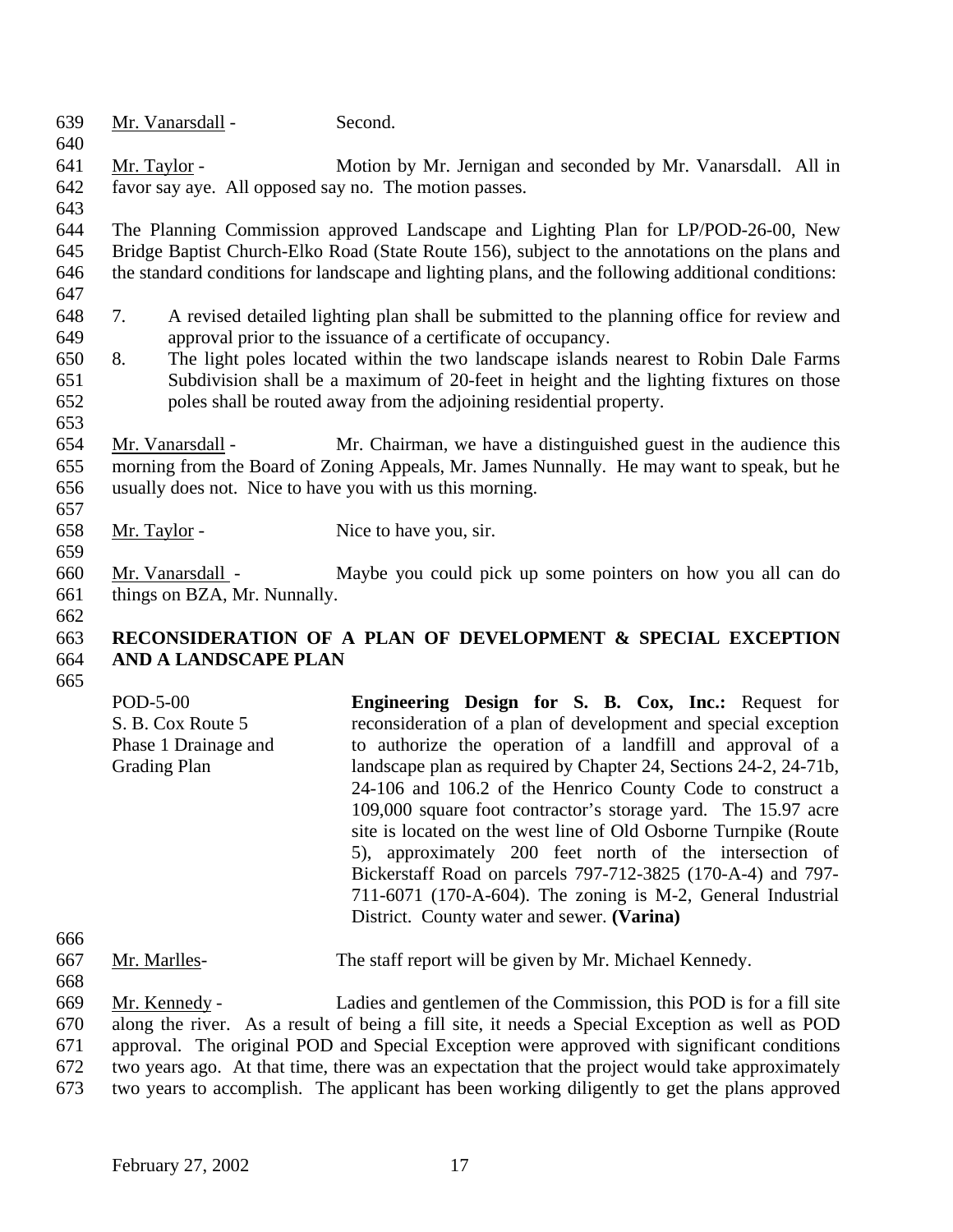because of the significant environmental complications of the site. They have only recently gotten the plans to the point where they can be approved in accordance with all of those conditions. They would now like to extend that period of time, which the Special Exceptions provides, which is a two-year period. So, what they are asking for is reconsideration so they can get another two-year period in order to utilize the site, to fill it, bring it to grade, and then there is an additional year where they would actually finish off the site, plant grass, and stabilize the site. So, basically, what they are asking for is re-approval of the original POD with a new two-year period. That is the only change. The plans actually have been completed to the satisfaction of all of the engineering divisions, environmental divisions of the County as well as Federal government, and they are ready to be approved upon approval of the Planning Commission. In the packet in the original conditions there was a condition that the landscape plan be returned to the Commission. Since they have come so far, they actually provide that landscape plan as the landscape plan shown, and there will be a berm with landscaping provided along Old Osborne Turnpike in order to make sure there was appropriate landscaping as well. With that, we can recommend approval. The engineer for the project, Todd Borden, is here from Engineering Design, and he can answer any questions as well.

- Mr. Taylor Thank you, Mr. Kennedy. I remember this case when it came to the Commission two years ago, and I recognized at that time, I think that particular time was when Ms. Quisenberry was out and I think I handled this case.
- 

- Mr. Kennedy That is right. You handled the case and it was significant environmental concerns that took use of your expertise as a Coast Guard engineer, I think.
- Mr. Taylor Thank you very much. And over that period of time now of two years, Mr. Cox and company have been operating, I suspect, in accordance with the special exception conditions and I would like to assure the Commission that basically, in your statements, you stated, I believe, that they were operating in full accordance with the conditions 702 that we set two years ago.
- Mr. Kennedy Right. The plan would be in accordance with it. They haven't actually been in operation. This would permit them to start operation.
- 

- Mr. Taylor I remember at that time the concerns were to protect the environmental conditions along the river's edge and to operate this kind of a facility in a safe, satisfactory and environmentally sound manner, and we are assured that they have done that and you are satisfied with the conditions?
- 
- 712 Mr. Kennedy Yes, sir.
- 
- 
- Mr. Taylor So this would be an extension of the conditions, really, from two years ago, basically unchanged, except as you know.
- Mr. Kennedy Yes, sir. And those significant conditions are actually contained in the agenda.
-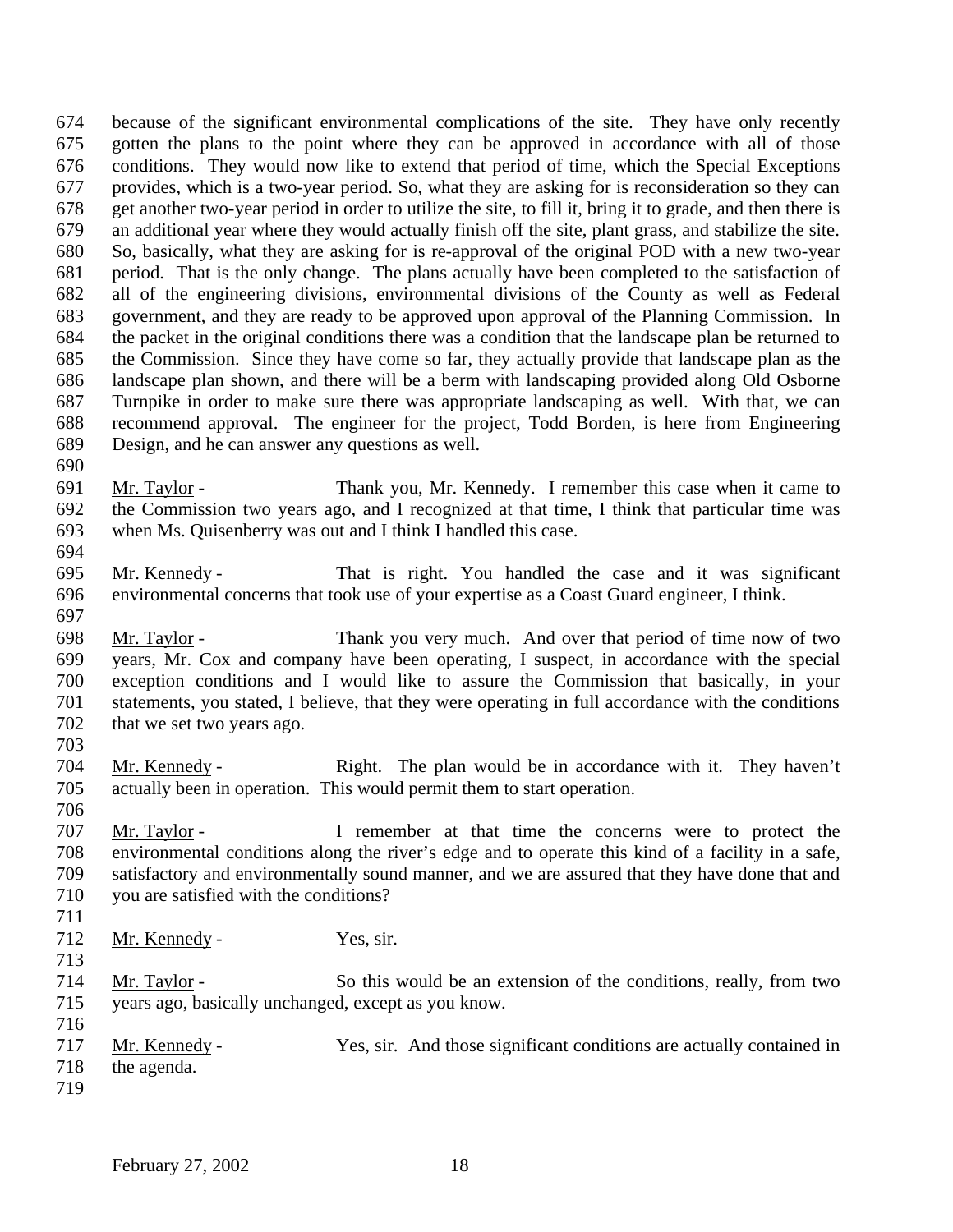| 720<br>721 | Mr. Taylor -                                        | And there have been no violations of the operating conditions of                                       |
|------------|-----------------------------------------------------|--------------------------------------------------------------------------------------------------------|
|            |                                                     | the permit or the conditions that we approved two years ago?                                           |
| 722        |                                                     |                                                                                                        |
| 723        | Mr. Kennedy -                                       | No.                                                                                                    |
| 724        |                                                     |                                                                                                        |
| 725        | Mr. Jernigan -                                      | Mr. Kennedy, I would like to commend you, because there are a                                          |
| 726<br>727 |                                                     | lot of conditions in this. Not too often is the agenda four pages.                                     |
| 728        | Mr. Taylor -                                        | And I think, Mr. Jernigan, that is kind of a tribute to S. B. Cox                                      |
| 729        |                                                     | Incorporated, because that is a very sensitive site and there were a lot of conditions, and that is an |
| 730        |                                                     | area of the river and the waterfront that needs significant environmental consideration.               |
| 731        |                                                     |                                                                                                        |
| 732        | Mr. Jernigan -                                      | Was there any opposition?                                                                              |
| 733        |                                                     |                                                                                                        |
| 734        | Mr. Taylor -                                        | As far as I know, there is no opposition. Is there any opposition to                                   |
| 735        |                                                     | extending this project? There being none, it is your opportunity.                                      |
| 736        |                                                     |                                                                                                        |
| 737        | Mr. Kennedy -                                       | Sir, we need two motions because there is a Special Exception.                                         |
| 738        |                                                     | We need one motion for the Special Exception and one motion for the POD.                               |
| 739        |                                                     |                                                                                                        |
| 740        | Mr. Jernigan -                                      | And one motion for the landscaping plan?                                                               |
| 741        |                                                     |                                                                                                        |
| 742        | Mr. Kennedy -                                       | The POD can include the landscape plan.                                                                |
| 743        |                                                     |                                                                                                        |
| 744        | Mr. Jernigan -                                      | All right. With that I make a motion to approve extension of POD-                                      |
| 745        |                                                     | 5-00 for two years to February, 2004, subject to the annotations on the plans, the standard            |
| 746        |                                                     | conditions for landscape plans, the standard conditions for developments of this type, and the         |
| 747        | following additional conditions Nos. 23 through 31. |                                                                                                        |
| 748        |                                                     |                                                                                                        |
| 749        | Mr. Vanarsdall -                                    | Second.                                                                                                |
| 750        |                                                     |                                                                                                        |
| 751        | <u>Mr. Taylor</u> -                                 | Motion made by Mr. Jernigan and seconded by Mr. Vanarsdall.                                            |
| 752        |                                                     | All in favor say aye. All opposed say no. The motion passes.                                           |
| 753        |                                                     |                                                                                                        |
| 754        | Mr. Jernigan -                                      | All right, Mr. Chairman, I make a motion to approve the extension                                      |
| 755        |                                                     | of Special Exception on POD-5-00, for an additional two years, to February 2004, subject to the        |
| 756        |                                                     | annotations on the plans and standard conditions for landscape plans, the standard conditions for      |
| 757        |                                                     | developments of this type, and the following additional conditions and Special Exception               |
| 758        | conditions Nos. 1 through 13.                       |                                                                                                        |
| 759        |                                                     |                                                                                                        |
| 760        | Mr. Vanarsdall -                                    | Second.                                                                                                |
| 761        |                                                     |                                                                                                        |
| 762        | Mr. Taylor -                                        | Motion made by Mr. Jernigan and seconded by Mr. Vanarsdall.                                            |
| 763        |                                                     | All in favor say aye. All opposed say no. The motion passes.                                           |
| 764        |                                                     |                                                                                                        |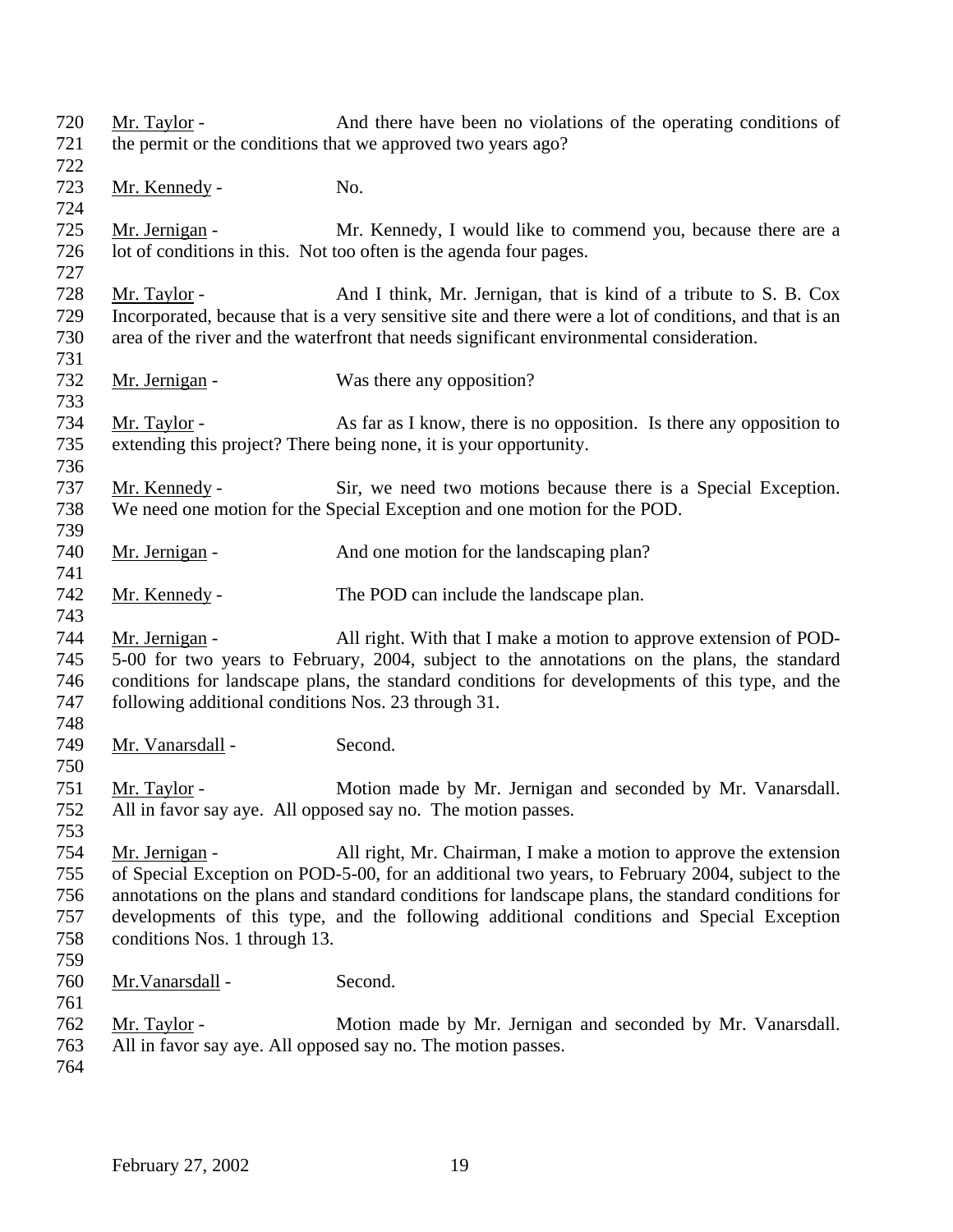The Planning Commission approved POD and Special Exception for POD-5-00, S. B. Cox, Route 5, Phase I Drainage and Grading Plan, subject to the annotations on the plans, the standard conditions for landscape plans, the standard conditions for developments of this type, and the following additional conditions:

- 23. The limits and elevations of the 100-year frequency flood shall be conspicuously noted on the plan "Limits of 100 Year Floodplain." In addition, the delineated 100-year floodplain must be labeled "Variable Width Drainage and Utility Easement." The easement shall be granted to the County prior to the issuance of any occupancy permits.
- 24. The entrances and drainage facilities on Old Osborne Turnpike (State Route 5) shall be approved by the Virginia Department of Transportation and the County.
- 25. A notice of completion form, certifying that the requirements of the Virginia Department of Transportation entrances permit have been completed, shall be submitted to the Planning Office prior to any occupancy permits being issued.
- 26. The temporary parking areas shall be properly compacted and maintained at all times.
- 27. Approval of the construction plans by the Department of Public Works does not establish the curb and gutter elevations along the Virginia Department of Transportation maintained right-of-way. The elevations will be set by the contractor and approved by the Virginia Department of Transportation.
- 28. A 50-foot-wide landscape buffer shall be provided along Old Osborne Turnpike (State Route 5) outside of the ultimate right-of-way. The landscape buffer shall be planted in accordance with a landscape plan to be approved by the Planning Commission.
- 29. The owners shall not begin clearing of the site until the following conditions have been met:
- (a) The site engineer shall conspicuously illustrate on the plan of development or subdivision construction plan and the Erosion and Sediment Control Plan, the limits of the areas to be cleared and the methods of protecting the required buffer areas. The location of utility lines, drainage structures and easements shall be shown.
- (b) After the Erosion and Sediment Control Plan has been approved but prior to any clearing or grading operations of the site, the owner shall have the limits of clearing delineated with approved methods such as flagging, silt fencing or temporary fencing.
- (c) The site engineer shall certify in writing to the owner that the limits of clearing have been staked in accordance with the approved plans. A copy of this letter shall be sent to the Planning Office and the Department of Public Works.
- (d) The owner shall be responsible for the protection of the buffer areas and for replanting and/or supplemental planting and other necessary improvements to the buffer as may be appropriate or required to correct problems. The details shall be included on the landscape plans for approval.
- 30. Evidence of a joint ingress/egress and maintenance agreement must be submitted to the Planning Office and approved prior to issuance of a certificate of occupancy for this development.
- 31. The right-of-way shall be dedicated to the County of Henrico 60 feet from the existing centerline of Old Osborne Turnpike (State Route 5). The right-of-way dedication plat and any other required information shall be submitted to the County Real Property Agent and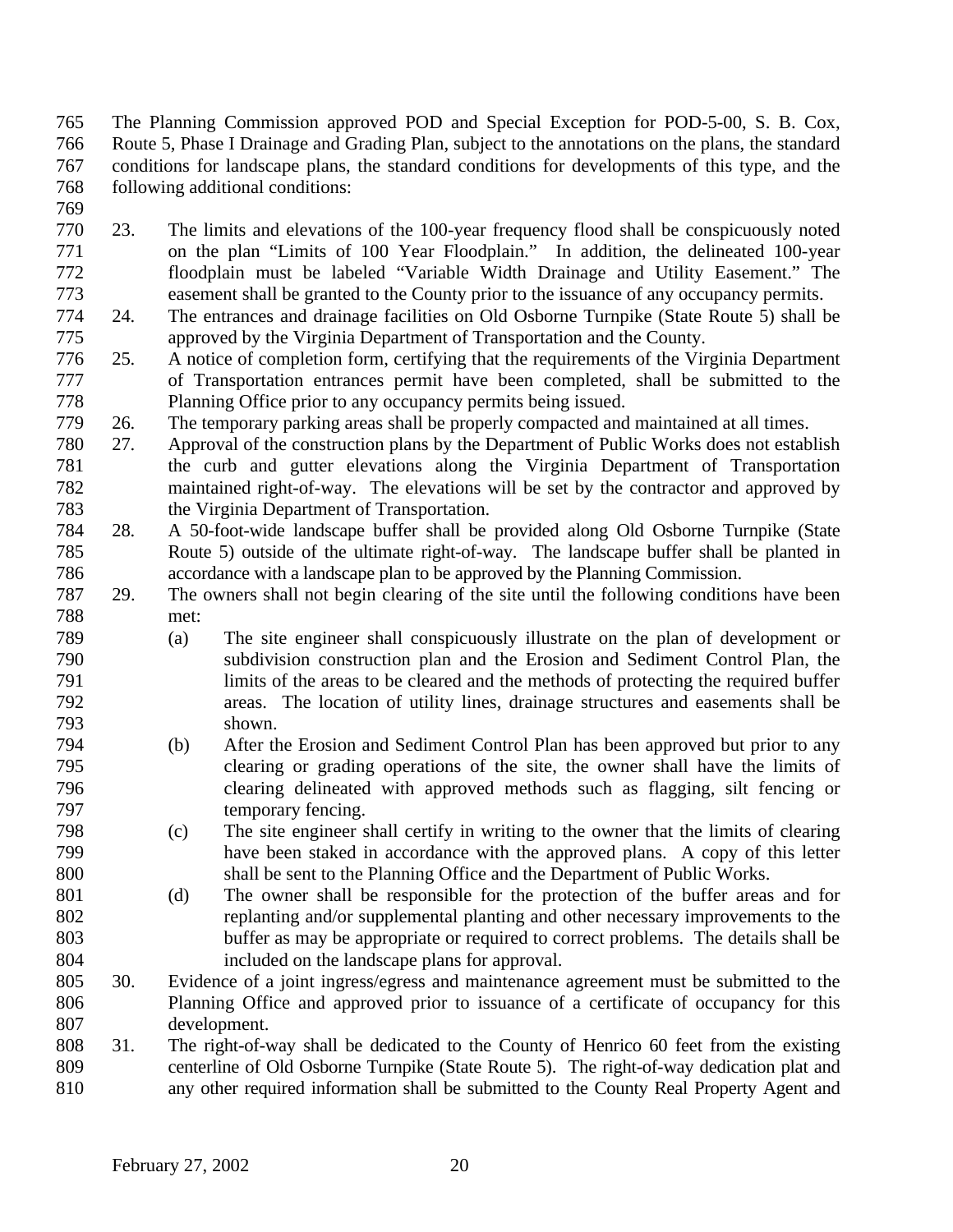VDOT for review at least sixty (60) days prior to recordation. After recordation, a copy of the deed along with deed book and page numbers shall be submitted to VDOT for file purposes. The deed shall be recorded prior to any entrance permit being issued by VDOT.

## **Special Exception Conditions:**

- 1. The only material permitted to be deposited in the landfill shall be select graded clean fill material consisting of crushed concrete and other similar non-compressible materials. No hazardous or contaminated materials shall be permitted. No biodegradable or hydraulic fill shall be permitted.
- 2. Graded clean fill material shall be deposited in lifts and compacted under the supervision of an engineer licensed in the Commonwealth of Virginia. All materials shall be deposited and compacted in accordance with the applicable state regulations and geo-technical guidelines established by the engineer. Said guidelines shall be submitted for review and approval by the Director of Public Works prior to any activity on the site.
- 3. A superintendent who is familiar with all terms and conditions of the Plan of Development and other applicable permits shall be present at when ever materials are received. The superintendent shall be responsible to insure that the terms and conditions of such Plan of Development and other permits are satisfied and shall maintain a daily log indicating the source of all materials received, processed, deposited and compacted in accordance with the geo-technical guidelines, as well as refuse materials hauled off site. Copies of said log shall be forwarded to the Directors of Public Works and Planning on a monthly basis.
- 4. The facility shall be operated as a private facility for the applicant, except that other contract haulers licensed in the State of Virginia may be permitted to deposit approved materials. This facility shall not be open to the general public. No fill materials shall originate outside of the Commonwealth of Virginia.
- 5. Uncrushed material stockpiles shall be limited to the amount that may be processed within one week (or 2,000 cubic yards) with a maximum height of 20 feet. All refuse materials shall be hauled offsite on a daily basis.
- 6. The facility shall be operated in accordance with all regulations and have all permits required by the Departments of Environmental Quality and Waste Management or otherwise required by the Commonwealth of Virginia.
- 7. A permanent gate shall be erected and maintained at each vehicular entrance to the property. The gates shall not be opened except when a superintendent is on site to control the filling on the property as permitted under these conditions.
- 8. "No Trespassing" signs shall be posted and maintained on the property to warn against use of the property by unauthorized persons. The signs shall have a minimum letter height of three (3) inches and shall be posed every 250 feet along the perimeter of the property. The applicant shall furnish the Chief of Police a letter authorizing enforcement by the County Police Officers of the "No Trespassing" regulations and agreeing to send a representative to court for purposes of testimony whenever required or requested by the Division of Police.
- 9. Fill slopes that are less than a 3:1 ratio shall not exceed a height of six (6) feet and slopes that exceed ten (10) feet in height shall have a bench that is five (5) feet in width every ten (10) feet in height.
- 10. That a suitable completion bond, with a surety satisfactory to the County Attorney, or certified check, be posted with the Director of Planning, in an amount of \$1,000.00 per acre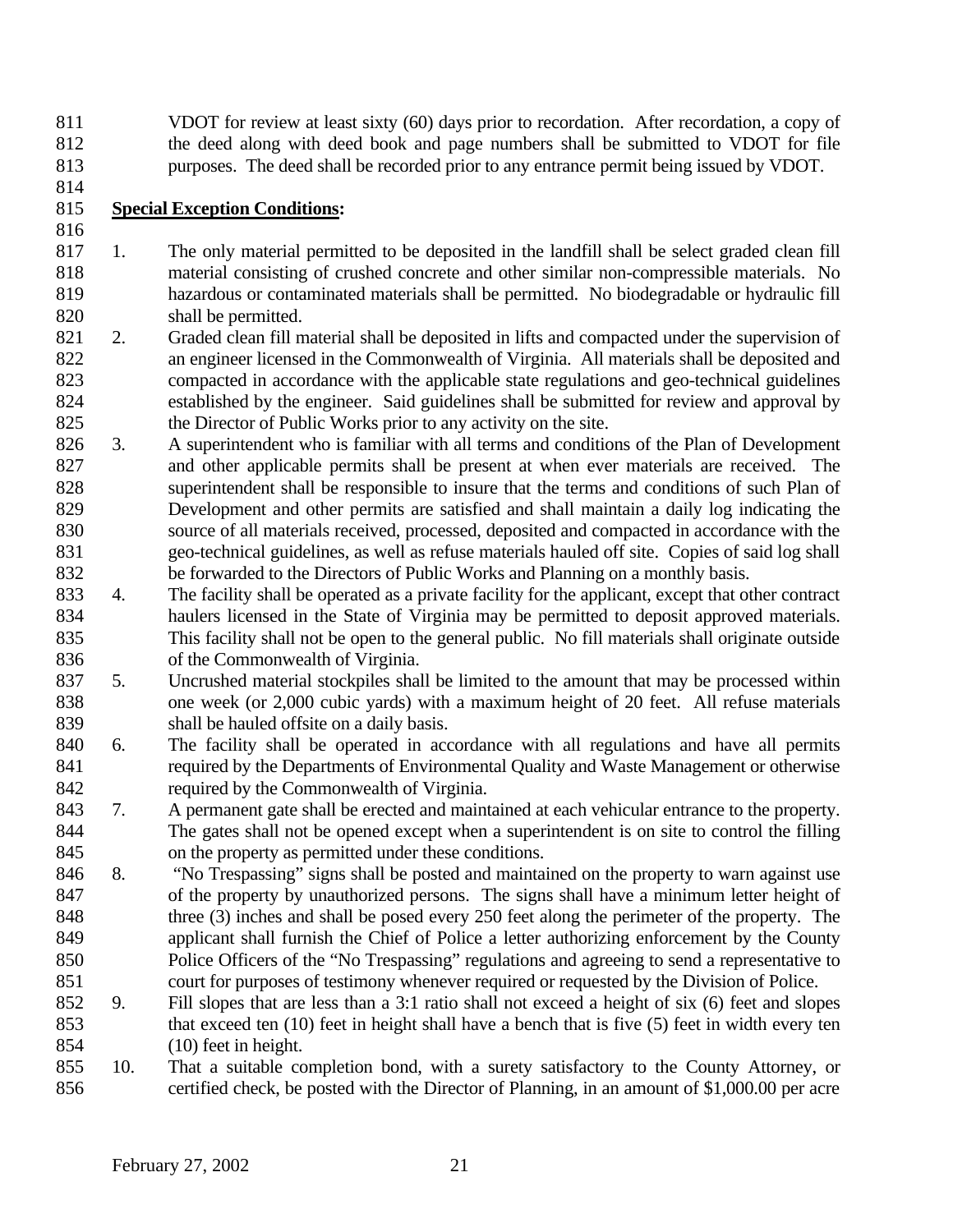857 for each acre of land included in the Plan of Development, for a total of \$15,000.00, guaranteeing compliance with the terms of the Plan of Development and the land will be restored in accordance with plans approved by the Director of Public Works. The completion bond may provide for termination of obligation of the surety on such bond by the surety giving a 90-day notice in writing to the principal and obligee of the bond, of its intention so to do. Such notice shall be served upon the principal and upon the obligee as provided by law for the service of notices. At the termination of the aforesaid 90-day notice to the principal, all authority of the principal under the Plan of Development shall cease, provided the applicant has not furnished another bond suitable to the County within said 90 days. The principal shall be required to complete restoration of the land as provided under the terms of this Plan of Development prior to the termination of its authority under this Plan of Development. A notice of termination by such surety shall in no event relieve the surety of its obligation to indemnify the County of Henrico for a breach of conditions of this Plan of Development. The applicant shall furnish a certification from his bonding company each year, verifying 872 that the bond is in effect, premiums have been paid, and the bonding company reaffirms its responsibility under the terms of the Plan of Development. This certification shall be 874 submitted to the Director of Planning by April  $1<sup>st</sup>$  of each year. 11. No trucks or trailers shall be staged within the public right-of-way. A fire lane shall be 876 maintained along all entrances drives. All trucks and trailers shall be suitably covered to insure that fill material or debris is not deposited on the adjoining public right-of-way. The applicant will remove any mud, dust, fill material or debris from the adjoining public right- of-way located within 2,000 feet of the property on a daily basis. 12. No material will be delivered to or hauled from the site by way of the James River, unless a revised Plan of Development is submitted for review and is approved by the Planning Commission. 13. Filling operations shall be discontinued on said site by February 27, 2004 (two years after 884 the approval date), and restoration accomplished by not later than February 2, 2005, (three years after the approval date, unless a new permit is applied for not later than 60 days before the expiration of the permit, and is subsequent granted by the Planning Commission. 888 Mr. Taylor - Next case, Mr. Director. Mr. Jernigan - The Newbridge Church, there were two additional conditions on the Addendum, Nos. 7 and 8. 893 Mr. Marlles - We will make sure the minutes reflect that in the motion. 895 Mr. Jernigan - OK. Thank you. **SUBDIVISION (Deferred from the January 23, 2002, Meeting)**  Bartley Pond (January 2002 Plan) **Bay Design Group for Forest G. Urban and Caskey Construction Company:** The 4.61-acre site is located at the southeast intersection of Pemberton Road (State Route 157) and Mayland Drive (future extension) on parcel 754-756-0177 (58-2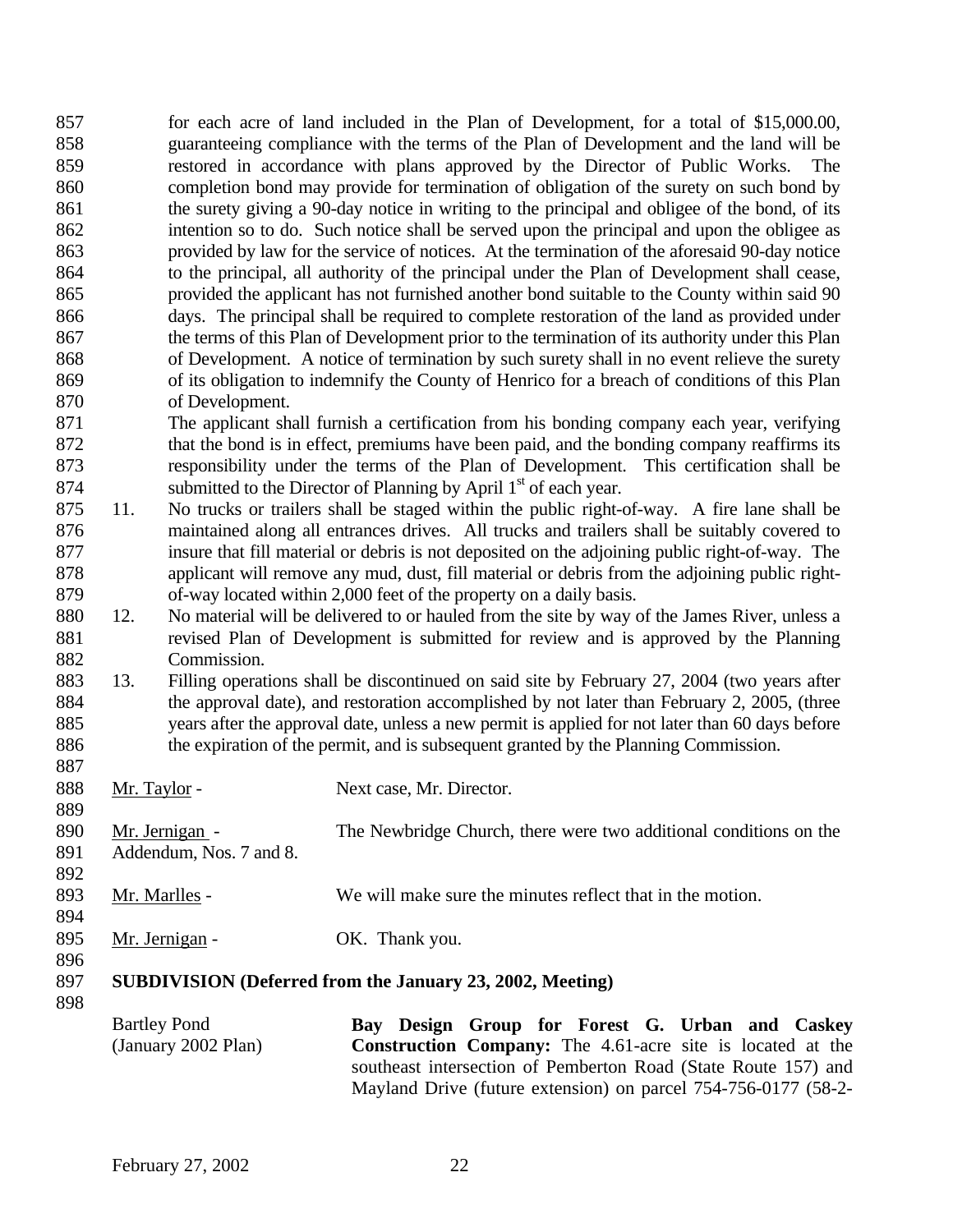A-11) and part of parcel 754-756-1501 (58-2-A-10). The zoning is RTHC, Residential Townhouse District (Conditional). County water and sewer. **(Three Chopt) 33 Lots**

- Mr. Marlles The staff report will be given by Mr. Wilhite.
- 902 Mr. Taylor Good morning, Mr. Wilhite.

- Mr. Wilhite Good morning. This case was deferred from the last meeting. In your original packet a revised plan was included. The staff had not had an opportunity to complete its review. We have at this point, and what is being handed out to you now is the same plan with the staff annotations. The biggest changes involved adjustments to the northern and southern property lines. The northern property line was adjusted to account for the exact alignment of future Mayland Drive. The southern property line was adjusted to account for some property the applicant is adding to this development. This is land that has been in dispute as far as ownership over the past few years. There is no change in the number of units being proposed here, the size of the parcel overall having increased slightly. On page 2 of your Addendum staff has added Condition No. 15 as part of its recommendation. That requests that the exact southern boundary of this development to be determined to the satisfaction of the County Attorney and the Director of Planning and instructs the applicant to provide us a title report or other documentation to assist the County in making its determination. We have done a little bit of title search on this. We believe that they probably do have a good claim to this property, but there may be a need to clear up a title prior to this project going forward. So, we have tied determination into final subdivision approval. With Condition No. 15, staff would recommend approval of the revised plan with the standard conditions and the conditions appear on your agenda. I will be happy to answer any questions that you would have.
- 
- Mr. Taylor- Thank you, Mr. Wilhite. Are there any questions from the 924 Commission? All right. I move approval of... Is there any opposition? No opposition. I move approval of Bartley Pond (January 2002 Plan), subject to the standard conditions for residential townhouses, the annotations on the plans, and additional conditions Nos. 13 through 15.
- 

- 928 Mr. Jernigan Second.
- 930 Mr. Taylor- Motion made by Mr. Taylor, seconded by Mr. Jernigan. All in favor say aye. All opposed say no. The motion passes.
- 
- The Planning Commission approved Subdivision Bartley Pond (January 2002 Plan), subject to the standard conditions for residential townhouses, the annotations on the plans and the following additional conditions:
- 
- 13. The proffers approved as part of zoning case C-49C-01 shall be incorporated in this approval.
- 14. Prior to requesting the final approval, a draft of the covenants and deed restrictions for the maintenance of the common area by a homeowners association shall be submitted to the Planning Office for review. Such covenants and restrictions shall be in form and substance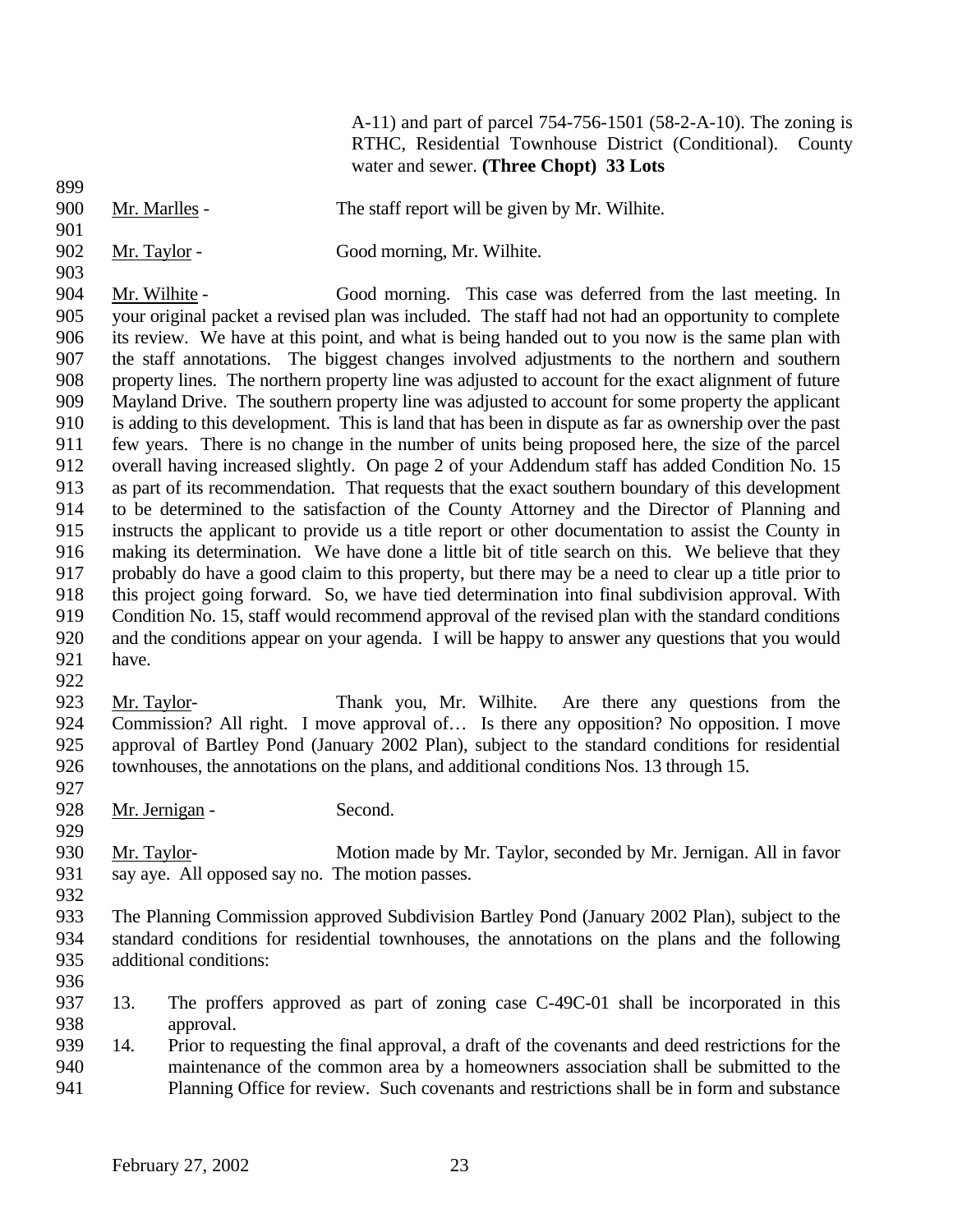942 satisfactory to the County Attorney and shall be recorded prior to recordation of the 943 subdivision plat.

- 944 **15.** The exact location of the southern boundary of this development shall be determined to the 945 satisfaction of the County Attorney and the Director of Planning prior to the granting of 946 final subdivision approval. The applicant shall provide a title report and/or other pertinent 947 documentation to assist the County in making its determination.
- 948

## 949 **REVISED PLAN OF DEVELOPMENT**

950

POD-44-94 Revised Wal-Mart @ Short Pump – Glen Allen **Koontz-Bryant, P.C. for Wal-Mart Real Estate Business Trust:** Request for approval of a revised plan of development as required by Chapter 24, Sections 24-106 and 24-62.1(i) of the Henrico County Code to add an outdoor display area adjacent to the existing garden center and to utilize two existing concrete plazas for outdoor display areas. The 19.84-acre site is located approximately 350 feet east of the intersection of W. Broad Street (U.S. Route 250) and Pouncey Tract Road (State Route 271) on parcel 740-762-9925 (36-A-18F). The zoning is B-3C, Business District (Conditional). County water and sewer. **(Three Chopt)** 952 Mr. Marlles - The staff report will be given by Mr. Jim Strauss.

- 954 Mr. Taylor Good morning, Mr. Strauss.
- 955

951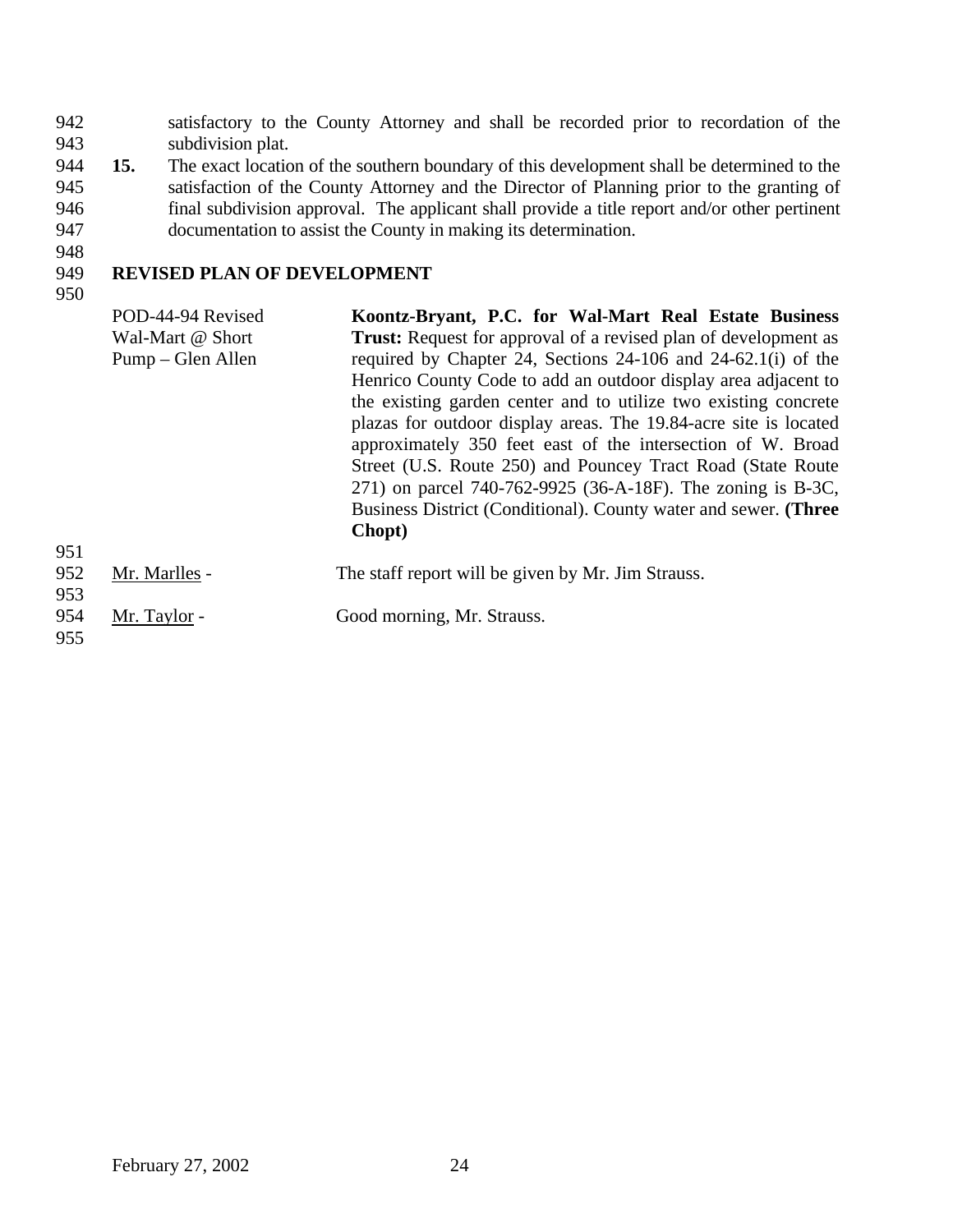Mr. Strauss - Good morning, Mr. Chairman and members of the Commission. The application before you is a proposal to revise the previously approved plan of development for the Wal-Mart at Short Pump Plaza to allow outdoor display of merchandise as allowed in the B-3 zoning district. The previous plan of development for Wal-Mart was approved on April 26, 1994, to allow the construction of a one-story garden center expansion. The revised plan that Leslie has passed out a moment ago proposes three outdoor display areas, two of which are to be located on the concrete plazas in front of the Wal-Mart building, and a third to be beside the building behind the existing berm, which runs parallel to West Broad Street.

 The applicant first came to the Planning Office last summer with a proposal for approval of outdoor display areas and the staff has been working with the applicant since that time. This latest revised plan is a much-improved version since our last meeting. The most recent plan was received Monday afternoon of this week, so a waiver of the time limits would be the first order of business for the Commission this morning with respect to this application. I have had the latest annotated staff plan distributed, and I also have an additional set of recommendations in the Addendum this morning. That would be Page 3 of the Addendum. Staff was very happy to see the applicant bring this latest plan in, because there have been a number of issues at this shopping center that both the staff and the Zoning Enforcement Officer have been struggling with over the last several years.

 The first issue is the outdoor display of seasonal bedding plants and other gardening-related items. This proposal addresses this issue with a system of concrete planters, which would screen this material, much the same way as the Lowe's store proposed last August, and that was a plan, which this Commission approved at that time.

 The second issue is trash and litter, which tends to accumulate in the parking area, and in the existing BMP in the back of the shopping center. The applicant has agreed to address this concern with Condition No. 26, and they would be cleaning up that BMP on a regular basis. The other concern staff has had for sometime now is the replacement of all dead or distressed trees in the parking lot and other landscaping in the parking areas and other parts of the Wal-Mart site. The applicant will resolve that issue with a phased landscape plan. Phase 1 will be installed with the outdoor display areas and that will focus on the screening of these areas, the outdoor display areas, from views along West Broad Street and in the parking area in front of the building, and a Phase 2 plan will be submitted and installed as soon as the staff can determine which trees in the parking area are in need of replacement. Given the time of the year, you can understand the problem in determining which trees are stressed and which are dead, so we have discussed that with the applicant and with Conditions No. 23 and 24 they will be bringing forth a landscape plan on April 1 and installation by May 1. The staff has been concerned for sometime with the problems of dead landscaping, littering the parking area and the BMP and the use of unscreened outdoor display areas. And in our negotiations with the applicant, the applicant has been very cooperative in resolving these issues and staff is very happy to have worked with the applicant in this regard.

 We feel that this is a good plan and this revised POD is a substantial improvement over what we first saw. Of course, given the understanding that if the situation merits further review, the staff and the Commission will reserve the right to revisit this plan in the future, if the need does arise.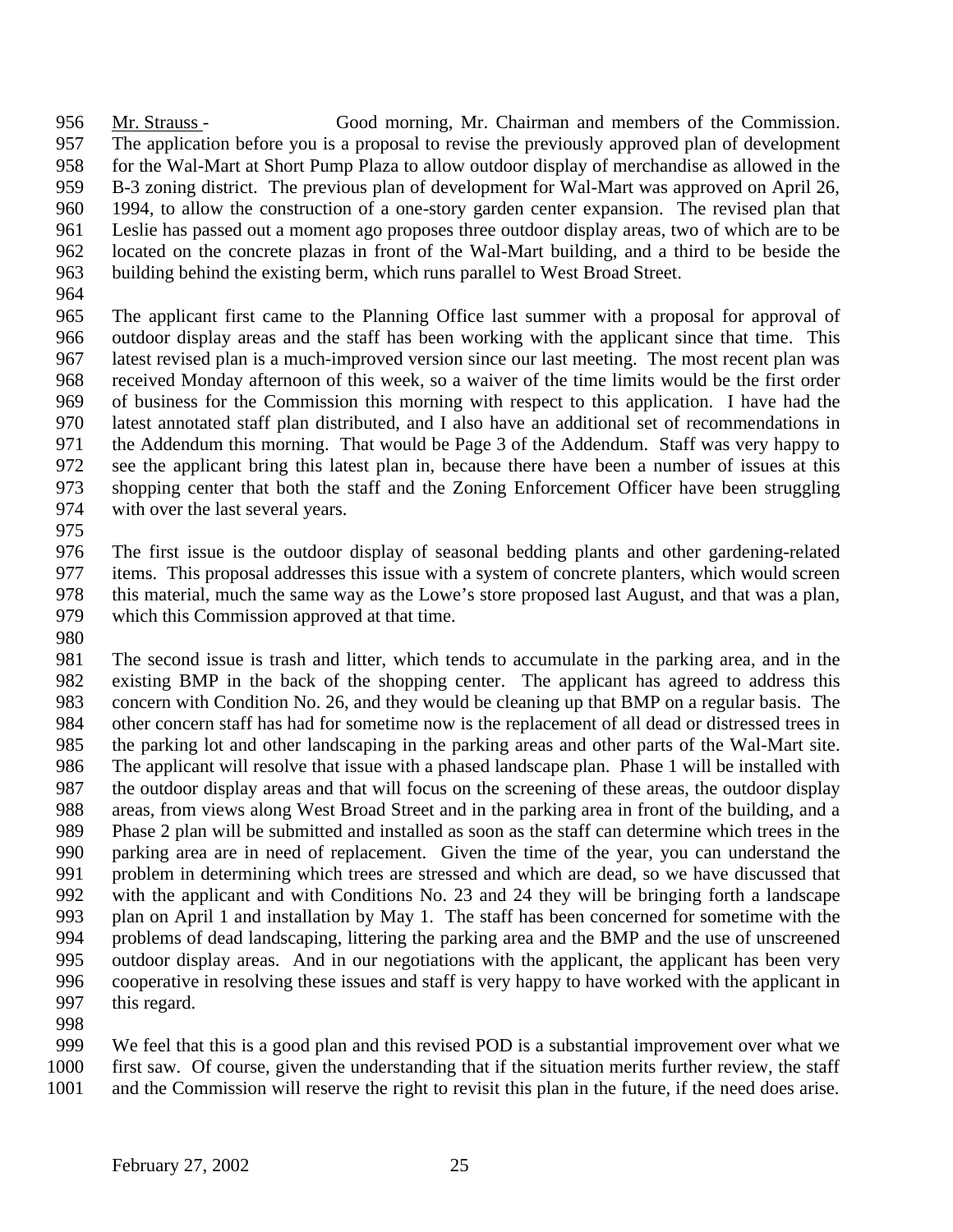So, with that said, I will be happy to answer any questions you may have, and the applicant's representative is here. That would be Mr. Neil Kessler and he is legal counsel for Wal-Mart, and I have Mr. Bob Fitz, who is the landscape architect that I worked with to prepare this plan. Thank you.

 Mr. Taylor - Thank you, Mr. Strauss. I appreciate all of the hard work that you have put in on this project and I also appreciate all of the hard work that Mr. Kessler and Mr. Fitz have put in, and I appreciate to have the opportunity to work with the entire group. One of the great things about Wal-Mart has been its great success, and the fact that it is open 24 hours a day. That means they are always available, 24 hours a day, but it also notes or provides the opportunity that 24 hours a day they are in operation, and it is very, very difficult to keep the property well maintained and clear of trash and debris, so in the seas of their success, there are some requirements for extraordinary care and diligence in keeping it looking pleasant and being a credit to the entire neighborhood, and I want to thank them for all of their help. 

 Mr. Strauss - Mr. Taylor, I would like to add one more thing. In my discussions this morning about the conditions, Conditions Nos. 23 through 27, I would like to make two corrections for the record. On Condition No. 25, if we could strike the word "storage" and replace that with "display". 

## 1022 Mr. Taylor - What line is that on?

 Mr. Strauss - That would be the first line. Outdoor storage area would be outdoor display areas, as opposed to storage, and No.27, we would like to replace the word "vacate" with "quit claim" all easements.

1028 Mr. Taylor - OK. I've got that. Thank you very much, Mr. Strauss. 

1030 Mr. Marlles - Mr. Taylor, if I could just add a comment to the staff report, outdoor storage or display areas is an issue that we do have all over the County, with not just Wal-Mart but with other similar types of retail outlets. We worked with Lowe's first and now Wal-Mart to try to come up with an acceptable solution for how to deal with these outdoor display areas which the retailers are requesting. We very much are interested in the input from the full Commission. Once this display area is installed, we certainly would like to get input from the full Commission as to whether this is an acceptable solution elsewhere in the County. We are kind of looking at it as an experiment in each of these cases on a case by case basis, but it is an issue that is Countywide and, as I say, we are trying to work with the retailers to come up with some acceptable ways of allowing some of these outdoor display areas, but at the same time making sure that we provide quality development in the County. 

- 1042 Mr. Taylor Thank you, Mr. Marlles.
- Mr. Vanarsdall Mr. Marlles, one of the things about this is that it has the proper zoning and Lowe's did not have the proper zoning at West Broad.
- 1047 Mr. Marlles I am not sure.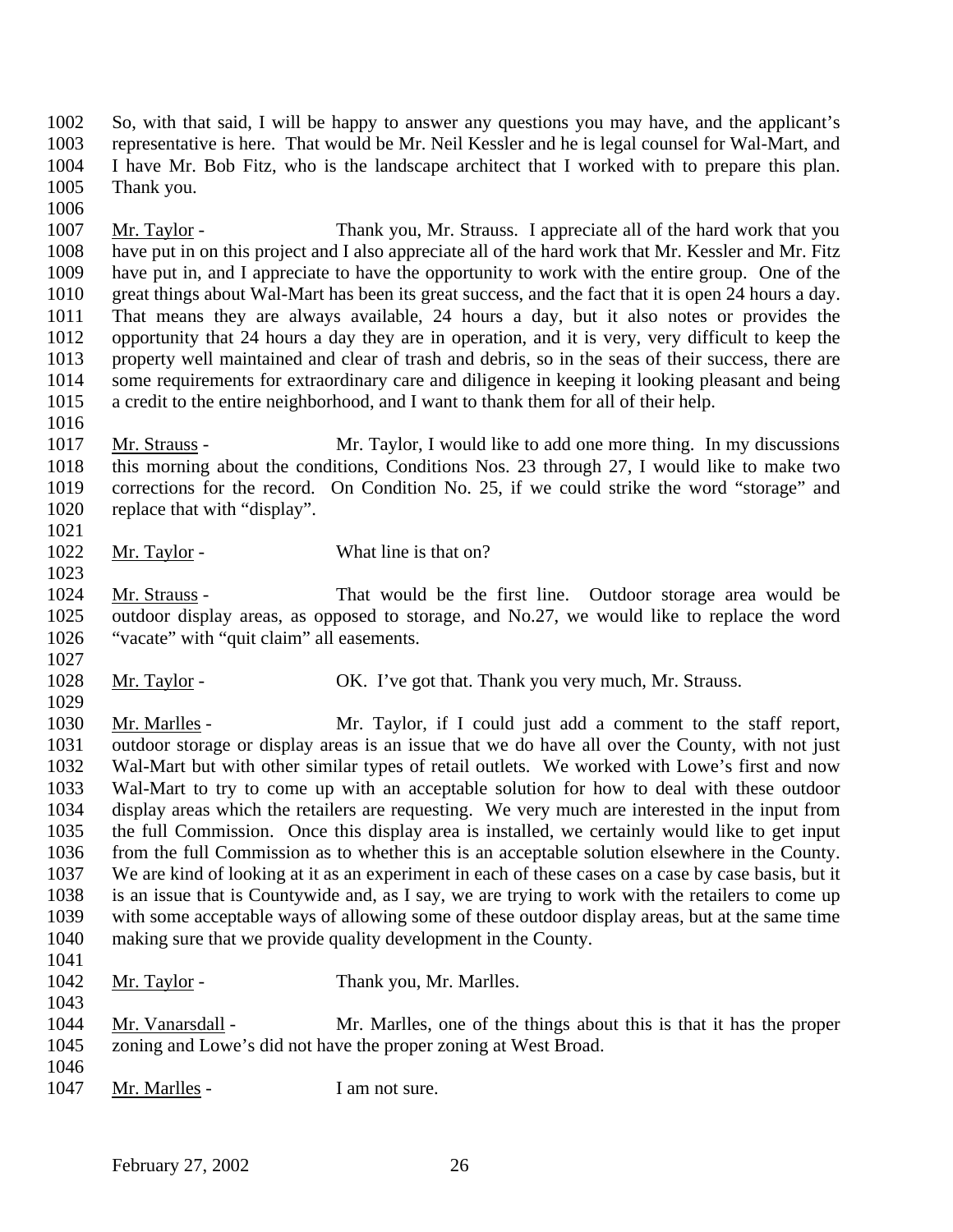Mr. Vanarsdall - And they couldn't understand how Hechinger, who was in business there and could display everything, and they could display certain items, and after many meetings with the people from North Carolina and Lowe's, she suggested that they change the zoning, and they came in for rezoning to B-3 and that allowed them more flexibility.

 Mr. Strauss - As I recall the Lowe's, there were proffers from 1988 that defined outdoor display as allowed for general merchandise, and Lowe's did not fit that description. They had the proffers written. They had to come back and change the proffers to allow the outdoor garden center.

 Mr.Vanarsdall - A big masonry wall was put in the back for the neighbors, and finally they did get it straight, didn't they? I just thought I would throw that out as a matter of information.

 Mr. Taylor - Thank you, Mr. Vanarsdall, and that whole area from Wal-Mart over to Lowe's presents an extraordinary challenge, not only because it is spacious, but it is very successful, very busy, and I think that is on the windward side for Henrico County, and wind is one of the motivators that sends plastic bags clear across the adjacent neighborhoods 24 hours a day. And, I appreciate all of the efforts that Wal-Mart and Lowe's have been taking to clean up the area and maintain it clear, and I do want to mention in passing that it is an area that I see quite frequently living in the Three Chopt District. And, what I hope to do as Planning Commissioner is to continue look at this and if necessary we can bring the POD back from time 1070 to time to review that Wal-Mart is operating in accordance with the conditions. Can we not, Mr. Srauss? 

1073 Mr. Strauss - Yes.

 Mr. Taylor - So, I recognize the challenge is significant with the 24-hour operating conditions, and there is an extraordinary challenge in trying to find time when the parking lots aren't full that we can clean it up. So, in the great success of Wal-Mart, there is also a great challenge that we all have to recognize, but I think Wal-Mart has been very cooperative. I think it is a good plan, and I would like to start by moving to waive the time limits on the conditions.

1082 Mr. Archer - Second.

 Mr. Taylor - Motion made by Mr. Taylor and seconded by Mr. Archer. All in favor say aye. All opposed say no. The motion passes.

 The Planning Commission approved waiving the time limit for conditions on POD-44-94 Revised, Wal-Mart @ Short Pump – Glen Allen.

 Mr. Taylor - Now I would like to recommend approval of the revised plan for the project, the annotations on the plans, standard conditions for developments of this type, and 1092 additional conditions Nos. 23 through 27 on POD-44-94 Revised, Wal-Mart@Short Pump – 1093 Glen Allen.

Glen Allen.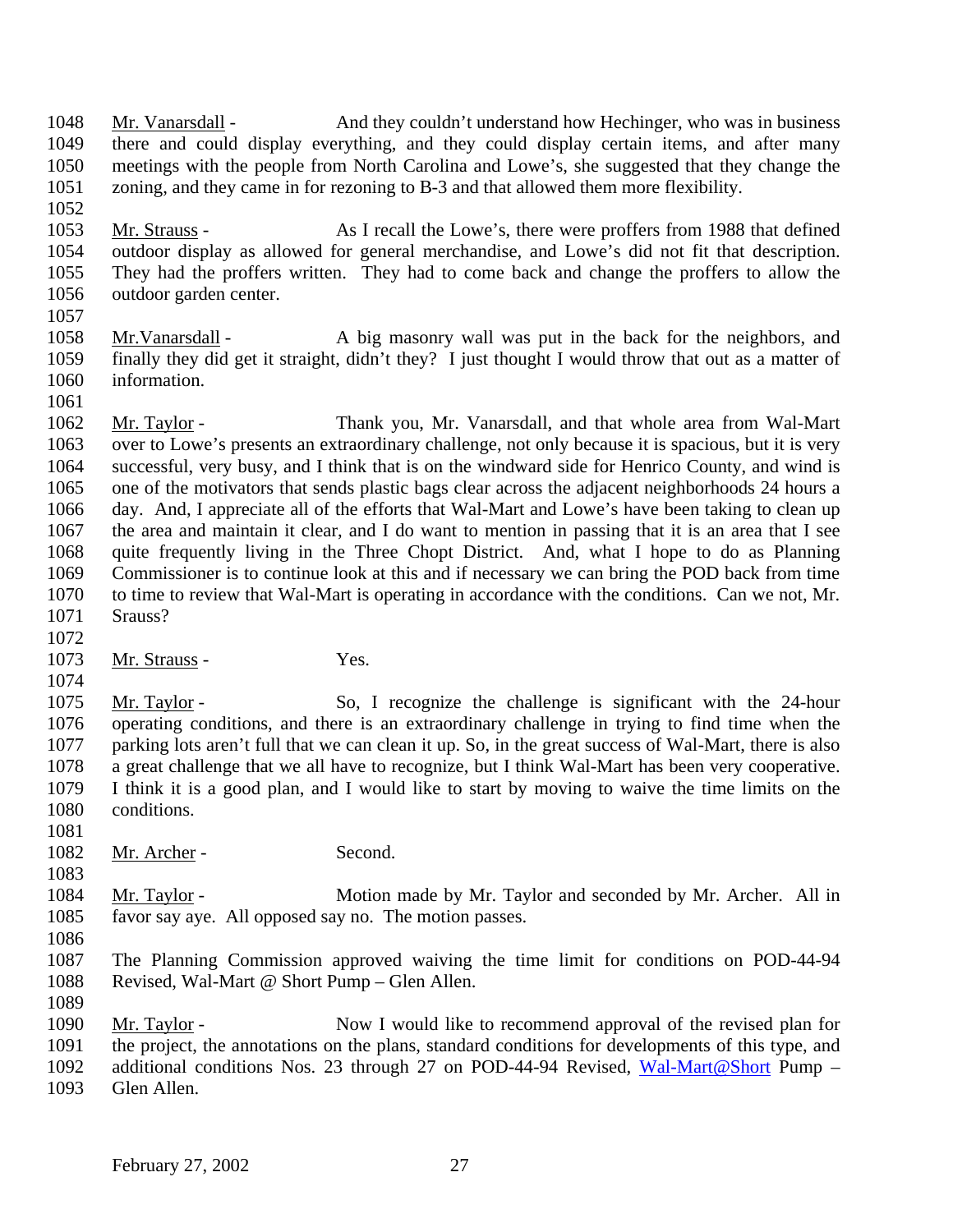| 1094         |              | Mr. Vanarsdall -                                | Second.                                                                                   |
|--------------|--------------|-------------------------------------------------|-------------------------------------------------------------------------------------------|
| 1095         |              |                                                 |                                                                                           |
| 1096         | Mr. Taylor - |                                                 | Motion by Taylor and seconded by Mr. Vanarsdall. All in favor                             |
| 1097<br>1098 |              | say aye. All opposed say no. The motion passes. |                                                                                           |
| 1099         |              | Mr. Vanarsdall -                                | Just for the record, I would make note that the plan we are working                       |
| 1100         |              |                                                 | on are dated the $27th$ of February, 2002, the revised plan.                              |
| 1101         |              |                                                 |                                                                                           |
| 1102         | Mr. Taylor - |                                                 | OK. Thank you, Mr. Vanarsdall.                                                            |
| 1103         |              |                                                 |                                                                                           |
| 1104         |              |                                                 | The Planning Commission approved the Revised Plan of Development for POD-44-94 Revised,   |
| 1105         |              |                                                 | Wal-Mart @ Short Pump – Glen Allen, subject to the annotations on the plans, the standard |
| 1106         |              |                                                 | conditions for developments of this type and the additional conditions shown below:       |
| 1107         |              |                                                 |                                                                                           |
| 1108         | 23.          |                                                 | On or before May 1, 2002, Wal-Mart will replace all dead, missing, substandard, or        |
| 1109         |              |                                                 | stressed trees and shrubs in the parking lot as jointly determined by Wal-Mart and the    |
| 1110         |              | Director of Planning.                           |                                                                                           |
| 1111         | 24.          |                                                 | On or before April 1, 2002, Wal-Mart will provide a revised Landscape Plan for Planning   |
| 1112         |              |                                                 | Staff review and approval. Once approved, Wal-Mart will plant all required trees, shrubs, |
| 1113         |              |                                                 | and vegetation and will provide on-going landscape maintenance. In addition, Wal-Mart     |
| 1114         |              |                                                 | employees will be regularly involved in maintaining seasonal plants (annuals perennials,  |
| 1115         |              |                                                 | etc.) in the proposed planters to be located in the outdoor sales areas.                  |
| 1116         | 25.          |                                                 | Wal-Mart will not stack merchandise in the outdoor display areas facing West Broad        |
| 1117         |              |                                                 | Street higher than the combined height of the maintained existing berm and the            |
| 1118         |              |                                                 | maintained height of the evergreen planting required by the POD, unless otherwise         |
| 1119         |              |                                                 | screened from view in a manner approved by the director of Planning. Merchandise shall    |
| 1120         |              |                                                 | not be stored or displayed outside the limits of the sales areas as shown on the approved |
| 1121         |              |                                                 | plan. Merchandise (other than seasonal planting in the approved planters) shall not be    |
| 1122         |              |                                                 | stored or displayed in a manner that exceeds the height of the screening devices.         |
| 1123         | 26.          |                                                 | Wal-Mart will monitor trash pick up on a weekly basis and remove any accumulated litter   |
| 1124         |              |                                                 | clearly associated with Wal-Mart in the Wal-Mart parking lot and in the general vicinity  |
| 1125         |              |                                                 | of the store and in particular, the areas along Three Chopt Lane and along West Broad     |
| 1126         |              |                                                 | Street. Wal-Mart will further remove litter from the BMP on a monthly basis, or more      |
| 1127         |              |                                                 | often as necessary to maintain a positive appearance for the BMP.                         |
| 1128         | 27.          |                                                 | Upon request, Wal-Mart will quit claim all easements associated with the abandoned        |
| 1129         |              |                                                 | water and sewer utilities that are located on the Wal-Mart site and are not being used by |
| 1130         |              |                                                 | Wal-Mart or are not necessary for its operations and have been replaced by other          |
| 1131         |              | easements.                                      |                                                                                           |
| 1132         |              |                                                 |                                                                                           |
| 1133         |              |                                                 |                                                                                           |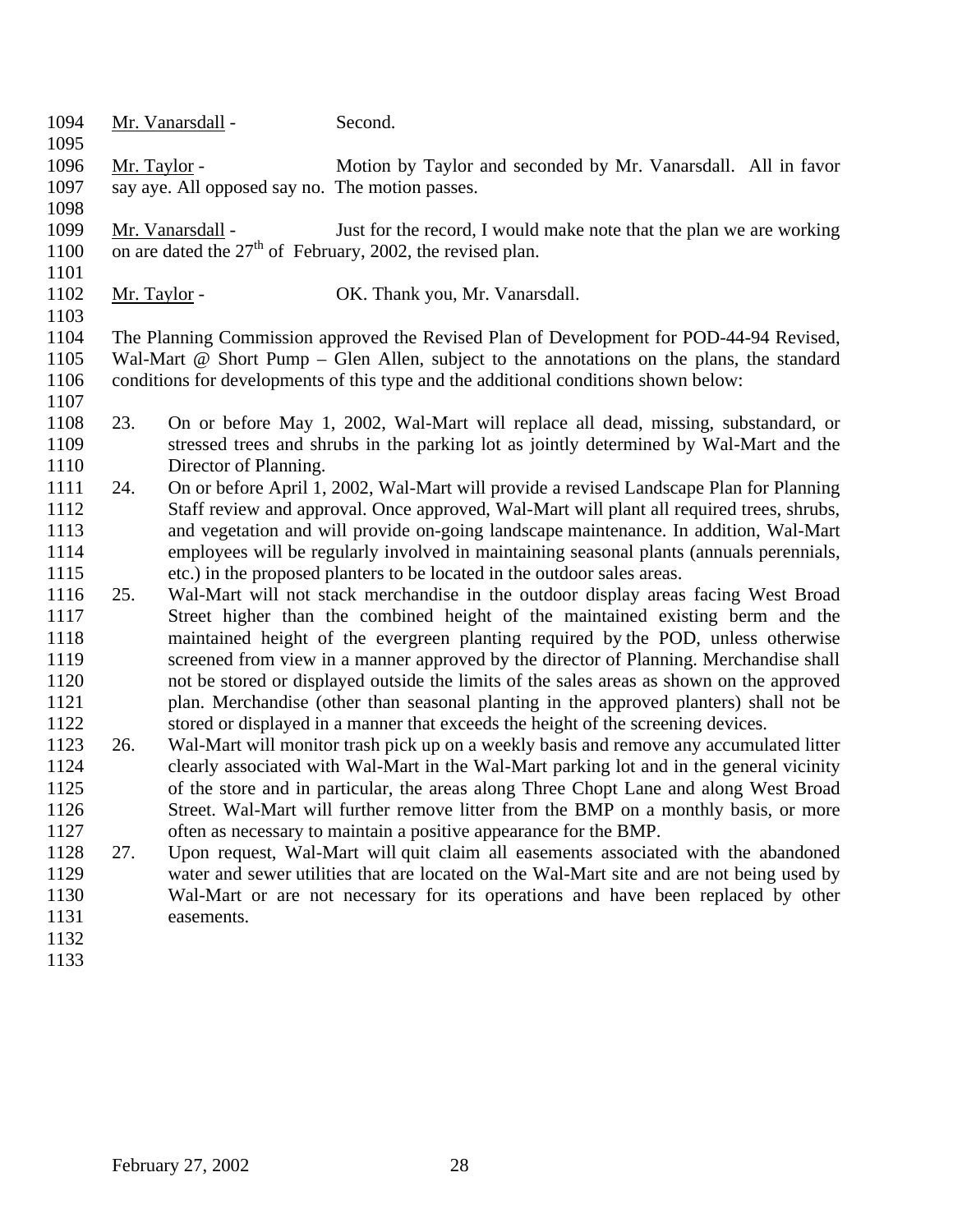#### 1133 **PLAN OF DEVELOPMENT & TRANSITIONAL BUFFER DEVIATION**

1134

|                      | POD-8-02<br>Beta Tech – E. Parham Road | Koontz-Bryant, P.C. for Jonathan M. Webb, Lusian<br>Thornton, Gerald W. Yagen and County of Henrico: Request<br>for approval of a plan of development and a transitional buffer<br>deviation, as required by Chapter 24, Sections 24-106 and 24-<br>106.2(3)a. of the Henrico County Code, to construct a one-story,<br>15,360 square foot classroom building and administrative space.<br>The 3.77 acre site is located along the north line of E. Parham<br>Road, approximately 240 feet east of the intersection of<br>Hermitage High Boulevard and Prince Henry Drive on parcels<br>768-754-0479 (60-A-74), 768-754-7376 (61-A-36) and part of<br>766-754-7342 (60-A-73). The zoning is O-3C, Office District<br>(Conditional) and R-3, One-Family Residence District. County<br>water and sewer. (Brookland) |
|----------------------|----------------------------------------|-------------------------------------------------------------------------------------------------------------------------------------------------------------------------------------------------------------------------------------------------------------------------------------------------------------------------------------------------------------------------------------------------------------------------------------------------------------------------------------------------------------------------------------------------------------------------------------------------------------------------------------------------------------------------------------------------------------------------------------------------------------------------------------------------------------------|
| 1135<br>1136<br>1137 | Mr. Marlles -                          | The staff report will be given by Ms. Christina Goggin.                                                                                                                                                                                                                                                                                                                                                                                                                                                                                                                                                                                                                                                                                                                                                           |

- 1138 Mr. Taylor Good morning, again, Ms. Goggin.
- 1139

1137

 Ms. Goggin - Good morning. The plan in front of you today is to construct a 15,360 sq. ft. classroom building with administrative space, and the request also comes with three transitional buffer deviation requests. When the Planning Commission packet went out, the County staff had not finished the review of the proposed plan. Since then, all County agencies can recommend approval of the revised plan that is in your handout Addendum. The applicant is requesting transitional buffer deviation from the three 25-foot transitional buffer that are required due to the fact that it is 0-3 zoning next to R-3 zoning. The transitional buffer deviation request to the west is to allow the access road to come in from Hermitage High Boulevard. The second transitional buffer deviation request is to allow parking next to Hermitage High School land, which the buffer would otherwise be protecting the Virginia Power line easement, and the third transitional buffer deviation request is around the small R-3 zoned property that is on Parham Road, that you can see on the southern property line (referring to slide). That piece of land is approximately 2500 sq. ft. and it is unfortunately a little too small to really be used. 1153

 Staff recommends approval, subject to the annotations on the revised plan, standard conditions for developments of this type, the transitional buffer deviation, and the following additional conditions, Nos. 23 through 25 and 27 through 38. I would be happy to answer any questions the Commission may have. 1158

| .<br>1159 | Mr. Vanarsdall - | Through 38?           |
|-----------|------------------|-----------------------|
| 1160      |                  |                       |
| 1161      | Ms. Goggin -     | Through 38, yes, sir. |
| 1162      |                  |                       |
| 1163      | Mr. Taylor -     | What happened to 39?  |
| 1164      |                  |                       |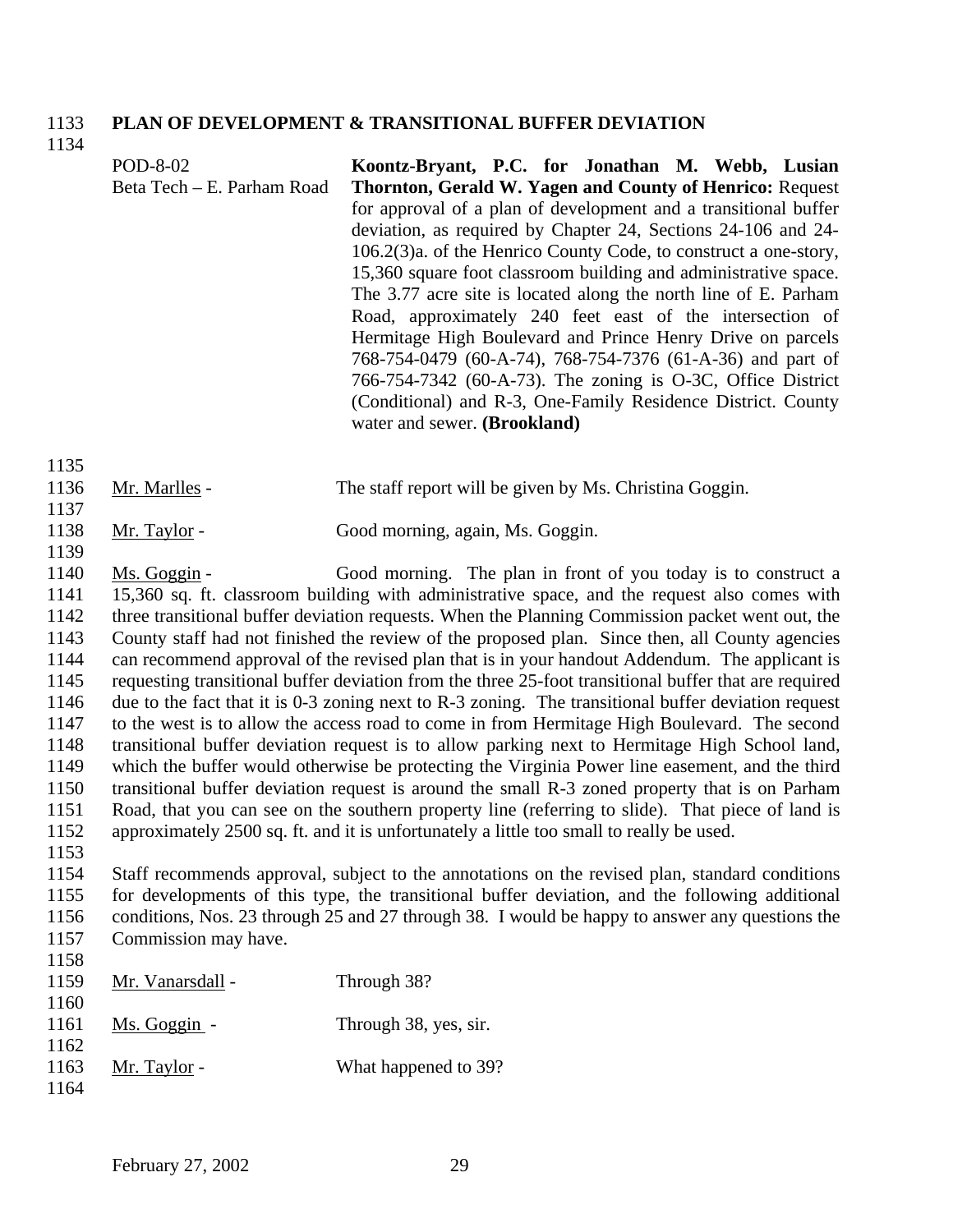| 1165<br>1166<br>1167         | Ms. Goggin -<br>in place within County Code if that issue arises.        | No. 39 is being dropped. Staff believes there are other ordinances                                                                                                                                                                                           |
|------------------------------|--------------------------------------------------------------------------|--------------------------------------------------------------------------------------------------------------------------------------------------------------------------------------------------------------------------------------------------------------|
| 1168<br>1169<br>1170         | Mr. Taylor -<br>any opposition to POD-8-02?                              | Thank you. Are there questions from the Commission? Is there                                                                                                                                                                                                 |
| 1171<br>1172                 | Mr. Vanarsdall -                                                         | I have to do the transitional buffer separate. Don't I?                                                                                                                                                                                                      |
| 1173<br>1174                 | Ms. Goggin -                                                             | Yes, sir.                                                                                                                                                                                                                                                    |
| 1175<br>1176<br>1177         | Mr. Vanarsdall-<br>02.                                                   | I move that transitional buffer deviations be approved on POD-8-                                                                                                                                                                                             |
| 1178<br>1179                 | Mr. Jernigan -                                                           | Second.                                                                                                                                                                                                                                                      |
| 1180<br>1181<br>1182         | Mr. Taylor -<br>favor say aye. All opposed say no. The motion passes.    | Motion by Mr. Vanarsdall and seconded by Mr. Jernigan. All in                                                                                                                                                                                                |
| 1183<br>1184<br>1185         | Beta Tech - E. Parham Road.                                              | The Planning Commission voted to approve the transitional buffer deviations for POD-8-02,                                                                                                                                                                    |
| 1186<br>1187<br>1188<br>1189 | Mr. Vanarsdall -                                                         | I move approval of POD-8-02, Beta Tech – E. Parham Road,<br>subject to annotations on the plans, standard conditions for developments of this type and added<br>conditions Nos. 23 through 38 with 39 deleted, and I would like to add No. 9 and 11 Amended. |
| 1190<br>1191<br>1192         | Ms. Goggin -<br>about sidewalks?                                         | I was just wondering, aren't we also deleting Condition No. 26                                                                                                                                                                                               |
| 1193<br>1194                 | Mr. Vanarsdall -                                                         | Delete that? What was the reason to not have a sidewalk?                                                                                                                                                                                                     |
| 1195<br>1196                 | <u>Ms. Goggin</u> -                                                      | It was determined that it just was not necessary for this project.                                                                                                                                                                                           |
| 1197<br>1198                 | Mr. Vanarsdall -                                                         | And delete No.26, at staff's suggestion.                                                                                                                                                                                                                     |
| 1199<br>1200                 | Mr. Jernigan -                                                           | Second.                                                                                                                                                                                                                                                      |
| 1201<br>1202<br>1203         | Mr. Taylor -<br>in favor say aye. All opposed say no. The motion passes. | Motion made by Mr. Vanarsdall and seconded by Mr. Jernigan. All                                                                                                                                                                                              |
| 1204<br>1205<br>1206<br>1207 | additional conditions:                                                   | The Planning Commission approved POD-8-02, Beta-Tech – East Parham Road, subject to the<br>annotations on the plans, the standard conditions for developments of this type and the following                                                                 |
| 1208<br>1209<br>1210         | 9.<br>permits.                                                           | <b>AMENDED</b> - A detailed landscaping plan shall be submitted to the Planning Office for<br>review and Planning Commission approval prior to the issuance of any occupancy                                                                                 |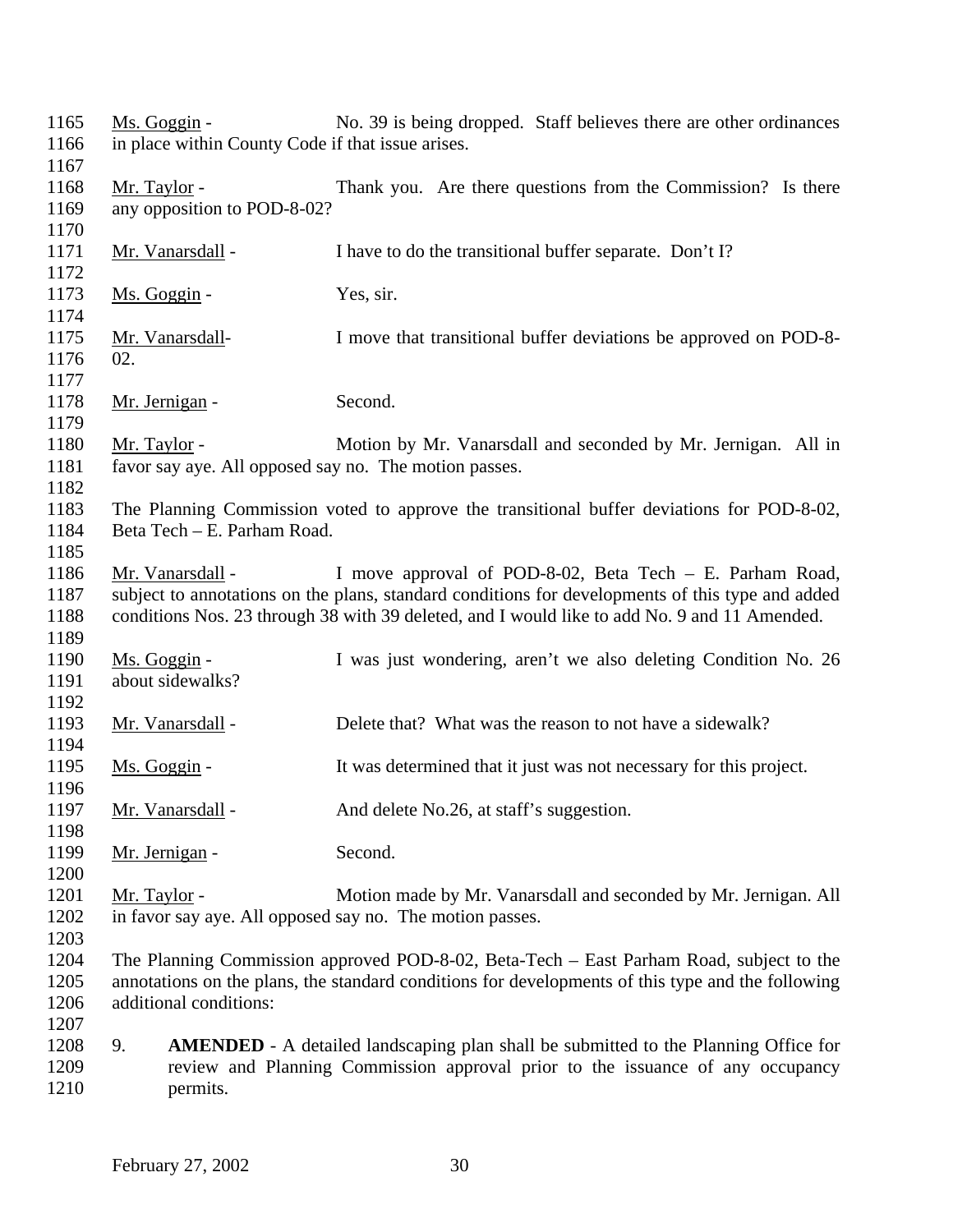- 11. **AMENDED** Prior to the installation of the site lighting equipment, a plan including depictions of light spread and intensity diagrams, and fixture and specifications and mounting height details shall be submitted for Planning Office review and Planning Commission approval.
- 23. The easements for drainage and utilities as shown on approved plans shall be granted to 1216 the County in a form acceptable to the County Attorney prior to any occupancy permits being issued. The easement plats and any other required information shall be submitted to the County Real Property Agent at least sixty (60) days prior to requesting occupancy permits.
- 24. The limits and elevations of the 100-year frequency flood shall be conspicuously noted on the plan "Limits of 100 Year Floodplain." In addition, the delineated 100-year floodplain must be labeled "Variable Width Drainage and Utility Easement." The easement shall be granted to the County prior to the issuance of any occupancy permits.
- 25. The developer shall provide fire hydrants as required by the Department of Public Utilities and Division of Fire.
- 26. Outside storage shall not be permitted.
- 27. The proffers approved as a part of zoning case C-46C-01 shall be incorporated in this approval.
- 28. Any necessary off-site drainage and/or water and sewer easements must be obtained in a form acceptable to the County Attorney prior to final approval of the construction plans.
- 29. Deviations from County standards for pavement, curb or curb and gutter design shall be approved by the County Engineer prior to final approval of the construction plans by the Department of Public Works.
- 30. If an incinerator is proposed, it shall be operated in accordance with Rule 9 of the Regulations of the State Air Pollution Control Board.
- 31. Storm water retention, based on the 50-10 concept, shall be incorporated into the drainage plans.
- 32. Insurance Services Office (ISO) calculations must be included with the plans and contracts and must be approved by the Department of Public Utilities prior to the issuance of a building permit.
- 33. Approval of the construction plans by the Department of Public Works does not establish the curb and gutter elevations along the Henrico County maintained right-of-way. The elevations will be set by Henrico County.
- 34. Evidence of a joint ingress/egress and maintenance agreement must be submitted to the Planning Office and approved prior to issuance of a certificate of occupancy for this development.
- 35. The location of all existing and proposed utility and mechanical equipment (including HVAC units, electric meters, junction and accessory boxes, transformers, and generators) shall be identified on the landscape plans. All equipment shall be screened by such measures as determined appropriate by the Director of Planning or the Planning Commission at the time of plan approval**.**
- 36. Prior to final approval of construction plans, the applicant shall determine the legal status and ownership of the 15-foot road/easement and provide this information to the Director of Planning and the County Attorney. The road shall be abandoned, vacated or rights 1255 thereto quitclaimed prior to final approval, if necessary.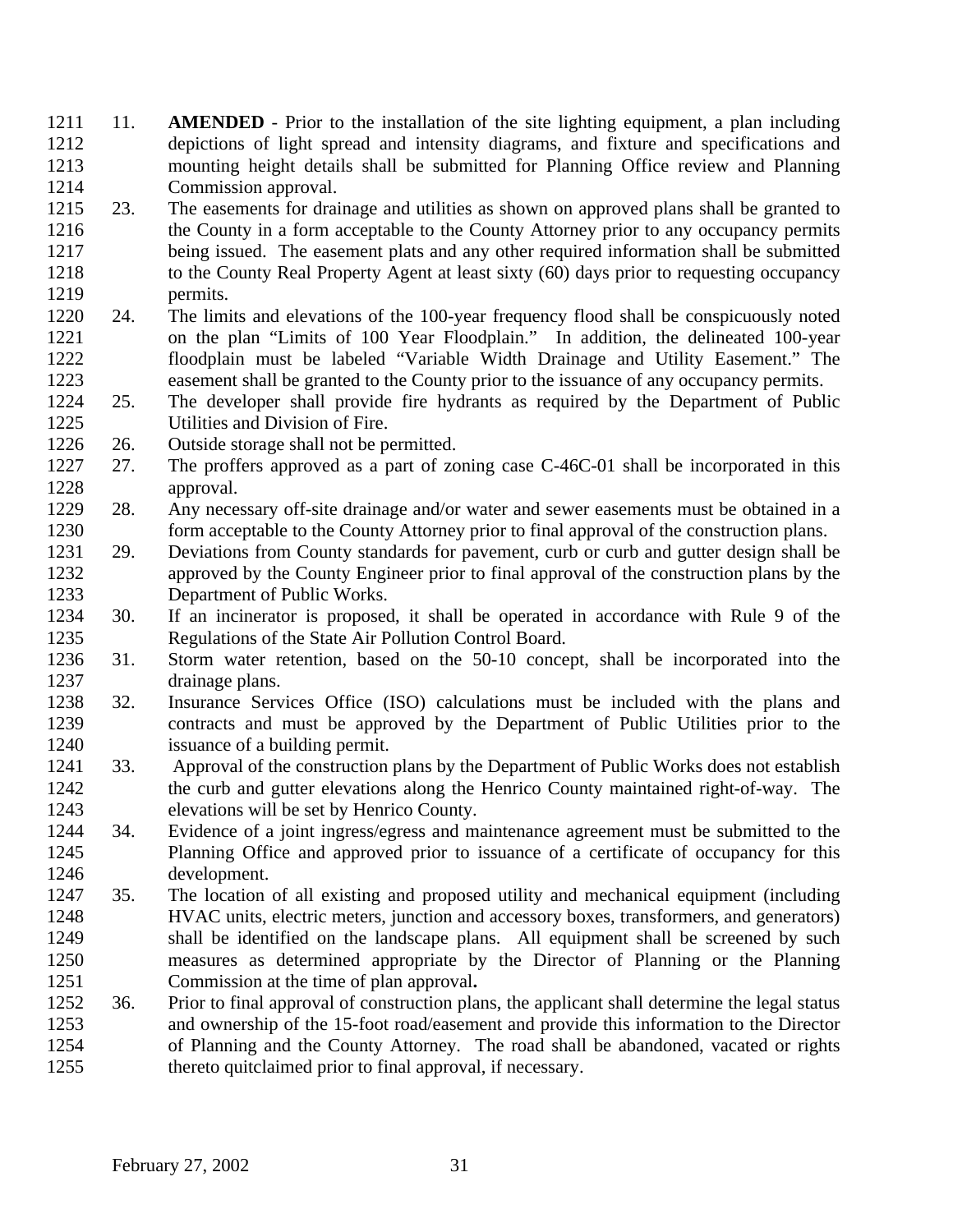37. Prior to final approval of construction plans, the applicant shall obtain a grant of interest to use County land for ingress and egress as authorized by the Henrico County Board of Supervisors.

## **PLAN OF DEVELOPMENT, TRANSITIONAL BUFFER DEVIATION & ALTERNATIVE FENCE HEIGHT**

POD-9-02 We Sure Care Day Care **Mozingo & Associates for Mr. James L. Johnson:** Request for approval of a plan of development, transitional buffer deviation and alternative fence height, as required by Chapter 24, Sections 24-106, 24-95(5) and 24-106.2(3) a of the Henrico County Code, to convert an existing two-story, 1,580 square foot single-family dwelling into a children's day care facility. The 0.71-acre site is located at 5700 Lakeside Avenue on parcel 781-746-8021 (83- 21-C-1). The zoning is O-2C, Office District (Conditional). County water and sewer. **(Fairfield)** 

- Mr. Marlles The staff report will be given by Mr. Kennedy.
- 1266 Mr.Taylor Good morning, again, Mr. Kennedy.

 Mr. Kennedy - Good morning, again, ladies and gentlemen. This is my last presentation of the day, so hopefully I won't tire you out. This is a conversion of an existing house in an O-2C District to a daycare center. It is the conversion of an existing building. The site is kind of set up already, so it requires some deviations in order to implement the conversion. The property has got an alley to its western property line; to the northern property line there is a business already. It is located in a residential district. It is not in conformity. On those two property lines they intend to put a fence as opposed to a 10-foot transitional buffer. A 10-foot transitional buffer is also a requirement on the Kent Street frontage and that frontage is across the street from the residence already. Because it is a daycare center, what they are asking for is to be able to put a 4-foot fence in that location, 3-1/2 to 4-foot fence. There is a detail of the fence in your packet showing what the fence would look like as an alternative, so the deviation would be 1279 to waive the landscaping that would normally go with a 10-foot transitional buffer. applicant has indicated that the shrubbery that would normally be located in the 10-foot transitional buffer is a supervision problem for children in that location. The alternate fence height would be for putting a fence in the front yard that would exceed the 3-1/2 foot height. They are asking to be able to put up a 4-foot high fence. Again, the fence detail is in the packet. You can see it is a decorative fence. They are not intending on putting a chain-link fence, but something that is kind of decorative. So, their intention is to be able to provide security for their children and provide screening at the same time, and still be able to convert this property to a daycare center. So, they are asking for a couple of different deviations of the Code, but it is consistent with redevelopment in the area. If you have any further questions, I will be glad to answer them.

1291 Mr. Marlles - Mr. Kennedy, did we get the proffers in on time? Do we have to

waive that as well?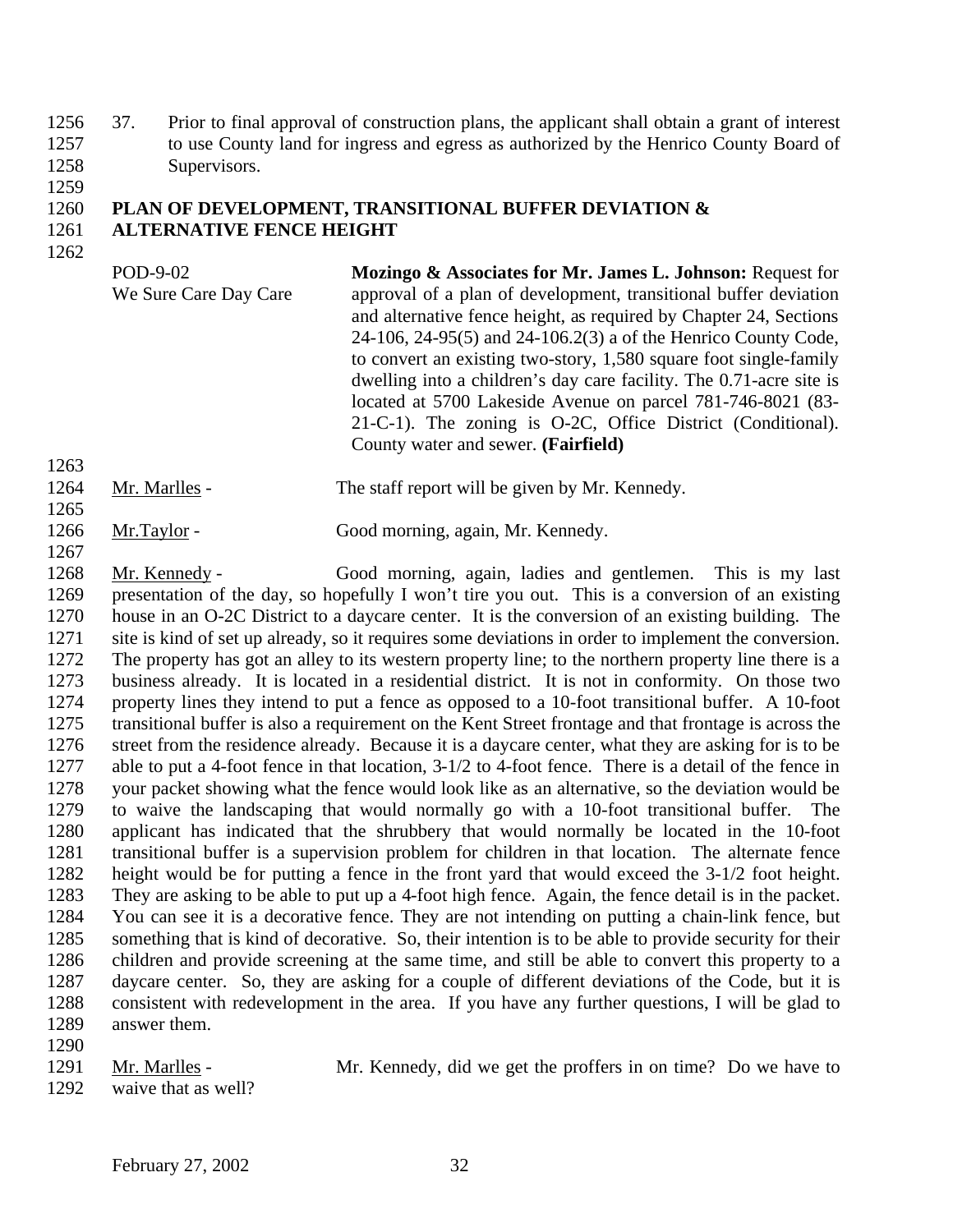Mr. Kennedy- No. We don't have to waive that. What we do need to do is approve the alternative fence height and the transitional buffer deviation. The transitional buffer can actually be a part of the motion on that POD. 1297 Mr. Taylor - And that would be Condition No. 28? Mr. Kennedy - No. 28 is an additional, which is that their fence playground areas will be located outside of required yards. Inside the fence they are going to have another fence for a playground space, but the actual playground can't be in a required yard, so it provides some separation from the adjoining property as well. 1304 Mr. Taylor - OK. Thank you. Mr. Archer - Mr. Kennedy, let me make sure that I understand this, because that is a sizeable yard there in that location. A section of it was marked off in orange tape the other day when I was over there. Is that the extent of the playground area? Mr. Kennedy - The playground area is actually along Lakeside Avenue. That is basically the extent of the playground area. It is significant, because they intend on having approximately 70 to 100 children in this location. 1314 Mr. Archer - It is a big playground area. Are there any future plans to your knowledge to enlarge the building? Mr. Kennedy - Not to my knowledge. It would be very difficult to enlarge the building, given the fact that they have, they have already taken up a significant portion of the property with parking, so they can only add any additional classes and provide more parking, so they have already kind of maxed that out. 1322 Mr. Archer - The house is configured a little oddly. Mr. Kennedy - Yes. The house is configured kind of strangely. Again, it is an adaptation of an existing building. They had to put in approximately 15 parking spaces. They had to put in a large parking area, and there is a loop road going back to Lakeside in order to facilitate the drop-off, because there are so many children, and they had to come up with a plan that provides for drop-off circulation, and so they really had to make some significant changes. In addition, they actually had to connect to the County sewer. The property was not connected to the County sewer, so they had to make significant improvements to the property in order to make this work. Mr. Marlles - Mr.Vanarsdall, you might also want to ask the applicant those questions when he makes his presentation. 1336 Mr. Archer - That was me, Mr. Secretary. 1338 Mr. Marlles - I'm sorry.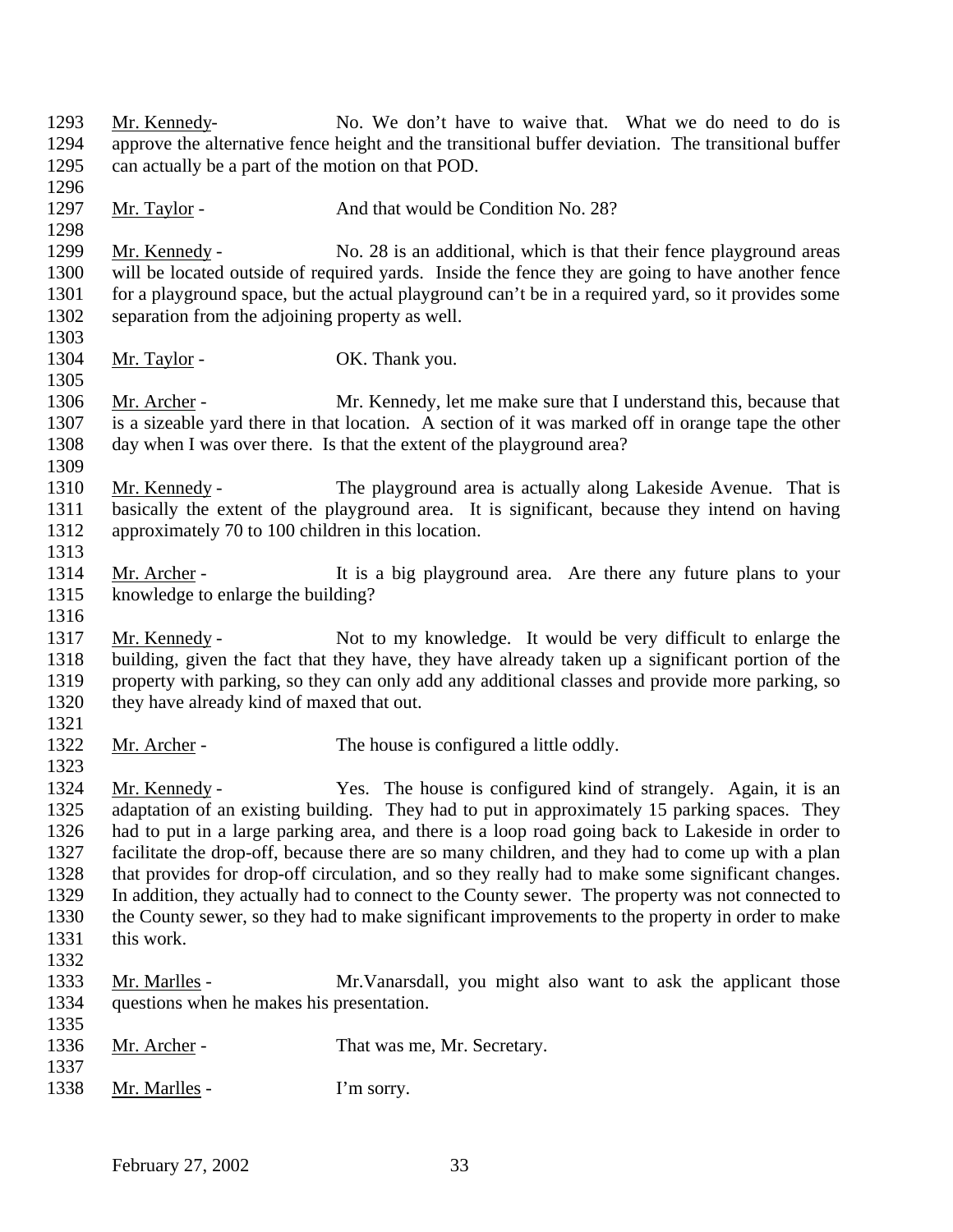| 1339         |                                             |                                                                                                                                                                                   |
|--------------|---------------------------------------------|-----------------------------------------------------------------------------------------------------------------------------------------------------------------------------------|
| 1340         | Mr. Jernigan -                              | Did you say that there were going to be 70 to 100 children here?                                                                                                                  |
| 1341         |                                             |                                                                                                                                                                                   |
| 1342         | Mr. Kennedy -                               | Seventy to 100 children, yes, sir.                                                                                                                                                |
| 1343         |                                             |                                                                                                                                                                                   |
| 1344         | Mr. Archer -                                | I think I need to speak with the applicant, Mr. Kennedy.                                                                                                                          |
| 1345         |                                             |                                                                                                                                                                                   |
| 1346         | <u>Mr. Taylor</u> -                         | Thank you, Mr. Kennedy, for your comments.                                                                                                                                        |
| 1347         |                                             |                                                                                                                                                                                   |
| 1348         | Mr. Kennedy -                               | Mr. Mozingo, the engineer, is here representing the applicant.                                                                                                                    |
| 1349         |                                             |                                                                                                                                                                                   |
| 1350         | Mr. Taylor -                                | Good morning, sir. Just if you would, give your name for the                                                                                                                      |
| 1351         | record.                                     |                                                                                                                                                                                   |
| 1352         |                                             |                                                                                                                                                                                   |
| 1353         | Mr. Mozingo -                               | Yes. I am Mike Mozingo, the engineer for the project.                                                                                                                             |
| 1354         |                                             |                                                                                                                                                                                   |
| 1355         | Mr. Archer -                                | Good morning, Mr. Mozingo. It has been a while. I was just going                                                                                                                  |
| 1356<br>1357 |                                             | to ask one of the questions that has been thrown about up here. That house, I realize the square                                                                                  |
| 1358         |                                             | footage is significant, but it is oddly shaped, and do you think that it can accommodate 70 to 100,<br>and I am sure that there are some licensing requirements that say you can. |
| 1359         |                                             |                                                                                                                                                                                   |
| 1360         | Mr.Mozingo -                                | The building code covers that, the square footage for so many                                                                                                                     |
| 1361         |                                             | children, or so many square feet per child. I am really not an expert on that, so I really don't                                                                                  |
| 1362         |                                             | know how they figured that out, but apparently he has already been through the Building                                                                                           |
| 1363         |                                             | Department doing some changes and things, and they have approved it, except he got hung up in                                                                                     |
| 1364         |                                             | the POD process when he started doing some external renovations and things, parking lot,                                                                                          |
| 1365         |                                             | driveways. That was when he got caught up in the POD process.                                                                                                                     |
| 1366         |                                             |                                                                                                                                                                                   |
| 1367         | Mr. Archer -                                | I am just curious because I don't know either. I do know that the                                                                                                                 |
| 1368         |                                             | State requirement for childcare does indicate what the specifications are in terms of how many                                                                                    |
| 1369         |                                             | you can take care of and I suppose that has all been done. You think the 4-foot fence will                                                                                        |
| 1370         |                                             | accommodate what we need in types of security, because that is on a boulevard style street, and I                                                                                 |
| 1371         | guess it is pretty busy down through there. |                                                                                                                                                                                   |
| 1372         |                                             |                                                                                                                                                                                   |
| 1373         | Mr. Mozingo -                               | That is why he wants the double fencing. We have got the 4-footer                                                                                                                 |
| 1374         |                                             | and then we've got the play yard fenced in as a secondary fence.                                                                                                                  |
| 1375         |                                             |                                                                                                                                                                                   |
| 1376         | Mr. Archer -                                | OK. That is all I have, Mr. Chairman.                                                                                                                                             |
| 1377         |                                             |                                                                                                                                                                                   |
| 1378         | Mr. Taylor                                  | Are there any other questions from members of the Commission?                                                                                                                     |
| 1379         | Thank you very much, Mr. Mozingo.           |                                                                                                                                                                                   |
| 1380         |                                             |                                                                                                                                                                                   |
| 1381         | Mr. Kennedy -                               | I also want to note that the decorative fence was made so that they                                                                                                               |
| 1382         |                                             | could not be climbed like a chain-link fence. That was part of the intent.                                                                                                        |
| 1383         |                                             |                                                                                                                                                                                   |
|              |                                             |                                                                                                                                                                                   |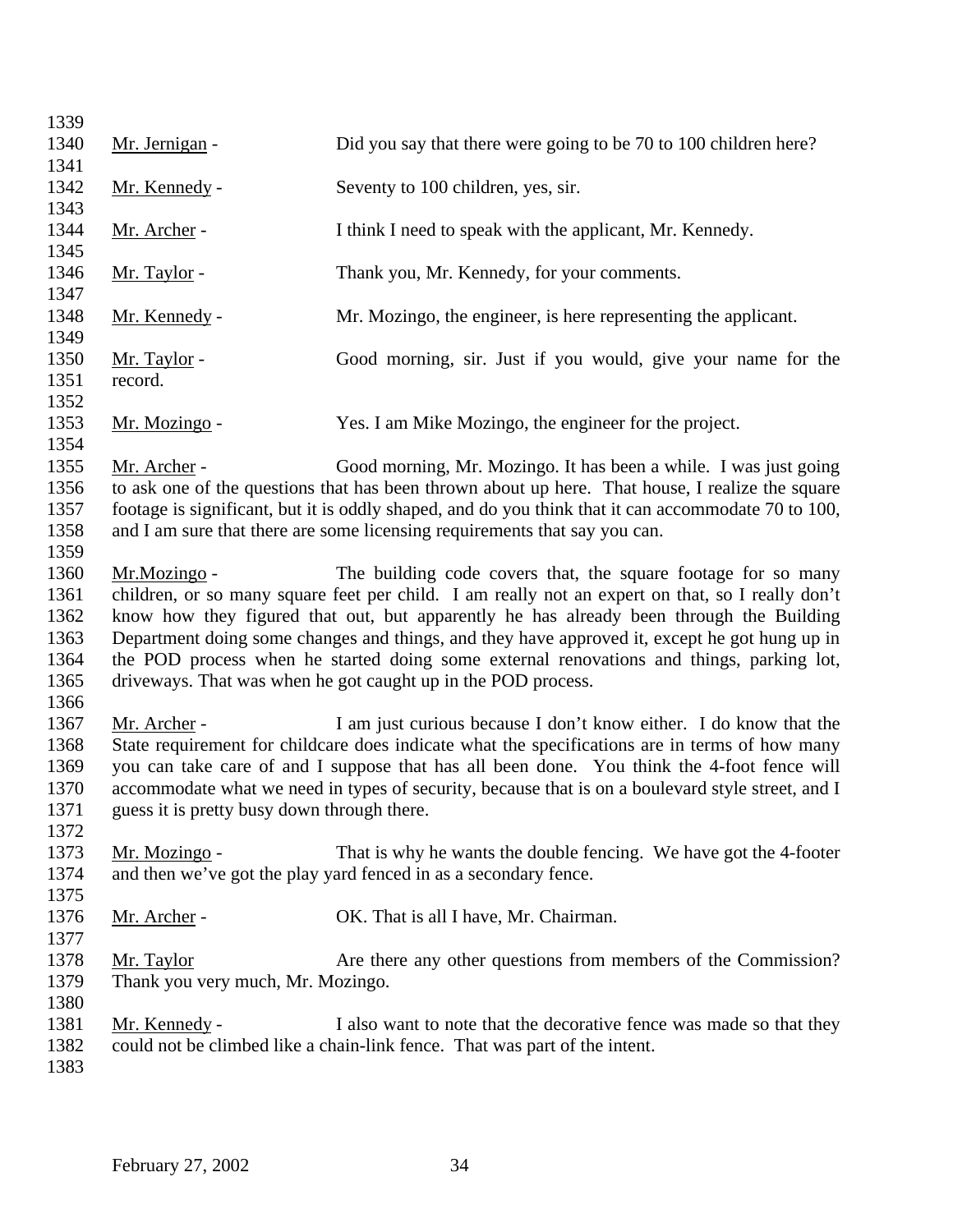record. 1387 Mr. Richard Hankins - I am Richard Hankins. I own the property immediately north of this property and also happen to be an engineer. Could I have a copy of what is being proposed? I am interested in what is going on with the property right next to me, and also wanted to know if the County plans to pave the alley behind this property. When the County put in a sewer line, I guess a year ago, it did not pave that. It was unpaved to begin with and it is pretty rutted now, so I wanted to know if the County would pave that alley. 1394 Mr. Vanarsdall - The County does not own the alley. 1396 Mr. Hankins - Oh, it doesn't. 1398 Mr. Vanarsdall - We don't have alleys in the County of Henrico. Mr. Hankins - That is interesting, because you put the sewer line in and paved the alley right behind my property, which goes right behind that one. 

Mr. Taylor - If you would sir, please come up and identify yourself for the

1403 Mr. Vanarsdall - That is news to me.

 Mr. Jernigan- They are easements, which the County uses, but the landowners, I believe, own up to, on adjacent sides, own up to the middle of the alley, but that would be an easement in there for public utilities.

1409 Mr. Hankins - OK. Thank you. 1411 Mr. Archer - I am sorry, I didn't get your name.

1413 Mr. Hankins- It is Richard Hankins. Could I have a copy of that?

 Mr. Marlles - Mr. Chairman, I was going to suggest maybe after the questions are asked, Mr. Todd Eure, with Public Works is here, and he could probably address the questions regarding the alley.

| 1419 | Mr. Hankins - | OK. Thank you.                                                |
|------|---------------|---------------------------------------------------------------|
| 1420 |               |                                                               |
| 1421 | Mr. Archer-   | Thank you.                                                    |
| 1422 |               |                                                               |
| 1423 | Mr. Taylor -  | Mr. Eure, good morning.                                       |
| 1424 |               |                                                               |
| 1425 | Mr. Archer -  | It wouldn't be right to make you come and not to get to say   |
| 1426 | anything.     |                                                               |
| 1427 |               |                                                               |
| 1428 | Mr. Eure -    | I don't mind, really. Good morning. My name is Todd Eure with |

the Department of Public Works. I hate to contradict what has been said, but the County does, in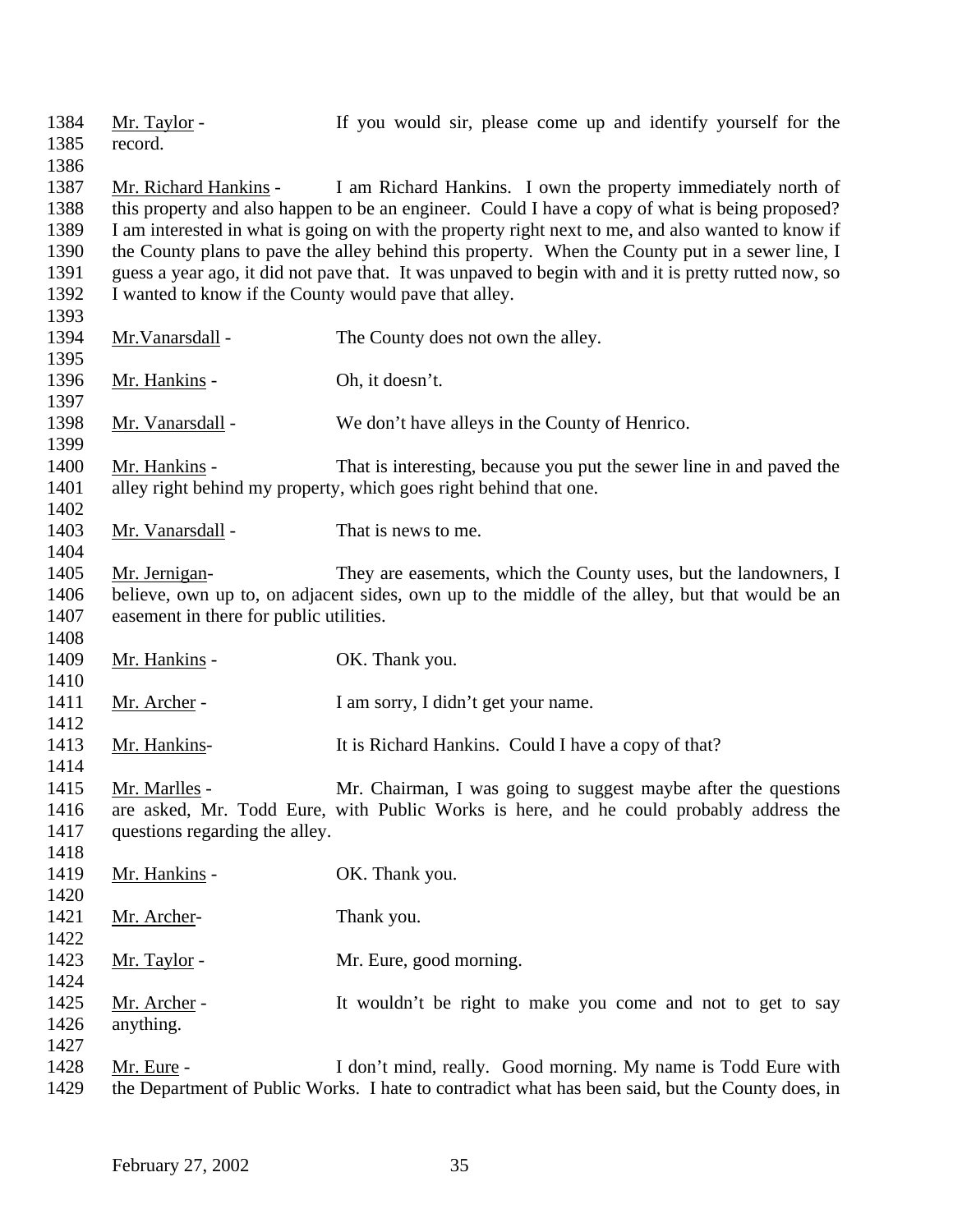fact, own most of the alleys that are in the County, but we typically treat them as unmaintained. In other words, the County does not typically go back and pave or repave the existing alleyways unless there are extenuating circumstances. I am not intimately familiar with the Nelson Street Drainage Project, which I assume this is what he is referring to with respect to the sewer that was put in the alleyway, but I suspect that if it was done as part of that project, then they went back in and paved over it just as a condition of the project. With respect to maintenance of the rest of the alleyways, we can look into it and there is a possibility we may be able to do something, but typically most of the alleyways in the County have kind of fallen out of use, so from a practical standpoint we don't usually maintain them. There are situations where if adjacent properties and businesses typically need to use the alleyway for access, then we do get them to improve the alleyway, but we don't necessarily give up the rights within that alleyway at that time, so it would still be in the County system, but it is not anything that we are improving and maintaining. 1443 Mr. Vanarsdall - I always heard we didn't own them. That is why I said that. I am sorry. But they are mostly used for an easement purposes? Mr. Eure - Correct. A lot of the alleyways, especially in Lakeside, have drainage structures and so forth through them, so that is one reason we, even though we don't 1448 really do much with them anymore, there is a need to keep them for the easement purposes. Mr. Taylor - Mr. Eure, while we keep those for easement purposes, I think Mr. Hankins' question was with regard to not only paving but also the maintenance. With regard to the paving, you said we wouldn't pave it. 1454 Mr. Eure - Typically not. We can look at it and if it is something that can be done in conjunction with maybe extension of the Nelson Street Drainage Project, which is in the wrap-up stages, we can look at it, but I can't make that commitment without further review, and I will be glad to follow up with him. Mr. Taylor- Where we have an alleyway, though, and it is gravel, I would presume that we would maintain it in good condition and repair so it doesn't become rutted and 1461 filled with pot holes, as we would with any road. Would that be correct? 1463 Mr. Eure - Typically not. Mr. Taylor - We would just leave it as an alleyway and we would sort of let nature take care of itself. 1468 Mr. Eure - Until the need arises to do something else with it. Most of the alleyways… 1471 Mr. Taylor - We do maintain them as the need arises? 1473 Mr. Eure - Correct. Mr. Taylor - OK. That is good. That makes me feel better.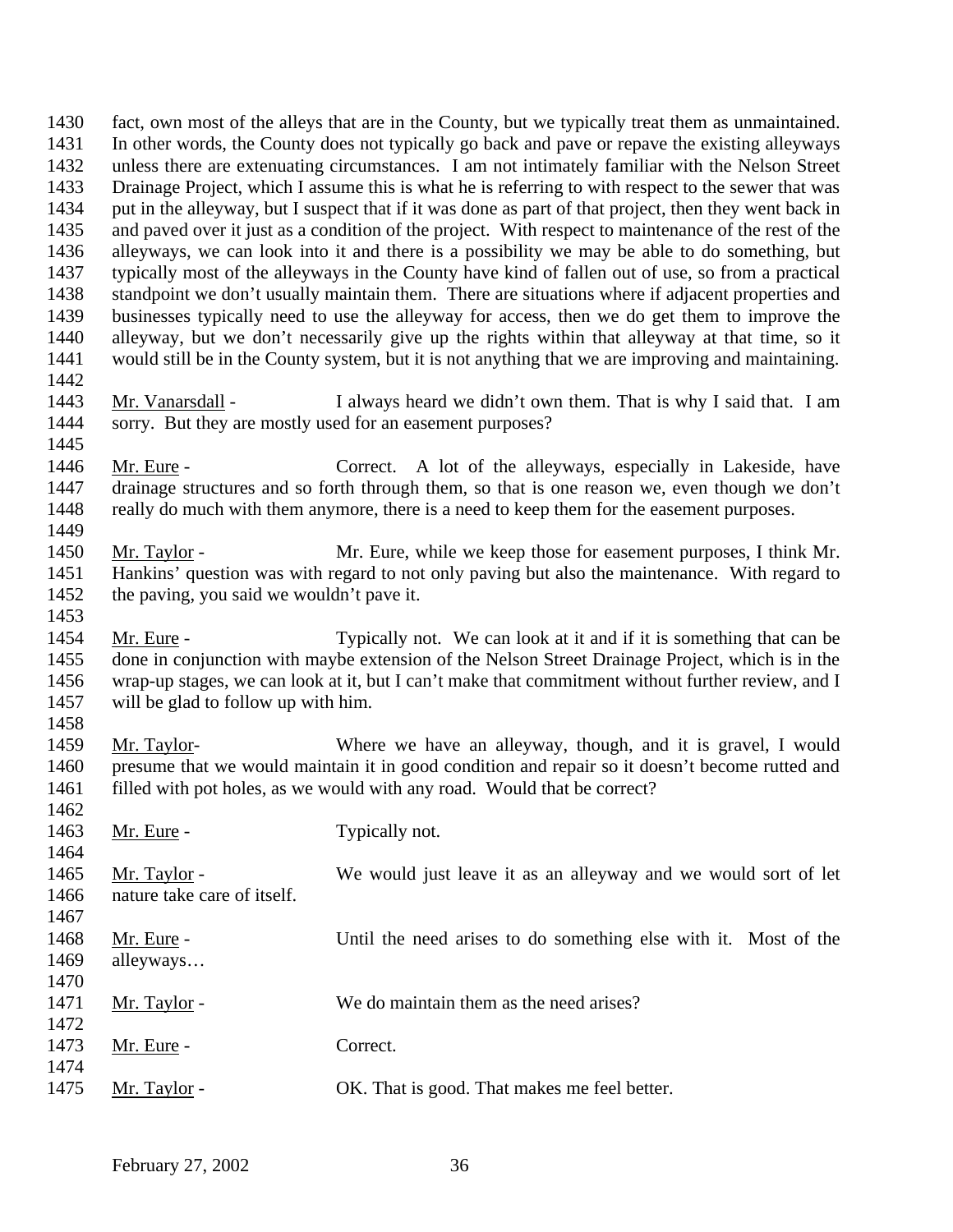| 1476<br>1477                                                         | Mr. Jernigan -                                        | In other words, somebody has to call them.                                                                                                                                                                                                                                                                                                                                                                                                                                                                                                                                                                                                                                                                                                       |
|----------------------------------------------------------------------|-------------------------------------------------------|--------------------------------------------------------------------------------------------------------------------------------------------------------------------------------------------------------------------------------------------------------------------------------------------------------------------------------------------------------------------------------------------------------------------------------------------------------------------------------------------------------------------------------------------------------------------------------------------------------------------------------------------------------------------------------------------------------------------------------------------------|
| 1478<br>1479<br>1480<br>1481<br>1482                                 | Mr. Eure -                                            | Even then, if there is a demonstrated need and if it is serving a<br>public function, then possibly, but most of the alleyways in Lakeside and Highland Springs and<br>other similar areas are not really used anymore. Most people don't use them for access. They are<br>not used for trash pickup, as they are in the City, so we don't. They have basically become<br>something that causes more problems than they do solving, from the County's standpoint, so                                                                                                                                                                                                                                                                             |
| 1483<br>1484<br>1485<br>1486<br>1487                                 | there is any maintenance we can and should do on it.  | some of the alleys we have been willing to vacate at the request of the property owners, and they<br>pick up some additional property out of it. If it is something that we determine, we don't have<br>any utilities running down there, for example. But we will be glad to look into this one and see if                                                                                                                                                                                                                                                                                                                                                                                                                                      |
| 1488<br>1489<br>1490                                                 | Mr.Taylor -<br>issue?                                 | Thank you, sir. Any other questions from the Commission on this                                                                                                                                                                                                                                                                                                                                                                                                                                                                                                                                                                                                                                                                                  |
| 1491<br>1492<br>1493<br>1494<br>1495<br>1496<br>1497<br>1498<br>1499 | Mr. Hankins -                                         | Can I say one more thing? Before the Nelson Street Drainage<br>Project occurred, that alley immediately south of my property was you could not travel<br>because it had grown up. And it was only cut through really made into an alley when they cut<br>through to put a sewer line in. But when they rebuilt Nelson Street, I've been using it as a<br>driveway, because you could not get down Nelson Street. But that was at the same time that the<br>daycare center was being constructed, and it appeared to me that it might become a major<br>thoroughfare for the childcare center, and that was the reason that I asked that it be paved. But up<br>until a year ago, you simply could not get through that alleyway. It was disused. |
| 1500<br>1501<br>1502                                                 | Mr. Vanarsdall -<br>learned something today myself.   | Mr. Hankins, I didn't mean to tell you wrong about the alley. I                                                                                                                                                                                                                                                                                                                                                                                                                                                                                                                                                                                                                                                                                  |
| 1503<br>1504<br>1505                                                 | Mr. Taylor -                                          | I guess from that what the County would normally do would be to<br>maintain a watchful eye over it, and to maintain it and keep it so it could be used.                                                                                                                                                                                                                                                                                                                                                                                                                                                                                                                                                                                          |
| 1506<br>1507<br>1508                                                 | Mr. Marlles -<br>and contact the individual.          | I think Mr. Eure indicated that he would follow up and look at it                                                                                                                                                                                                                                                                                                                                                                                                                                                                                                                                                                                                                                                                                |
| 1509<br>1510<br>1511<br>1512                                         | Mr. Kennedy -<br>they do not intend to use the alley. | The daycare center does not intend to use the alley. They intend to<br>have their circular drop-off, which uses the parking lot and has a loop going back to Lakeside, so                                                                                                                                                                                                                                                                                                                                                                                                                                                                                                                                                                        |
| 1513<br>1514                                                         | Mr. Archer -                                          | It also comes out on Kent Street, doesn't it?                                                                                                                                                                                                                                                                                                                                                                                                                                                                                                                                                                                                                                                                                                    |
| 1515<br>1516                                                         | Mr. Kennedy -                                         | Yes. It does. And the main entrance is on Kent Street.                                                                                                                                                                                                                                                                                                                                                                                                                                                                                                                                                                                                                                                                                           |
| 1517<br>1518<br>1519                                                 | Mr. Archer -                                          | Mr. Kennedy, on the Addendum item, the fence playground will be<br>located outside of the required yard. Can you explain that to me? Is it outside or inside?                                                                                                                                                                                                                                                                                                                                                                                                                                                                                                                                                                                    |
| 1520<br>1521                                                         | Mr. Kennedy -                                         | Outside of the required yard. It is actuallyyou have a required<br>front yard in front of the building and it is outside of the required yard.                                                                                                                                                                                                                                                                                                                                                                                                                                                                                                                                                                                                   |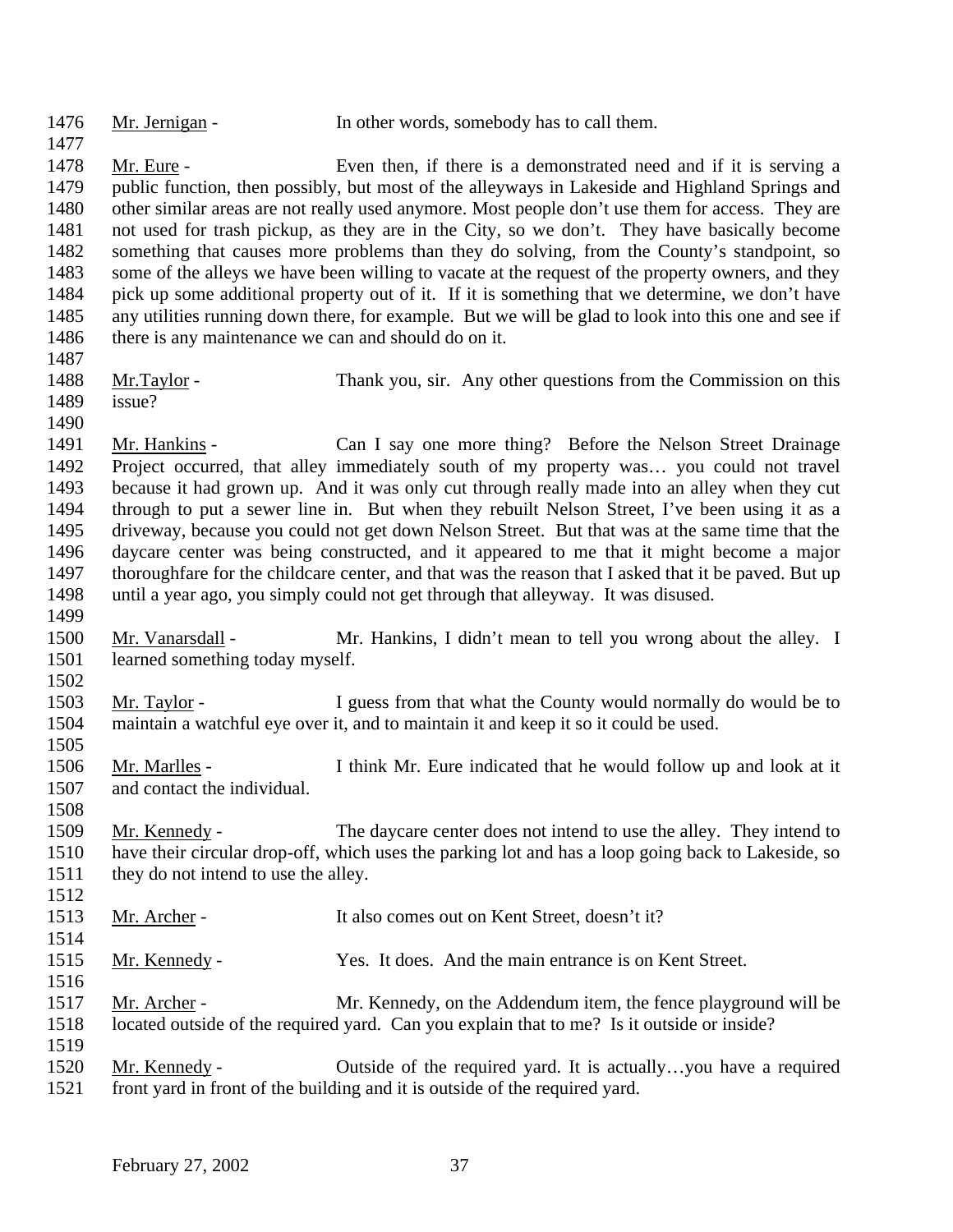| 1522<br>1523 | Mr. Archer -                           | OK.                                                                                                  |
|--------------|----------------------------------------|------------------------------------------------------------------------------------------------------|
| 1524         | Mr. Kennedy -                          | So it is between the building and the street is where they can't be                                  |
| 1525         | located.                               |                                                                                                      |
| 1526         |                                        |                                                                                                      |
| 1527<br>1528 | Mr. Jernigan -                         | They have another fenced in area on this site?                                                       |
| 1529         | Mr. Kennedy -                          | Right. They will have an interior fenced-in area. Actually, if you                                   |
| 1530         |                                        | look on this (referring to rendering) location plan, it actually says playground. Right in this      |
| 1531         |                                        | location right here (referring to rendering). You can see it on the screen where the little hand is. |
| 1532         |                                        | It says PLAY and that is the playground area. This is the parking lot with the loop going around     |
| 1533         |                                        | it. So, then we have an interior fence as well. So, it will be a fenced playground area within the   |
| 1534         |                                        | decorative border fence, which the decorative border fence is made so that it can't be climbed by    |
| 1535         | children.                              |                                                                                                      |
| 1536         |                                        |                                                                                                      |
| 1537         | Mr. Jernigan -                         | So this will strictly be decorative?                                                                 |
| 1538         |                                        |                                                                                                      |
| 1539         | Mr. Kennedy -                          | Right.                                                                                               |
| 1540         |                                        |                                                                                                      |
| 1541         | Mr. Jernigan -                         | Well, I was going to say, on childcare, you have normally it would                                   |
| 1542         |                                        | be better to put up a vinyl fence if you're going to be next to it, because of splinters.            |
| 1543         |                                        |                                                                                                      |
| 1544         | Mr. Archer -                           | I thought about that. Splinters in the wood is what he is talking                                    |
| 1545         | about.                                 |                                                                                                      |
| 1546         |                                        |                                                                                                      |
| 1547         | Mr. Jernigan -                         | What I am saying is when $you$ – half the time even salt-treated                                     |
| 1548         | wood, you know, gives up a little bit. |                                                                                                      |
| 1549         |                                        |                                                                                                      |
| 1550         | Mr. Taylor -                           | Are there any further questions for Mr. Kennedy?                                                     |
| 1551         |                                        |                                                                                                      |
| 1552         | Mr. Archer -                           | Yes, I would like to revisit that. Do you think that is something we                                 |
| 1553         |                                        | need to look at maybe a plastic or vinyl fence in lieu of wood on the playground area?               |
| 1554         |                                        |                                                                                                      |
| 1555         | Mr. Kennedy -                          | They are going to use a separate type of fence around the interior                                   |
| 1556         | playground.                            |                                                                                                      |
| 1557         |                                        |                                                                                                      |
| 1558         | Mr. Archer -                           | So the one we were looking at, that was the wood fence.                                              |
| 1559         |                                        |                                                                                                      |
| 1560         | Mr. Kennedy -                          | But it runs around the exterior.                                                                     |
| 1561         |                                        |                                                                                                      |
| 1562         | Mr. Archer -                           | OK, thank you. I am glad you cleared that up.                                                        |
| 1563         |                                        |                                                                                                      |
| 1564         | Mr. Jernigan -                         | Kind of set up like a penitentiary.                                                                  |
| 1565         |                                        |                                                                                                      |
| 1566         | Mr. Vanarsdall -                       | That is what it is, a little penitentiary.                                                           |
| 1567         |                                        |                                                                                                      |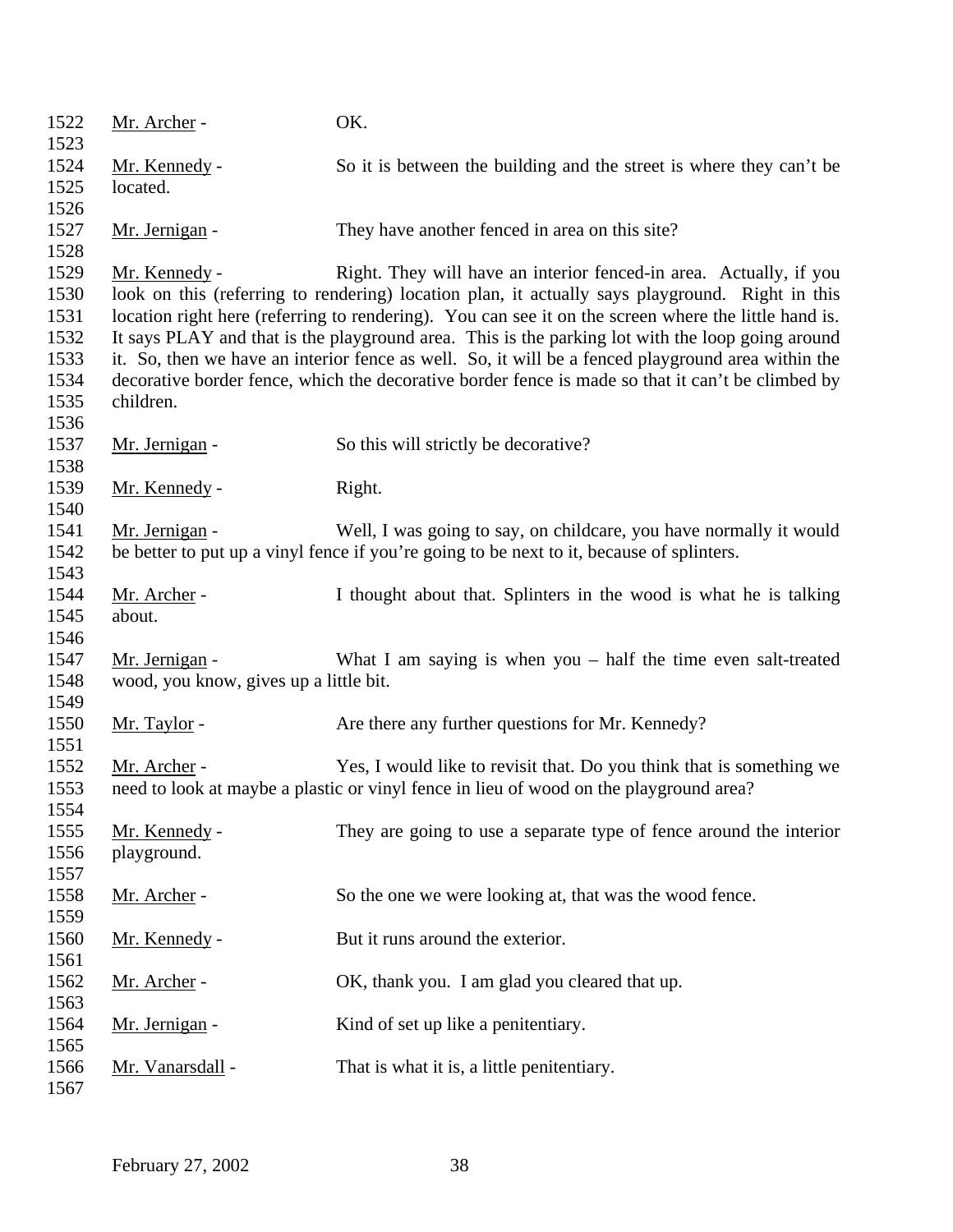| 1568<br>1569                         | Mr. Archer -        |                                           | Mr. Secretary, how many motions do we need?                                                                                                                                                                                                                     |
|--------------------------------------|---------------------|-------------------------------------------|-----------------------------------------------------------------------------------------------------------------------------------------------------------------------------------------------------------------------------------------------------------------|
| 1570<br>1571                         |                     | Mr. Marlles -                             | I think you can do it with two motions.                                                                                                                                                                                                                         |
| 1572<br>1573<br>1574                 | Mr. Archer -        | deviation. Is that correct? And the plan. | OK, we have to approve the alternative fence height and the buffer                                                                                                                                                                                              |
| 1575<br>1576                         |                     | <u>Mr. Marlles</u> -                      | Correct.                                                                                                                                                                                                                                                        |
| 1577<br>1578<br>1579                 | Mr. Archer -        | buffer deviation.                         | OK. Well, I move approval of the alternative fence height and                                                                                                                                                                                                   |
| 1580<br>1581                         |                     | Mr. Vanarsdall-                           | Second.                                                                                                                                                                                                                                                         |
| 1582<br>1583<br>1584                 | Mr. Taylor -        |                                           | Motion made by Mr. Archer and seconded by Mr. Vanarsdall. All<br>in favor say aye. All opposed say no. The motion passes.                                                                                                                                       |
| 1585<br>1586<br>1587                 |                     | 02, We Sure Care Day Care.                | The Planning Commission approved the alternative fence height and buffer deviation for POD-9-                                                                                                                                                                   |
| 1588<br>1589<br>1590<br>1591         | Mr. Archer -        |                                           | I move for approval of POD-9-02, We Sure Care Day Care, subject<br>to the annotations on the plans, standard conditions for developments of this type, and the<br>additional conditions Nos. 23 through 27 and 28 as added on the Addendum.                     |
| 1592<br>1593                         |                     | Mr. Vanarsdall -                          | Second.                                                                                                                                                                                                                                                         |
| 1594<br>1595<br>1596                 | <u>Mr. Taylor</u> - |                                           | Motion made by Mr. Archer and seconded by Mr. Vanarsdall. All<br>in favor say aye. All opposed say no. The motion carries.                                                                                                                                      |
| 1597<br>1598<br>1599<br>1600<br>1601 |                     | the following additional conditions:      | The Planning Commission approved PLAN OF DEVELOPMENT, TRANSITIONAL BUFFER<br>DEVIATION AND ALTERNATIVE FENCE HEIGHT for POD-9-02, We Sure Care Day Care,<br>subject to the annotations on the plans, the standard conditions for developments of this type, and |
| 1602<br>1603                         | 23.                 |                                           | The entrances and drainage facilities on Lakeside Avenue shall be approved by the<br>Virginia Department of Transportation and the County.                                                                                                                      |
| 1604<br>1605<br>1606                 | 24.                 |                                           | A notice of completion form, certifying that the requirements of the Virginia Department<br>of Transportation entrances permit have been completed, shall be submitted to the<br>Planning Office prior to any occupancy permits being issued.                   |
| 1607<br>1608<br>1609                 | 25.                 | Department of Public Works.               | Deviations from County standards for pavement, curb or curb and gutter design shall be<br>approved by the County Engineer prior to final approval of the construction plans by the                                                                              |
| 1610<br>1611<br>1612                 | 26.                 | elevations will be set by Henrico County. | Approval of the construction plans by the Department of Public Works does not establish<br>the curb and gutter elevations along the Henrico County maintained right-of-way. The                                                                                 |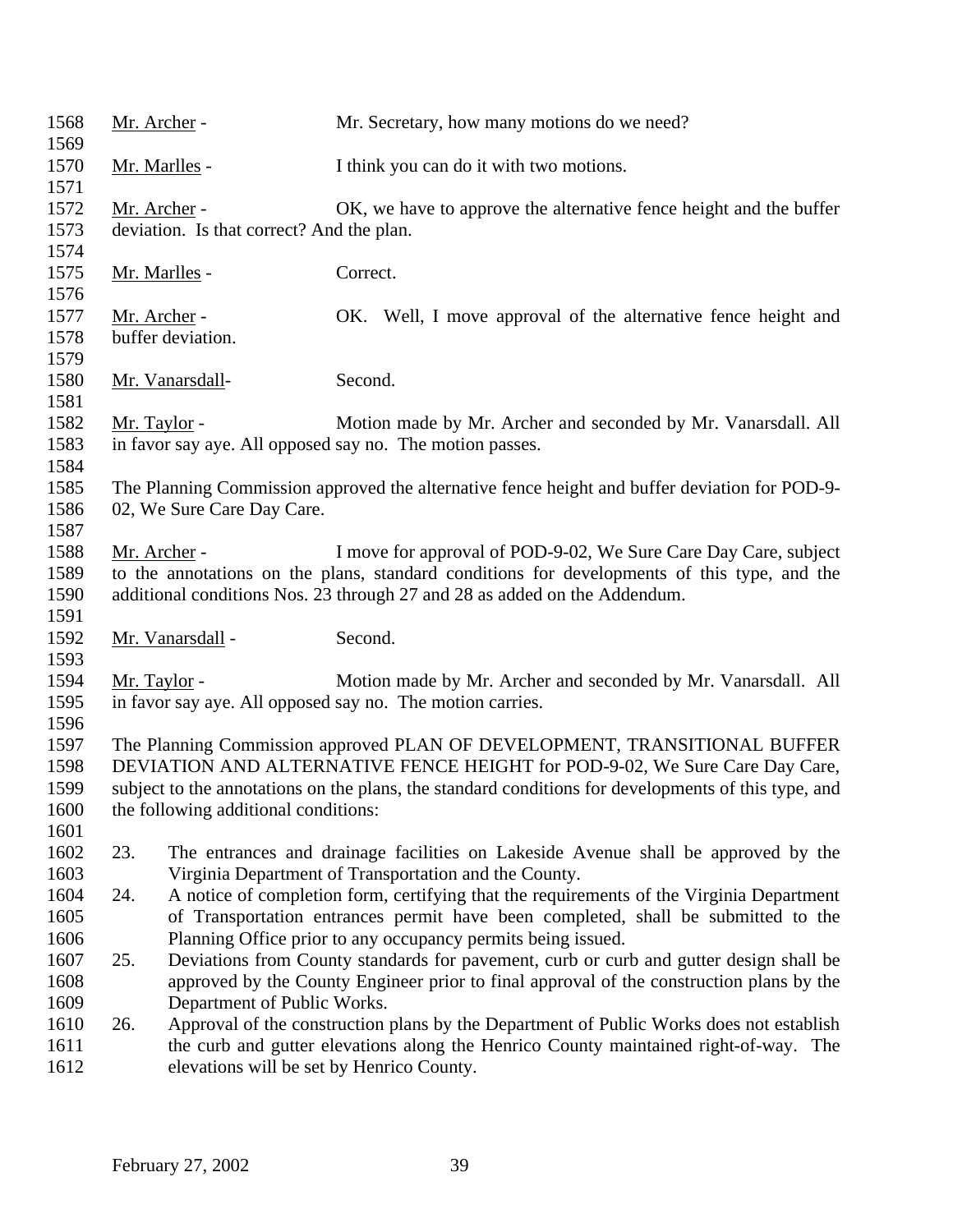27. Approval of the construction plans by the Department of Public Works does not establish the curb and gutter elevations along the Virginia Department of Transportation maintained right-of-way. The elevations will be set by the contractor and approved by the Virginia Department of Transportation.

28. Fenced playground areas will be located outside of required yards.

#### **SUBDIVISION**

Kensington (February 2002 Plan) **Balzer & Associates, Inc. for John W. & Luitgard H. Webb and Centex Homes:** The 14.7 acre site is located along the east line of Shady Grove Road, approximately 550 feet south of Nuckols Road on parcel 744-772-1191 (18-A-16). The zoning is R-3C, One-Family Residence District (Conditional). County water and sewer. **(Three Chopt) 34 Lots** 

- Mr. Marlles The staff report will be given by Mr. Wilhite.
- Mr. Taylor Good morning, Mr. Wilhite, again.

 Mr. Wilhite - You have just been handed the revised plan and revised cover map. As far as changes on this, due to the future realignment of Shady Grove Road, it was necessary to adjust the right-of-way dedication on this plan. There is going to be the need to dedicate approximately 90 to 100 feet of additional land to accommodate the relocation of Shady Grove Road in the future. Due to that fact, the applicant has ended up losing three lots within this proposed development. It has gone from 34 down to 31 lots. This plan reflects the new alignment and essentially the center cul-de-sac shown on the original plan has been removed. I'd like to point out on Page 4 of your Addendum there is a revised recommendation and a revised condition. The revised plan also shows the location of a 20-foot access easement at the end of Kensington Court, which would provide for pedestrian access to the future park that will be constructed just to the south of this development. They did proffer that with the rezoning case. It was also proffered that they have to at least have a 5-foot wide pathway connection, and staff is requesting that they either construct a fence or place a hedge on both sides of the path to separate it from the lots.

 As far as Shady Grove Road is concerned, it has been worked out with Public Works that the applicant will dedicate the additional right of way. They are going to be required to escrow funds for improvements of half of the roadway and curb and gutter for that portion of Shady Grove Road to the north of Kensington Court, which is the entrance into the subdivision. There is no requirement for the applicant to do any improvements on the south side. Condition No. 13 has been revised and this addresses the sidewalk along Shady Grove Road, which was proffered that the applicant would provide. The revised condition allows them to also escrow sufficient funds for construction until such time as the Shady Grove Road improvements are constructed. With that, staff can recommend approval of the revised plan, with the annotations on it, and the conditions that appear on your agenda, plus the revised Condition No. 13 on your Addendum. I will be happy to answer any questions if you have any.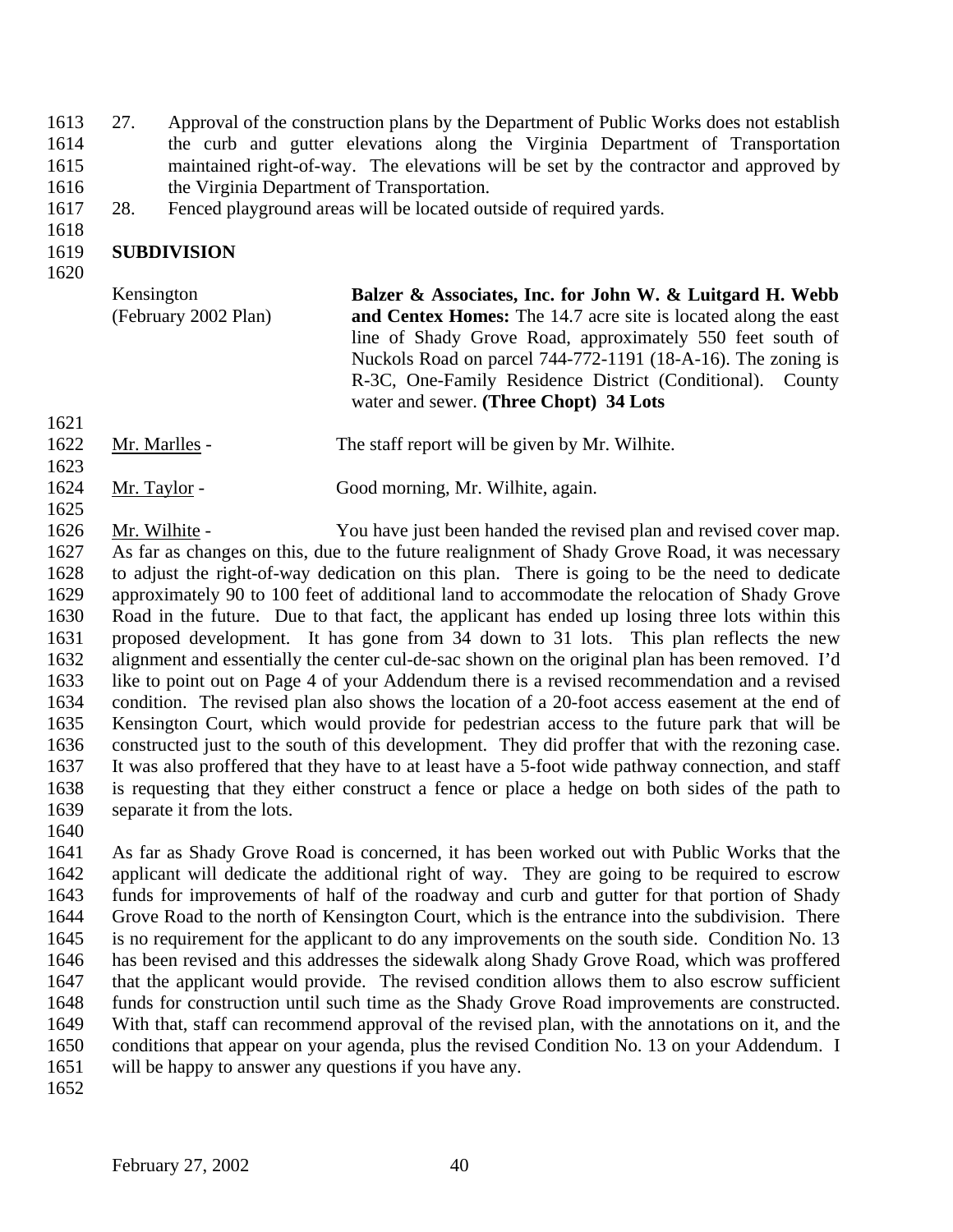- Mr. Taylor The first question I have, Mr. Wilhite, on No. 13 is really procedural. Do we have to waive the time limit on the revision to 13?
- Mr. Wilhite No. The plan itself was received in plenty of time as specified under the Planning Commission rules. There is no need to waive time limits associated with the revised plan.
- Mr. Taylor Thank you. Are there any questions from members of the Planning Commission? Is there any opposition? There being no opposition, I will move approval of the subdivision of Kensington (February 2002 Plan), subject to the standard conditions for developments of this type and additional conditions Nos. 12 through 15, 13 being revised, and 1664 the annotations on the plan.
- 1666 Mr. Jernigan Second.
- Mr. Taylor Motion by Taylor, seconded by Mr. Jernigan. All in favor say aye. All opposed say no. The motion carries.
- 

 The Planning Commission approved Subdivision Kensington (February 2002 Plan) subject to the annotations on the plan the standard conditions for subdivisions served by public utilities and the following additional conditions:

- 12. The detailed plant list and specifications for the landscaping to be provided within the 25- foot-wide planting strip easement along Shady Grove Road shall be submitted to the Planning Office for review and approval prior to recordation of the plat.
- 13. **REVISED** A County standard sidewalk shall be constructed along the east side of Shady Grove Road. **Sufficient funds to cover the cost of construction may be placed in escrow with the Department of Public Works to allow for installation of said sidewalk in conjunction with future improvements to Shady Grove Road.**
- 14. The proffers approved as part of zoning case C-50C-01 shall be incorporated in this approval.
- 15. Prior to requesting the final approval, a draft of the covenants and deed restrictions for the maintenance of the common area by a homeowners association shall be submitted to the Planning Office for review. Such covenants and restrictions shall be in form and substance satisfactory to the County Attorney and shall be recorded prior to recordation of the subdivision plat.
- 

# **PLAN OF DEVELOPMENT**

POD-11-02 Blair Dental Office – 12205 Gayton Road

**Resource International, Ltd. for Jeffrey P. Blair, D.D.S.:** Request for approval of a plan of development as required by Chapter 24, Section 24-106 of the Henrico County Code to construct two, one-story additions totaling 2,237 square feet for a dentist office. The 1.026-acre site is located along the east line of Gayton Road, approximately 400 feet west of Cambridge Drive, on parcel 732-748-5883 (76-A-04). The zoning is B-1,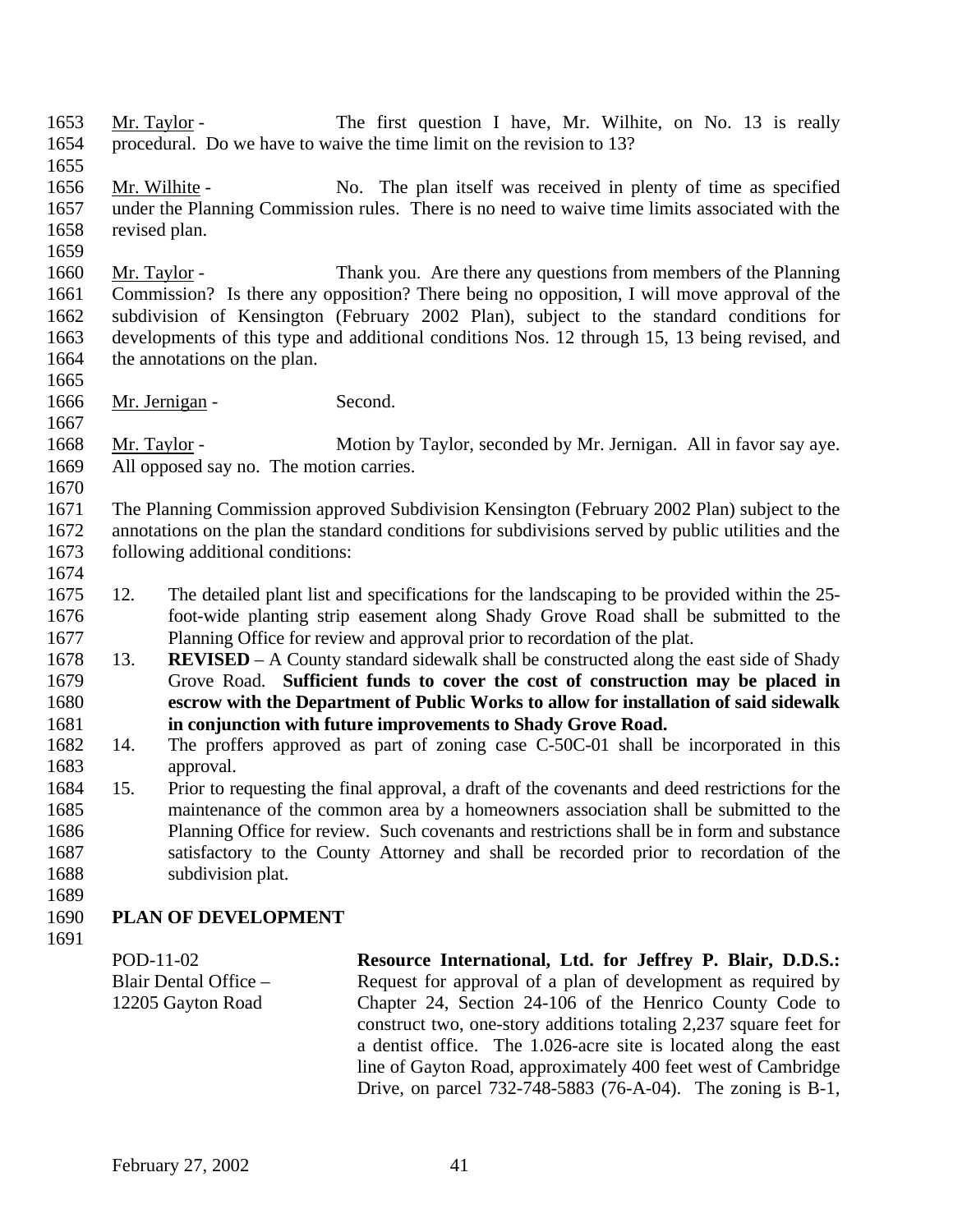|      |                                  | Business District. County water and sewer. (Tuckahoe)                                               |
|------|----------------------------------|-----------------------------------------------------------------------------------------------------|
| 1692 |                                  |                                                                                                     |
| 1693 | Mr. Marlles -                    | The staff report will be given by Ms. Goggin.                                                       |
| 1694 |                                  |                                                                                                     |
| 1695 | $Ms.Goggin -$                    | Good morning, again. As previously stated, this request is to build                                 |
| 1696 |                                  | two additions onto an existing building that would total approximately 2,237 square feet, and the   |
| 1697 |                                  | building would be rehabilitated for a dentist office. Staff received the revised plan as requested  |
| 1698 |                                  | on February 25 that addressed the outstanding public utilities, fire and public works concern.      |
| 1699 |                                  | This revised plan will require the Planning Commission to waive the time limits for revised         |
| 1700 |                                  | plans. Staff is excited about this application because it is rehabbing an existing abandoned        |
| 1701 |                                  | building. The applicant is proposing to brick veneer the building, move most of the existing        |
| 1702 |                                  | parking from the front of the building to the rear of the building, and restoring a majority of the |
| 1703 |                                  | pavement in front of the building to a natural state. The dumpster and dumpster enclosure would     |
| 1704 |                                  | also be located from in front of the building to behind the building, and the applicant is also     |
| 1705 |                                  | providing a 10-foot transitional buffer along Gayton Road.                                          |
| 1706 |                                  |                                                                                                     |
| 1707 |                                  | The staff recommends approval subject to annotations on the revised plans, the standard             |
| 1708 |                                  | conditions for developments of this type, and additional conditions Nos. 23 through 31. As          |
| 1709 |                                  | previously stated, this will require the Planning Commission to waive the time limits of the        |
| 1710 | revised plan.                    |                                                                                                     |
| 1711 |                                  |                                                                                                     |
| 1712 | Mr. Taylor -                     | Thank you, Ms. Goggin. Are there any questions of Ms. Goggin                                        |
| 1713 |                                  | on the part of the Commission? Would the applicant come forward? Mr. Sharp, nice to see you         |
| 1714 | again.                           |                                                                                                     |
| 1715 |                                  |                                                                                                     |
| 1716 | <u>Mr. James M. Sharp, Jr.</u> - | And you sir. Good morning. I am James M. Sharp, Jr. I am with                                       |
| 1717 |                                  | Resource International. I am here to answer any questions the Commission might have.                |
| 1718 |                                  |                                                                                                     |
| 1719 | Mr. Taylor -                     | Are there any questions from the Commission? Thank you, Mr.                                         |
| 1720 |                                  | Sharp, for coming. Appreciate your being here. No questions.                                        |
| 1721 |                                  |                                                                                                     |
| 1722 | Ms. Ware -                       | Thank you for taking care of all the issues.                                                        |
| 1723 |                                  |                                                                                                     |
| 1724 | Mr. Taylor -                     | Is there any opposition to this project? Sir, if you would, please                                  |
| 1725 |                                  | come down to the podium and identify yourself and provide your comments.                            |
| 1726 |                                  |                                                                                                     |
| 1727 | Mr. Jamie Deitz -                | Good morning. My name is Jamie Deitz and I represent the                                            |
| 1728 |                                  | property next door, at 12201 Gayton Road, immediately to the east of the property. We haven't       |
| 1729 |                                  | had the opportunity to see any idea of what this is going to look like. Right now the building is   |
| 1730 |                                  | pretty much abandoned and dilapidated and boarded up windows. It is an eyesore and we would         |
| 1731 |                                  | just like to kind of see what is going on, if that would be all right.                              |
| 1732 |                                  |                                                                                                     |
| 1733 | Ms. Ware -                       | Sure.                                                                                               |
| 1734 |                                  |                                                                                                     |
| 1735 | <u>Mr. Jernigan</u> -            | That would be fine.                                                                                 |
| 1736 |                                  |                                                                                                     |
|      |                                  |                                                                                                     |
|      |                                  |                                                                                                     |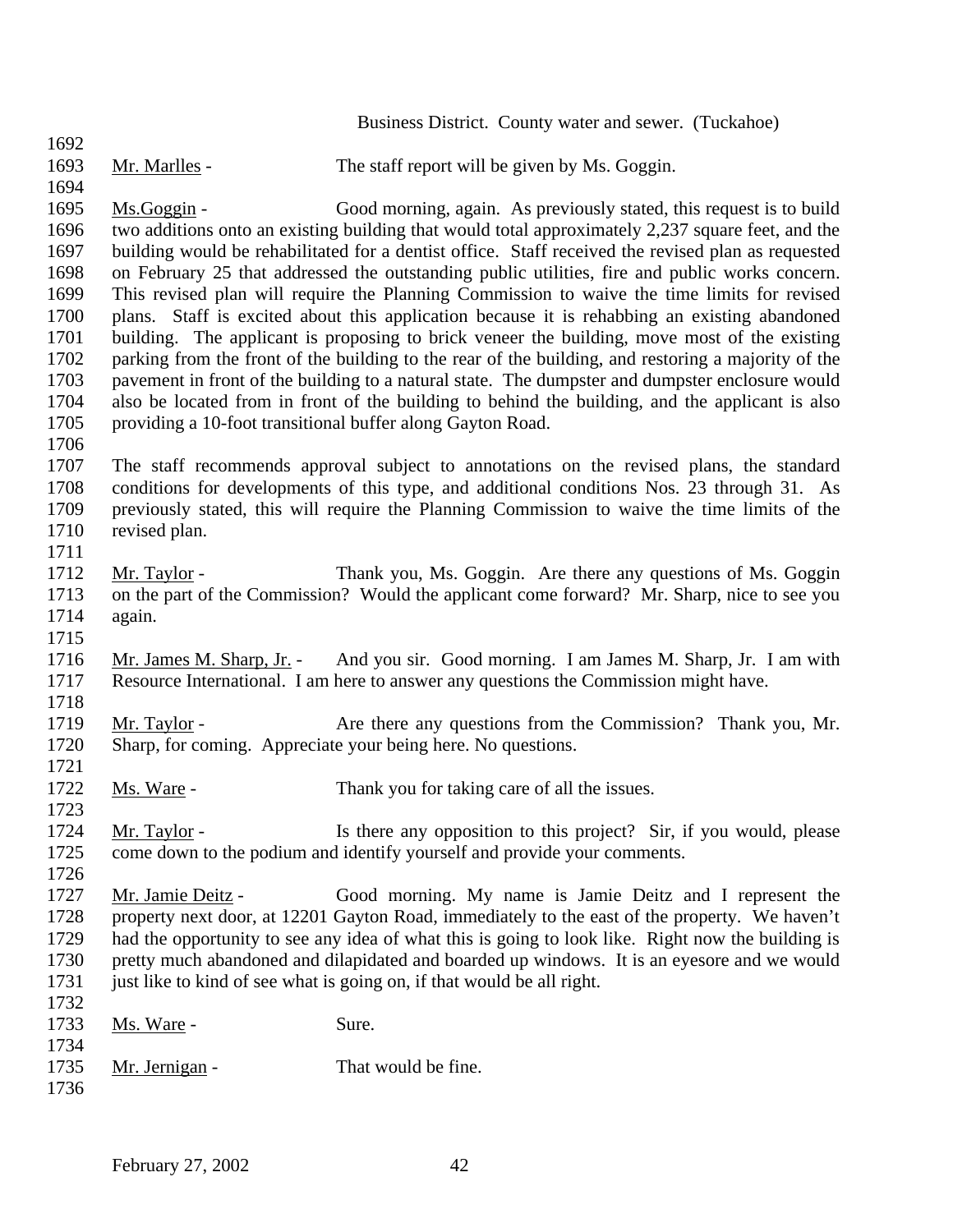| 1737         | Mr. Taylor -                                        | It will be fine.                                                                                  |
|--------------|-----------------------------------------------------|---------------------------------------------------------------------------------------------------|
| 1738         |                                                     |                                                                                                   |
| 1739         | Ms. Goggin -                                        | For the record, I am showing the gentleman the architecturals that                                |
| 1740         |                                                     | were in your packets. (Ms. Goggins shows renderings to the gentleman).                            |
| 1741         |                                                     |                                                                                                   |
| 1742         | Ms. Deitz -                                         | My question to him was what they did about the draining easement                                  |
| 1743         |                                                     | that they suggested run through our property that we denied.                                      |
| 1744         |                                                     |                                                                                                   |
| 1745         | Mr. Sharp -                                         | No easement will be required. Basically, we have configured the                                   |
| 1746         |                                                     | site so that at least half of the proposed area goes to the storm sewer in the front, and of the  |
| 1747         |                                                     | outfall in the rear, we reduced the outflow to 2/3s of what is coming there now, and it will just |
| 1748         |                                                     | kind of trickle through the woods as it does at the moment now. There is no concentrated outflow  |
| 1749         | from the rear.                                      |                                                                                                   |
| 1750         |                                                     |                                                                                                   |
| 1751         | Mr. Deitz -                                         | My last question would just be what would the time line for                                       |
| 1752         |                                                     | construction is. We are trying to rent our space. We have 6,000 square feet available upstairs,   |
| 1753         |                                                     | and we are having a tough time renting it, and I don't know for sure, but we've got a dilapidated |
| 1754         |                                                     | building next door to us. I just wanted to understand what the time frame is for construction.    |
| 1755         |                                                     |                                                                                                   |
| 1756         | Mr. Sharp -                                         | It is the intent that they be in the building by October.                                         |
| 1757         |                                                     |                                                                                                   |
| 1758         | Mr. Deitz -                                         | By October? OK. Thank you.                                                                        |
| 1759         |                                                     |                                                                                                   |
| 1760<br>1761 | Mr. Taylor -                                        | Are there any further questions, Mr. Deitz?                                                       |
| 1762         | <u>Mr. Deitz</u> -                                  | No. I am all set.                                                                                 |
| 1763         |                                                     |                                                                                                   |
| 1764         | <u>Mr. Taylor</u> -                                 | Thank you, sir.<br>Are there any further questions from the                                       |
| 1765         | Commission? Ms. Ware.                               |                                                                                                   |
| 1766         |                                                     |                                                                                                   |
| 1767         | Ms. Ware -                                          | OK. I proposed waiving the time limits on the plan for this                                       |
| 1768         | project.                                            |                                                                                                   |
| 1769         |                                                     |                                                                                                   |
| 1770         | Mr. Vanarsdall -                                    | Second.                                                                                           |
| 1771         |                                                     |                                                                                                   |
| 1772         | Mr. Taylor -                                        | Motion by Ms. Ware to waive the time limits for POD-11-02, and                                    |
| 1773         |                                                     | second by Mr. Vanarsdall. All in favor say aye. All opposed say no. The motion is carried.        |
| 1774         |                                                     |                                                                                                   |
| 1775         |                                                     | The Planning Commission approved waiving the time limits for POD-11-02, Blair Dental office       |
| 1776         | $-12205$ Gayton Road.                               |                                                                                                   |
| 1777         |                                                     |                                                                                                   |
| 1778         | Ms. Ware -                                          | I submit for approval POD-11-02, Blair Dental Office, subject to                                  |
| 1779         |                                                     | the annotations on the plans and standard conditions for developments of this type, and the       |
| 1780         | following additional conditions Nos. 23 through 31. |                                                                                                   |
| 1781         |                                                     |                                                                                                   |
| 1782         | Mr. Vanarsdall -                                    | Second.                                                                                           |
|              |                                                     |                                                                                                   |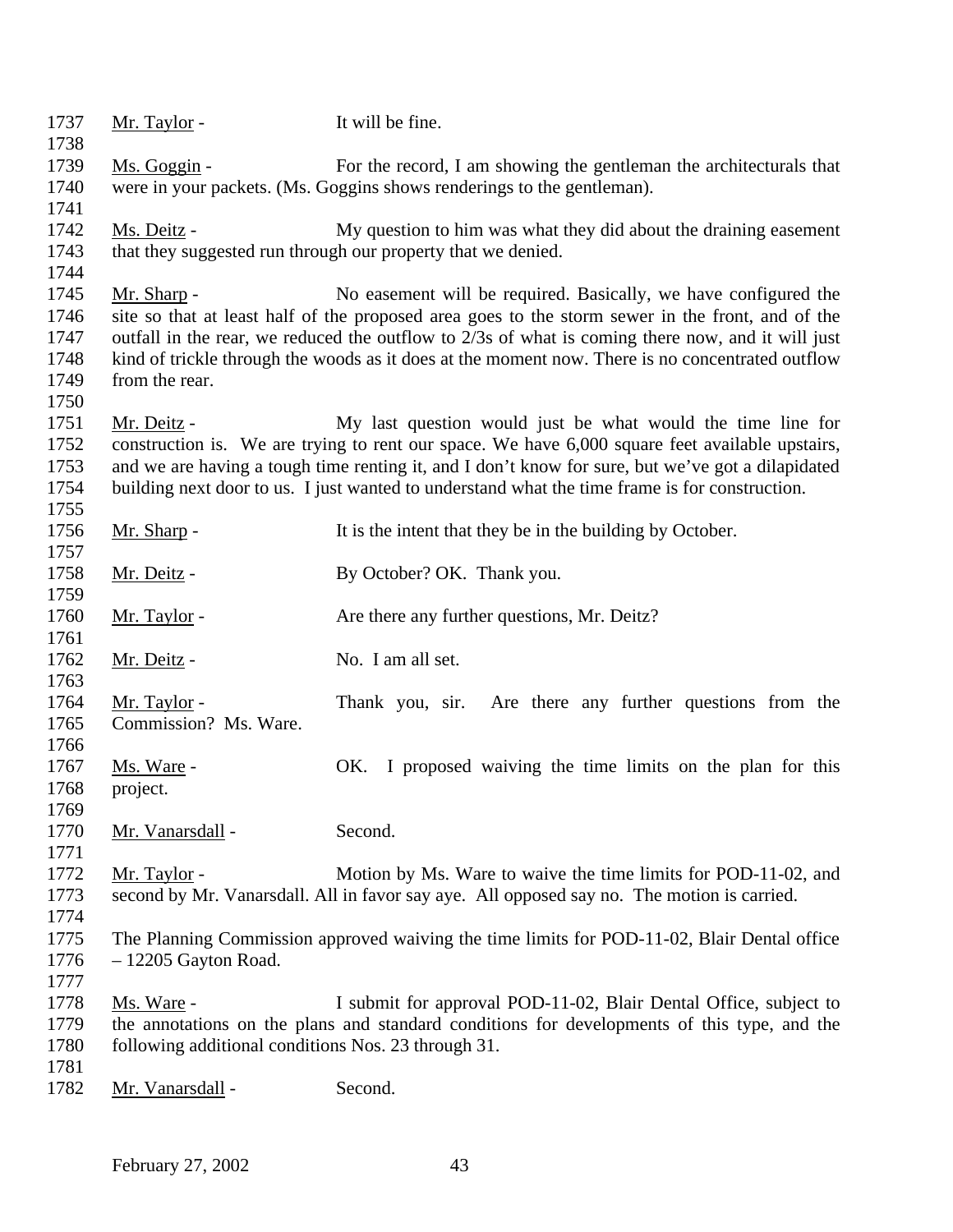- Mr. Taylor Motion by Ms. Ware, seconded by Mr. Vanarsdall to approve POD-11-02, Blair Dental Office. All in favor say aye. All opposed say no. The motion carries.
- The Planning Commission approved POD-11-02, Blair Dental Office 12205 Gayton Road, subject to the annotations on the plans, the standard conditions for developments of this type, and 1788 the following additional conditions:
- 23. The easements for drainage and utilities as shown on approved plans shall be granted to the County in a form acceptable to the County Attorney prior to any occupancy permits 1792 being issued. The easement plats and any other required information shall be submitted<br>1793 to the County Real Property Agent at least sixty (60) days prior to requesting occupancy to the County Real Property Agent at least sixty  $(60)$  days prior to requesting occupancy permits.
- 24. The developer shall provide fire hydrants as required by the Department of Public Utilities and Division of Fire.
- 25. All repair work shall be conducted entirely within the enclosed building.
- 26. Outside storage shall not be permitted.
- 27. Any necessary off-site drainage and/or water and sewer easements must be obtained in a form acceptable to the County Attorney prior to final approval of the construction plans.
- 28. Deviations from County standards for pavement, curb or curb and gutter design shall be approved by the County Engineer prior to final approval of the construction plans by the Department of Public Works.
- 29. Insurance Service Offices (ISO) calculations must be included with the plans and contracts and must be approved by the Department of Public Utilities prior to the issuance of a building permit.
- 30. Approval of the construction plans by the Department of Public Works does not establish the curb and gutter elevations along the Henrico County maintained right of way. The elevations will be set by Henrico County.
- 31. The location of all existing and proposed utility and mechanical equipment (including 1811 HVAC units, electric meters, junction and accessory boxes, transformers, and generators) shall be identified on the landscape plans. All equipment shall be screened by such measures as determined appropriate by the Director of Planning or the Planning Commission at the time of plan approval.
- 

- Mr. Marlles Mr. Chairman, we have no further PODs or subdivisions on the agenda. However, we do have a continued public hearing on the Proposal by staff to Amend and Reordain Section 24-104 Entitled "Signs" of the Code of the County of Henrico to Regulate Changeable Message Signs. The staff update will be given by Mr. Ben Blankinship.
- 
- **PUBLIC HEARING**: To Amend and Reordain Section 24-104 Entitled "Signs" of the Code of the County of Henrico to Regulate Changeable Message Signs.
- 

 Mr. Blankinship - Good morning, Mr. Chairman, and good morning members of the Commission. As Mr. Marlles mentioned, we began this public hearing on January 23 on this amendment that would change the regulation of changeable message signs to allow a change interval of no shorter than 20 seconds. At that public hearing, two persons spoke in opposition, as I am sure you recall. Staff has met with one of the two, Mr. Allen Twedt. We discussed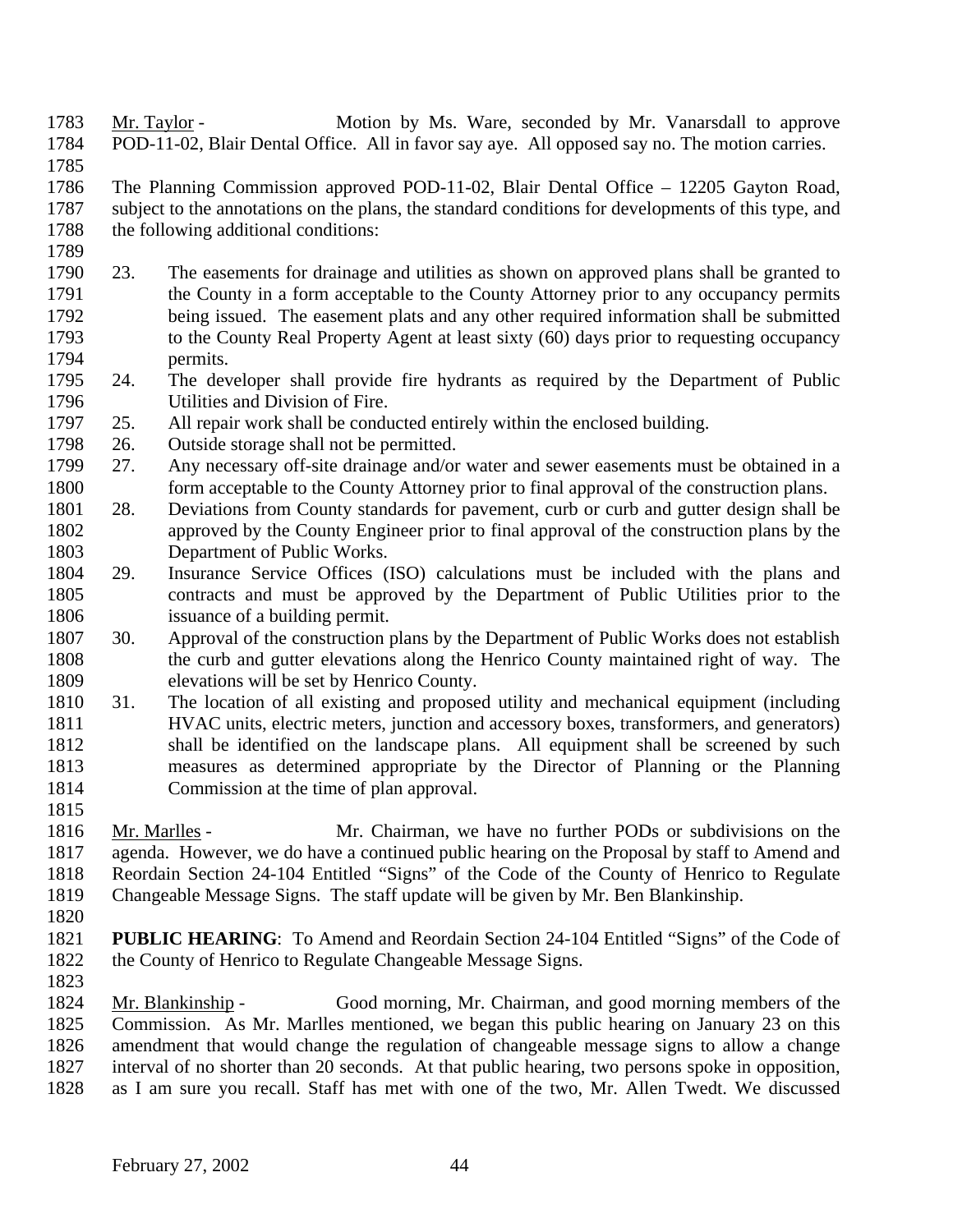different change intervals and how that would affect the legibility of the signs. We also discussed different types of transitional effects and how those are programmed into these signs. Mr. Twedt offered to share some materials with us from the industry perspective, and we have not yet received those materials. In addition, someone spoke from Richmond International Raceway. We followed up with them and they agreed to do a trial for us of setting their sign to change on 10-second intervals. I believe that Mr. Marlles notified each of you of that trial, and I think several of you had the opportunity to go out and look at that. At this time, staff would like to request that you defer this hearing further to March 27, to allow us to receive and review the information from Mr. Twedt. I don't believe there is any pressing reason that we move ahead in the next 30-days. On the other hand, if we have the opportunity to communicate further with Mr. Twedt. I think we can do a better job of preparing an amendment that will serve the County for the long term. In the meantime, of course, we would be interested to hear any comments that you have thought of over the last month, and we would be interested to hear from the public, if anyone is here, which I don't know whether they are. Mr. Vanarsdall - Well, Mr. Blankinship, you recommend that we defer it for 30 days? 1847 Mr. Blankinship - Yes, sir. Mr. Vanarsdall - I received this letter, but I wasn't here. Did anyone go by and look at it? 1852 Mr. Archer - I did a couple of times. Ms. Ware - I did. 1856 Mr. Taylor - I did. Mr. Vanarsdall - I just wondered how it looked. Mr. Archer - Since I come by there twice every day anyway. I did make a special trip out there. Can I make a comment? 1863 Mr. Taylor - Please do. 1865 Mr. Archer - The intended message on this sign, I believe, was in two panels. And also the time and temperature was flashing, and if I, by my count, it was every five seconds on the time and temperature, between the time and temperature. And the delay for the two-panel sign to me seemed to be too long, because if the first panel would flash, by the time the rest of the message appeared you had driven by it. Mr. Blankinship - You find yourself looking up at the sign, waiting for it to change? Mr. Archer - Right. You either have to hold up traffic or turn around and come back, or whatever, or try to read it backwards in your mirror. All of which is dangerous. I was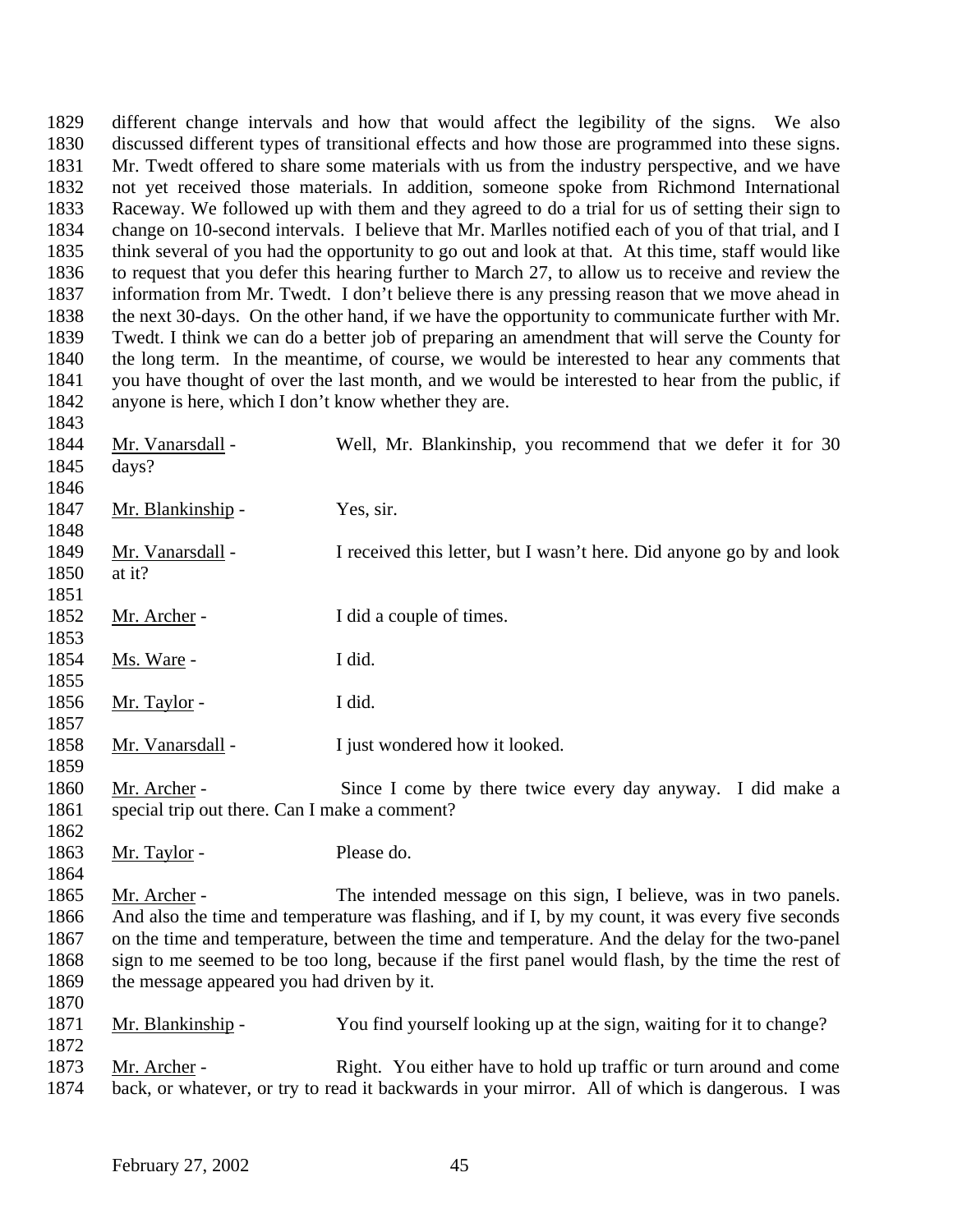- wondering what the feasibility would be to cut the delay between the two panels or should we regulate it according to the length of the message or, exactly what? That was just my personal opinion.
- Mr. Blankinship - We have discussed trying to regulate according to the message and I think our general feeling at this point is that would be too cumbersome. We'd either have to count the words on the sign each time we inspect it or count the number of lines. Whether ten seconds is too long, that was the purpose of the test, and I am very interested to hear your 1883 reaction to that.
- 

- Mr. Marlles Mr. Archer, would that frequency be too long if the message was 1886 self contained on one panel instead of having to go over to a second panel?
- 1888 Mr. Archer I think one panel would be fine, but the two panels.... This was giving an event and a date and a place. The first panel, I think, said what the event would be and the second panel said you know the date and whatever. So, if you didn't catch it in the morning when you went by, you would have to read the rest of it in the evening when you come back. And that's how I found out. But, I did go by and sat in the circle and observe it for a few revolutions. I notice that the time and the temperature were fine. I could read those in that five- second span. You could see it clearly. You could understand what it was saying. But the ten- second interval…. You know you could drive almost a quarter of a mile I guess.
- 1897 Mr. Vanarsdall So, what are you suggesting?
- 1899 Mr. Archer If it is going to be a two-panel sign that the interval be shorten, so that you can read the rest of the message. Or even just to say, "To be continued later."
- 

- Mr. Marlles I wonder if we stuck to the proposal of having a set frequency. I think we started out at 20 seconds. The sign at RIR was set for 10 seconds wasn't the main message. I'm wondering if that were the amendment that was eventually adopted, whether than the owners of the signs were to adjust their message to that frequency. It sounds like this was a little bit of an unusual situation because of the length of the message it had to go over to a second panel and there was a delay in terms of the person reading the sign had to wait to see that second part of the message.
- 
- 1910 Mr. Archer I think it was advertising the International Auto Show or something like that.
- Mr. Taylor It was the Auto Show because that's what I looked at too. There was one panel there that had ten seconds and then there were two panels, one of which had the time, was five seconds. They had one that was the temperature and that was five seconds. I actually thought 10 seconds was too long. I had that in my mind long before 10 seconds and it got to be boring. But, five seconds, when it changes quickly for a very short message, which was time 11:01, 10:46, was fine. The next one, temperature, 45 degrees, that was fine. The one that I found very confusing, Ben, is the one at Parham and Three Chopt, which comes in at angles and you are looking to find out if the next angle is going to be this way or that way. It's somewhat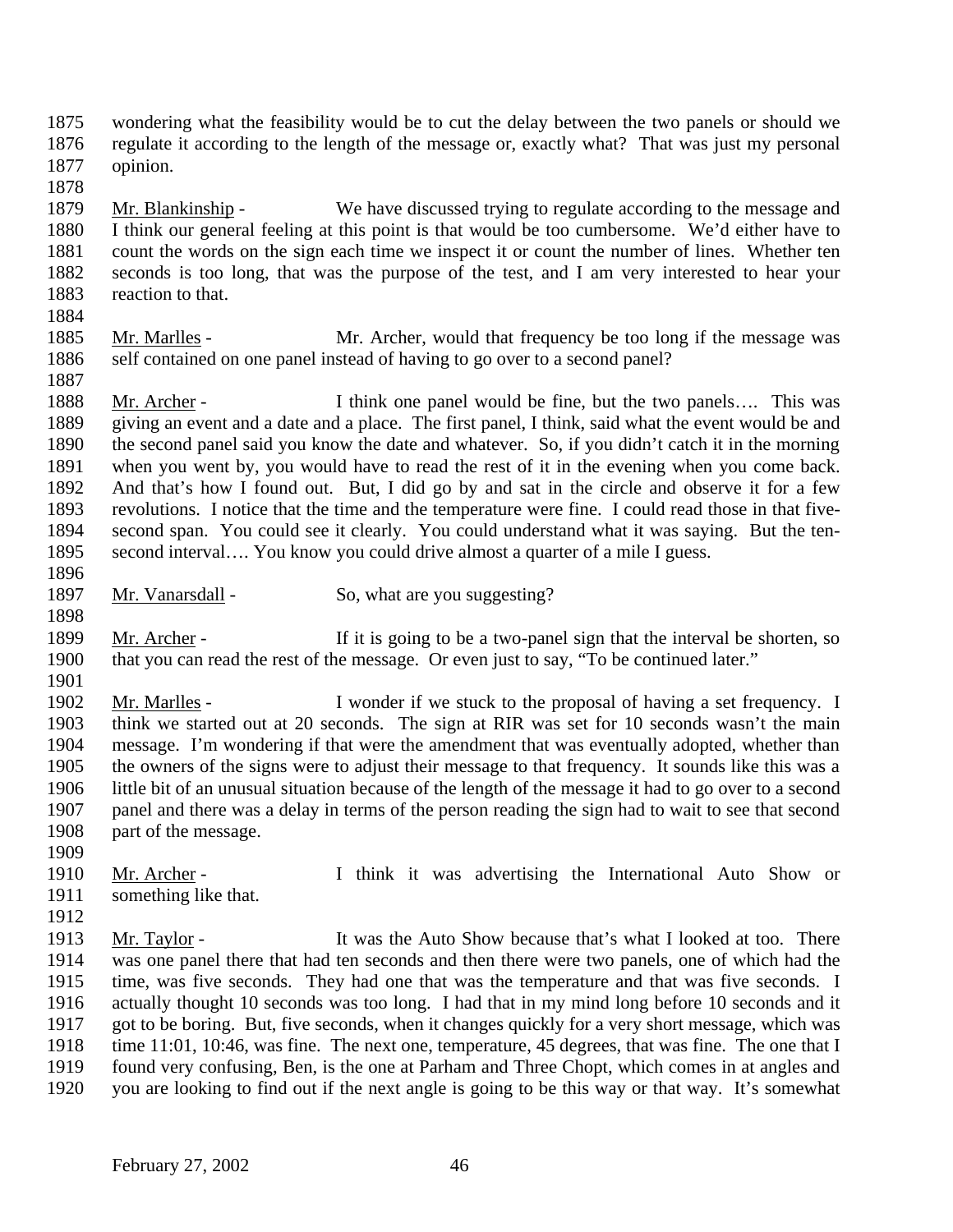like a hunter with a shot gun, which way the birds are going to surface, you don't know where they are going to come from.

1924 Mr. Blankinship - That's the specific information that I'm interested in getting back together with Mr. Twedt to discuss.

 Mr. Taylor - So, where it flashes and you've got a message that say "Pepsi .99 a six pack or .99 cents a bottle." If I can get that somewhere around 5 seconds, they can shut that off and put another message up there for another 5 seconds and they can do that and I can pick up that intelligence until I go by. You know, I get that one message and I'm gone. So, I would say for standing signs with a simple message, as Mr. Archer said, 5 seconds is fine. If it is a convoluted message that you are trying to give, or it is coming in at different directions and you don't know which way the next one is going to go, 5 seconds becomes too short a period. So, 1934 it's somewhere, I guess, between 5 and 10, in my mind, depending on the complexity of the intelligence that the sign is trying to transmit. But, I really do not think that the diagonal loading intelligence that the sign is trying to transmit. But, I really do not think that the diagonal loading sign is acceptable because of the confusing that you have in driving wondering from whence the next sign will come.

 Mr. Blankinship - That was Mr. Vanarsdall's comment last month and I believe if we get the correct wording from the industry, we can solve this by regulating how the transitional effects are programmed as well as regulating the interval of change.

1943 Mr. Taylor - And my thought there, to make it simple, would be somewhere between 5 and 10 seconds, but a flashing square sign, not any particular thing with anything other than a very simple message that says "Pepsi .99, temperature is x time is y car show is here, that kind of stuff you can pick up instantaneously in your mind and keep your eye on the road. You look at the sign, you get the message, your brain is processing why you are still looking back at traffic and you might get it a second or two later and say "Wow, auto show today" and you can turn around. That was my experience.

- 
- Ms. Ware We prohibit pictures and flashing?

 Mr. Blankinship - Animated affects and bijou effects are some of the terms that we have in the Code now.

1956 Mr. Taylor - And I think that's wise because sometimes when you see those images you are not really sure exactly of the image you are looking at because it is not picographycially correct. It may look like a horse to you, it may look like an elephant to somebody else and you say I've got to take another look and by that time you would have hit another car.

 Mr. Blankinship - And they are not really using that to advertise or to communicate. They are really using that just to draw your attention.

- 
-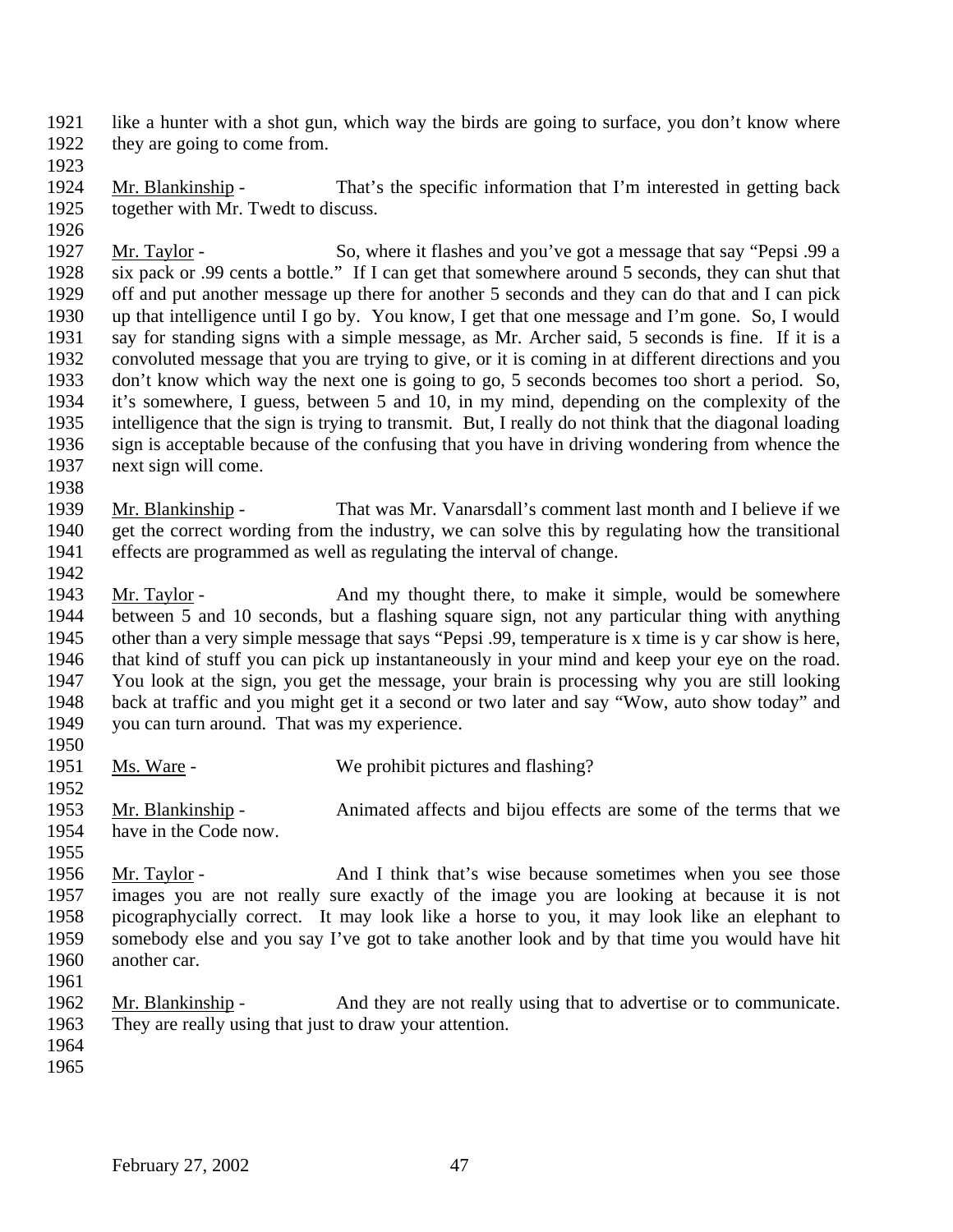Mr. Taylor - And I think that draws attention off of the prime purpose you are there on that road for, which is driving and I think that becomes apart where I would say we wouldn't defer people's attention from their main function of driving to take a look at the animated affects.

 Mr. Marlles - One of the main reasons that staff is requesting this deferral is the terminology and we want to make sure that the terminology that we are using to address some of these issues that the Commission members are bringing up is the correct terminology that the sign industry understand. So, that's part of the reason we do want to review that additional information that's provided so we can make sure we get the correct terminology in the amendment.

1977 Mr. Blankinship - I did notice, after I came to the podium, that Mr. Twedt is here so he may be able to answer. 

 Mr. Taylor - One comment that I have that's akin to Mr. Archer's. I actually thought that the same channel signs at the Auto Show was here and the temperature is and the time is. That to me, actually in sequence, the way that they had it sent kind of a holistic message that this is the time, this is the temperature and the auto show is here, which was easy to receive and transmit that intelligence that it was intelligible rather than the message that I got at Parham and Three Chopt were all of the messages coming in were not only difficult to comprehend, one was selling toilet paper and the next one was selling Coke, the next one was Max Factor. I just didn't know what was coming next. I think those require too much attention to grip that intelligence and still concentrate on your main function of driving. That was my experience. Did any other Commissioners have the same experience between Mr. Archer and I? 

- 1991 Mr. Archer I didn't go out to Three Chopt.
- 1993 Mr. Taylor Mr. Vanarsdall is quite and I can't understand that. Ha. Ha.
- Mr. Vanarsdall He already quoted me from last time.
- Mr. Taylor Are there any other comments from any of the Commissioners. Thank you, very much, Mr. Blankinship. We appreciate all your effort. We appreciate you listening to all of our experiences.
- 2001 Mr. Marlles Mr. Chairman, we would just ask that a motion be set to continue 2002 this public hearing to the March 27, 2002, meeting.
- 
- Mr. Vanarsdall I would be glad to make the motion, but I think we should ask Alan if he has anything to say.

| 2006 |                  |                                                                        |
|------|------------------|------------------------------------------------------------------------|
| 2007 | Mr. Marlles -    | Oh, I'm sorry, sure.                                                   |
| 2008 |                  |                                                                        |
| 2009 | Mr. Vanarsdall - | Do you have anything to say or do you want to save it until the $27th$ |
| 2010 | of March?        |                                                                        |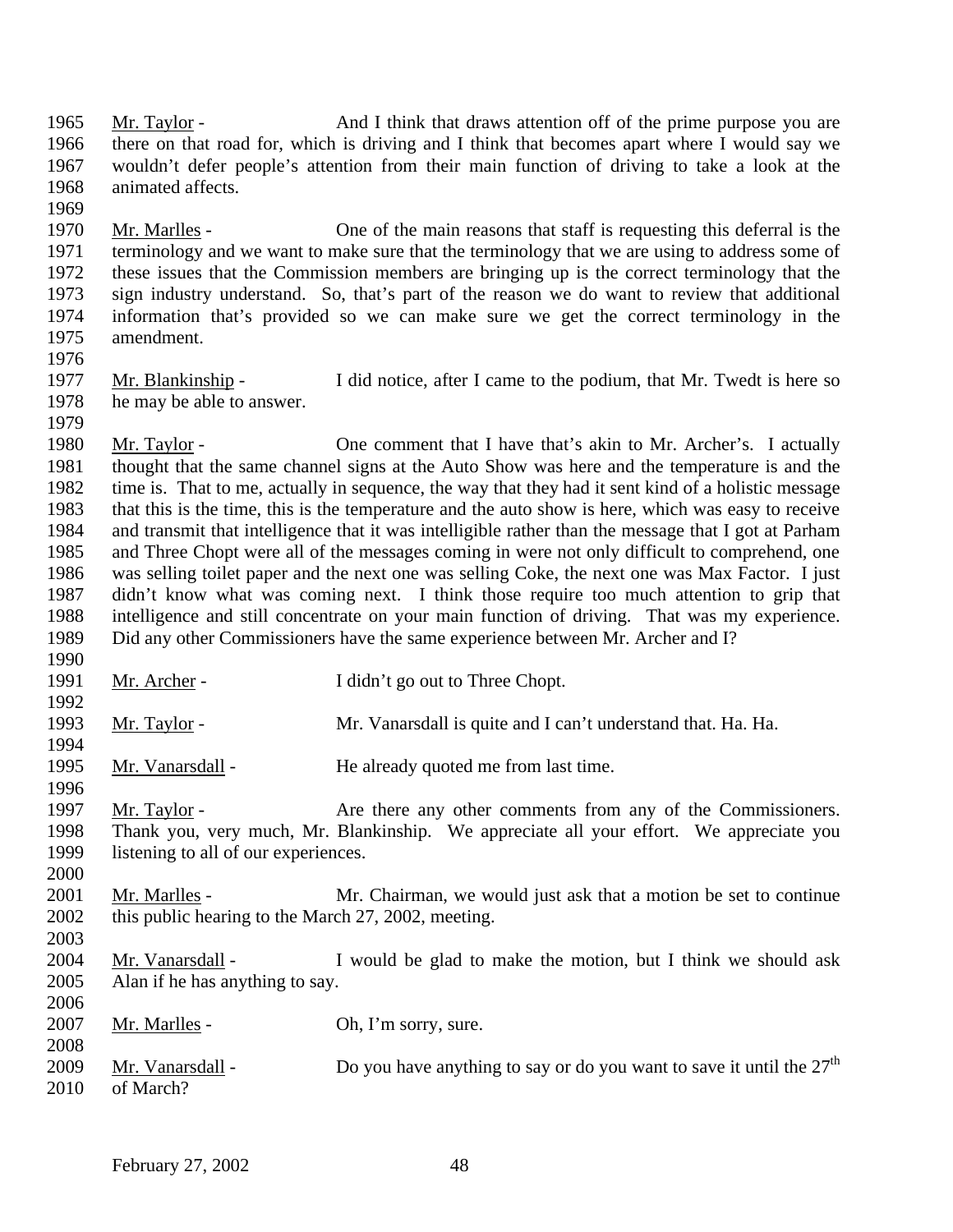2011 Mr. Twedt - I'm all for putting it off until the  $27<sup>th</sup>$  of next month. But I think the vain that you are going in is something that is very amenable to me and the industry to focus in on how the message is going to be presented rather than trying to lock in on a set time. So, I agree with that. Mr. Taylor - Is my experience unique or is it pretty much in keeping with what you have learned from other sources? Mr. Twedt - Well, I just think by going out and looking at the RIR sign, that 2020 that says it all. The main thing in trying to set a long segment of duration between change you<br>2021 are actually going against what you really want to accomplish and that's the people rubber are actually going against what you really want to accomplish and that's the people rubber necking and taking more looks at the sign, waiting for it to change. 2024 Mr. Vanarsdall - Don't you want to get into that on the  $27<sup>th</sup>$  of March? Mr. Twedt - Yes, sir. I'm all done, unless you've got any more questions. Mr. Taylor - Well, I have just one. Did you have the same visual experience? Have you looked at the message at Parham and Three Chopt? Mr. Twedt - Yes, I have and I see what you are referring to and then that just gets down to, I think, a personal thing where someone might think it's great, someone thinks it's obnoxious. And I don't think that it gets into the realm of being a safety hazard or begins to increase accidents or anything like that. It does a pretty good job though because you rattle off some names of some advertising that you saw in there. 2037 Mr. Taylor - I perhaps concentrated to long, that's what my wife was worry about as I was watching the sign. Mr. Twedt - As far as regulation, I wouldn't be opposed to saying here's how we want the message to be presented. Mr. Jernigan - He also caused a four-car collision. I don't know if you heard about it. Mr. Archer - He did say something about hitting the next car. Mr. Taylor - My wife did not record the screams but she told me to concentrate on the car ahead of me I was about to hit. 2051 Mr. Vanarsdall - Mr. Chairman, I move that we defer this public hearing to amend and reordain Section 24-104 entitled "Signs" of the Code of the County of Henrico to regulate changeable message signs to March 27, 2002, at the staff's request. Mr. Jernigan - Second.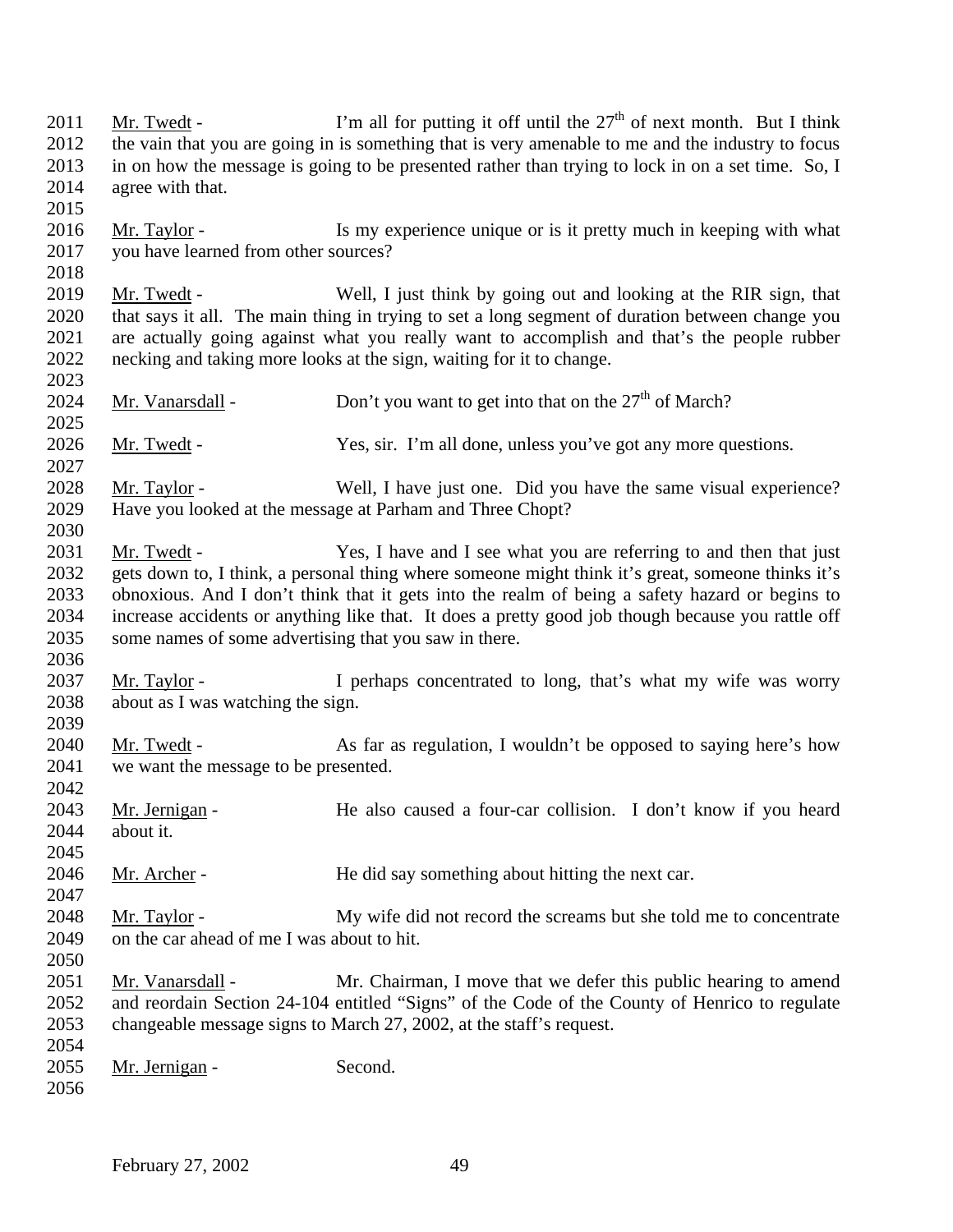Mr. Taylor - The motion was made by Mr. Vanarsdall to defer and reordain Section 24- 104 entitled "Signs" of the Code of Henrico and seconded by Mr. Jernigan. All in favor of deferral to March 27 say aye…. Opposed say nay. There being no opposition, the amendment carries and the public hearing is postponed until March 27. Is there a motion to adjourn? 2062 Mr. Archer - We still have the minutes. 2064 Mr. Taylor - All right. 2066 Mr. Archer - Mr. Secretary, I have one correction on page 47, line 1915. The gentleman's name is Jack Cahoon. That's all I have. Mr. Taylor - I have a correction on page 34, line 1340, which says "Just like for you to state that your thoughts are with regarding to (unintelligible) that area." The would I 2071 think I said was "preserving." Mr. Marlles - Mr. Chairman, before you entertain a motion to adjourn I do want to recognize one of our staff members. Michael Cooper would you stand up. Michael has been on the staff for a while but he recently received a promotion from Planning Technician to Planner I within the Community Development Section. Michael has been doing a good job for us. Any of you that have worked with Michael know that he is very thorough, very responsible. This was a good promotion for Michael and we are looking forward to having him coming before the Commission now in the future with cases. I did want to let you know about his promotion. Mr. Taylor - Congratulations, Michael, and our best wishes. Mr. Vanarsdall - I'm not surprised since he came to us from Virginia Polytechnic Institute and State University. Mr. Taylor - Mr. Director, as you said that Mr. Kennedy stood up also and I just wanted to say that we are all happy that Michael Kennedy is with us today and among the healing, I guess is the best way to put it. He's not all the way there but he is on the mend. That's all the comments that I have. Are there any other comments from the Commission? Mr. Vanarsdall - I do. I have something here, and this pertains to everybody here who can vote in the elections. For the APA Director at large "focused" we have two people. We have Patricia Sheffels from Bellevue, Washington and Stephen Miller. I do not Stephen Miller but I met Patricia Shevels a long time ago at all the conventions and conferences and she has been an understudy for the lady from Bellevue, Nebraska who has been the… You may not know this, but we don't have but one Planning Commissioner on the Board in this particular category. So, I would appreciate a vote for her, if you don't know Stephen Miller. She's on the end of the ballot. She is a very nice lady. Randy knows her and there is no hanky panky between us. I met her with my wife, so it's all above board.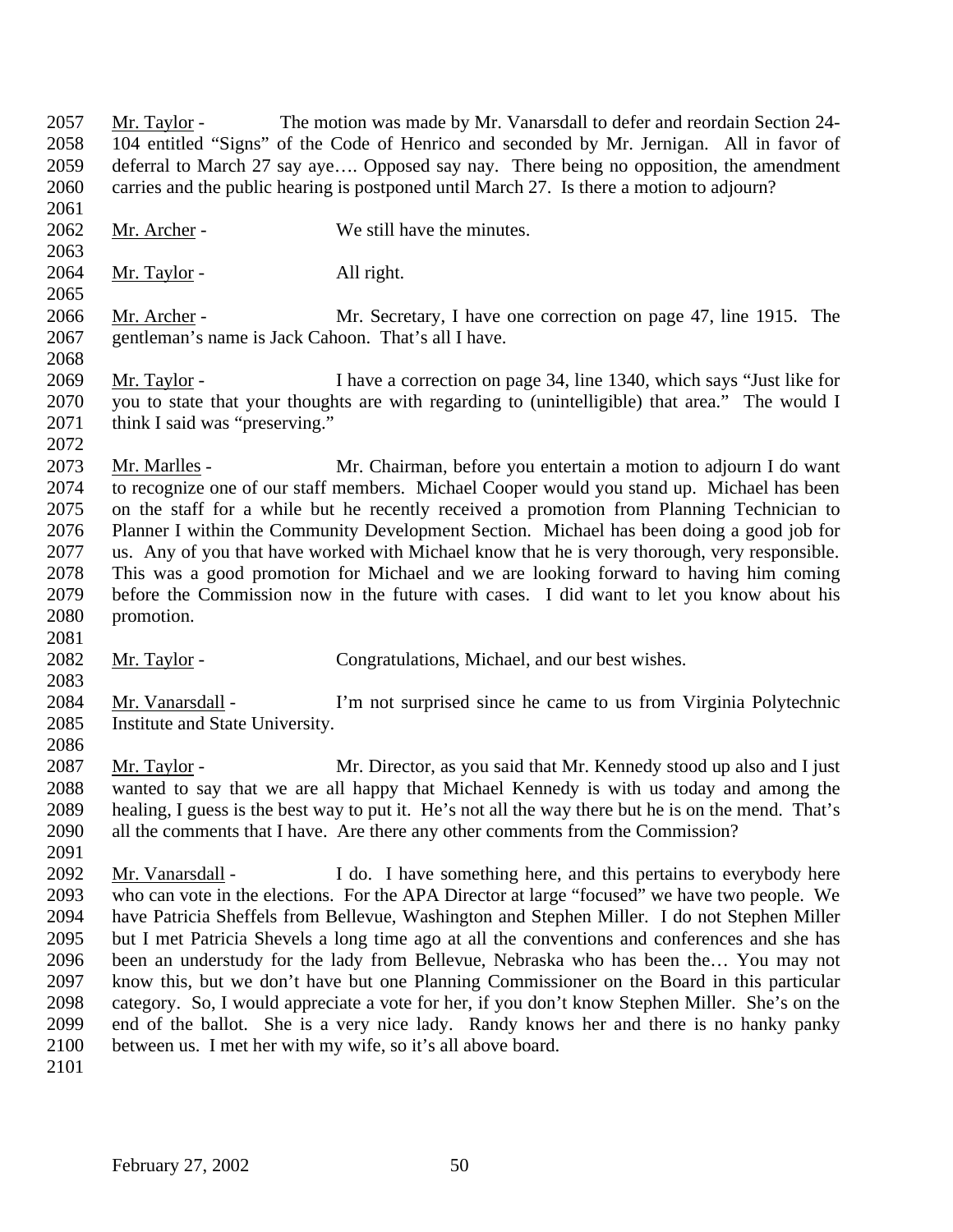Mr. Taylor - And she has published a book. For those of you who can vote, that's the person to vote for. Are there any other comments from the distinguish members of the Commission or the distinguish members of the staff. Mr. Marlles - Mr. Chairman, just for a point of information, I think the Commission members are aware that the Principal Planner position in Comprehensive Planning has been vacant for some time. It was vacated by Liz Via over a year ago. 2110 Mr. Taylor - Excuse me. She is giving us signals back there. 2111<br>2112 Mr. Silber - Diana was letting us know that there was no motion made on the minutes. We need a motion on the minutes. 2115 Mr. Taylor - We need a motion on the minutes. We haven't finished with the minutes. Thank you very much for that. Is there a motion to approve the minutes? 2118 Mr. Archer - I move approval of the minutes as corrected. 2120 Mr. Vanarsdall - And I second it as corrected. Mr. Taylor - Mr. Archer moves we adopt the minutes as corrected and Mr. Vanarsdall has seconded it. Is that adequate? All in favor say aye…all opposed say nay. The motion carries. The Planning Commission approved the January 23, 2002, minutes as amended. 2128 Mr. Vanarsdall - Mr. Chairman, excuse me. Mr. Secretary, you might want to remind everyone about March 8, 2002, again. Mr. Marlles - Correct. Let me go ahead and mention that first. On March 8 most of you should have received a letter from the Richmond Regional Planning District Commission. There is a regional meeting of Planning Commission members that will be going on that day. Dr. Michael Chandler will be one of the speakers. It is the first time, as far as I am aware that all of the Planning Commission members from the Richmond Regional Planning District Commission have been invited to this type of function. The Planning Directors have been involved with the planning for this and we would certainly encourage our Planning Commission members to attend. I believe we have three members who have registered to attend at this date. If our other members would like to go, you really do need to let us know as soon as possible. And, again, staff would encourage you to attend this if you are available. We understand you do have jobs too, but if you would like to attend just let me know as quickly as possible. Anything else, Mr. Vanarsdall? Mr. Vanarsdall - I understand that there is a waiting list to get on the Planning Commission throughout the County.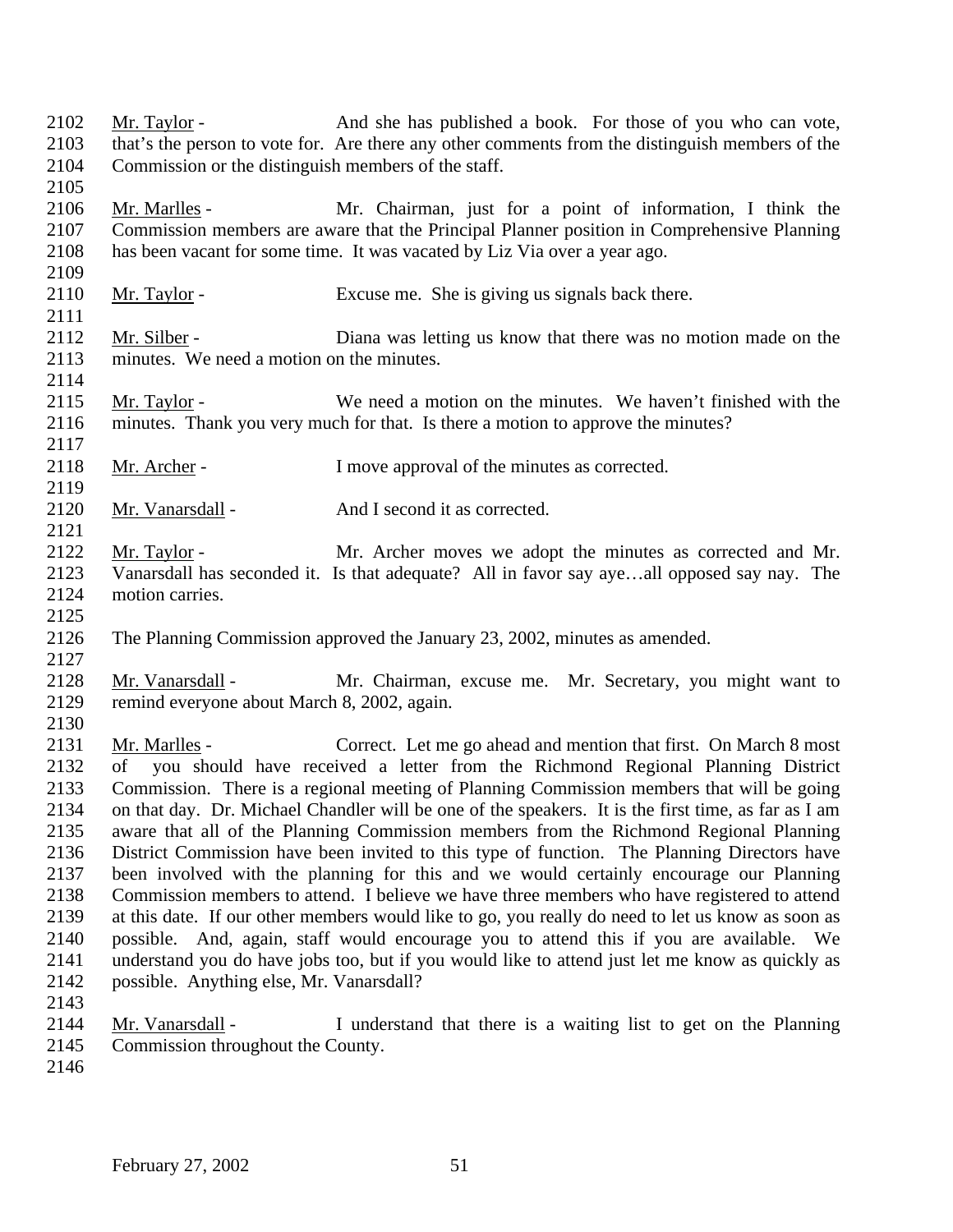Mr. Marlles - I will call each of you. If you have not registered, I will give you a call personally to check and see if you are interested. 2150 Mrs. Ware - Is this a day thing on the  $8<sup>th</sup>$ ? 2152 Mr. Marlles - Yes. It's a day thing on the  $8<sup>th</sup>$ . 2154 Mr. Taylor - Thank you, sir. Mr. Marlles - I've got one thing. Just for a point of information for the Commission, going back to the principal planner's position for Comprehensive Planning. I do want to let the Commission know that we have filled that position. Mr. Joe Emerson will be joining our staff in the next couple of days as Principal Planner for the Comprehensive Planning Division. Mr. Emerson is the former County Administrator for New Kent County. He previously served as Director of Planning for New Kent County and also as Director of Planning for Dinwiddie County. So, he comes to us with lots of both planning experience as well as obviously administrative experience as well being a former County Administrator. But, I do want to make you aware that he will be in our office, I believe, starting tomorrow. That's just a point of information. 2167 Mr. Taylor - And his function will be? Mr. Marlles - Principal Planner over the Comprehensive Planning Division. Of course, David O'Kelly has been doing a Yemen's job trying to handle that division for a number of months with Jim Strauss and Leslie News serving on a rotating basis as acting principal planner of Community Development. We certainly appreciate their extra efforts over the pass number of months as well as Mr. O'Kelly's. 2175 Mr. Vanarsdall - Is there anything else, Mr. Chairman? Mr. Taylor - No, sir. 2179 Mr. Archer - I move we adjourn. 2181 Mr. Vanarsdall - Second. Mr. Taylor - The motion was made by Mr. Archer to adjourn this meeting and seconded by Mr. Vanarsdall. All in favor say aye…all opposed say nay. The motion carries. This meeting is adjourned. On a motion by Mr. Archer and seconded by Mr. Vanarsdall, the Planning Commission adjourn its meeting at 11:05 a.m.